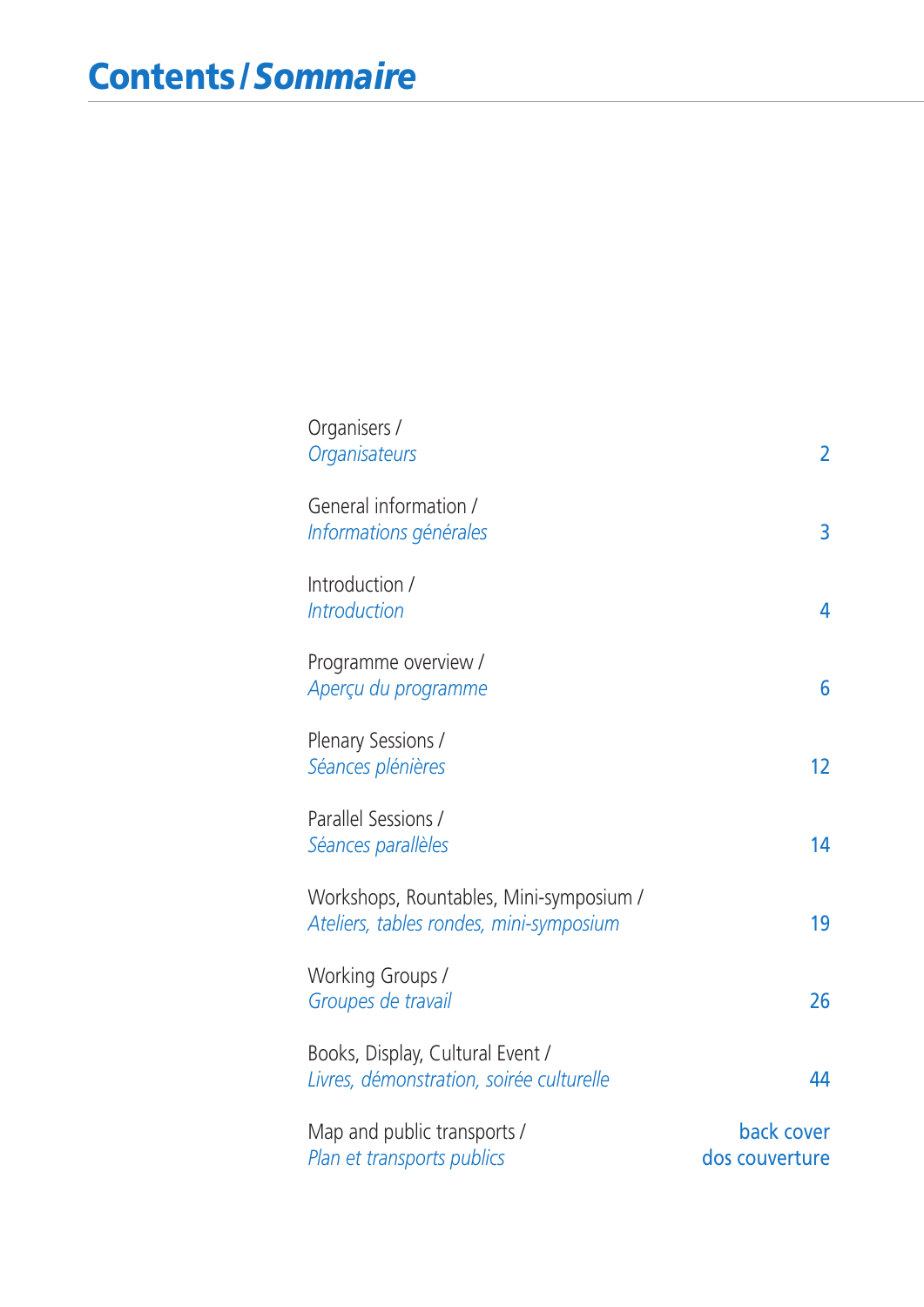# **Organisers /***Organisateurs*

**EADI** – the European Association of Development Research and Training Institutes – is the leading professional association and network in its field, with more than 350 institutional and individual members and partners in 29 European countries.

**EADI** was founded in 1975 with the aim to create an adequate framework for pan-European collaboration and information exchange. Since February 2000, the Secretariat has been based in Bonn, Germany.

**EADI** aims to be the prime professional association for development studies in Europe. As such it promotes: quality in research and education in development studies, the exchange of relevant information among members and with other institutes, the strengthening of relevant knowledge networks at the regional and global level, influencing both national and European decision-makers in the field of development co-operation.

To meet these aims, members take part in currently 14 thematic working groups in order to conduct common, interdisciplinary research. They organise seminars, research projects, and publish their results in the EADI Book Series. And every three years, an EADI General Conference gathers more than 500 participants on global topics concerning development issues.

EADI Secretariat Kaiser-Friedrich-Strasse 11 53113 Bonn, Germany Phone +49(0) 2282618-101 Fax +49(0) 2282618--103 http://www.eadi.org

### **Graduate Institute of International and Development Studies, Geneva**

The Institute is the result of the merger of two academic institutions specialised in international relations and development studies and benefiting from a long experience in training students from all over the world: the Graduate Institute of International Studies (HEI) and the Graduate Institute of Development Studies (IUED), established respectively in 1927 and 1961.

The Institute's mission is to provide independent and rigorous analyses of current and emerging world issues. It has a particular concern for promoting international cooperation and bringing an academic contribution to less advanced nations. It offers in particular:

• postgraduate study programmes, some disciplinary (International Law, International Economics, International History and Politics, Political Science), others interdisciplinary (International Affairs, Development Studies);

• institutional research focusing on half a dozen crucial issues for world governance (trade, conflicts, migrations, environment, world health) etc.;

• on-going training geared to fulfil the needs of a large spectrum of international public and private actors.

The Institute has created, together with the University of Geneva and other Swiss academic partners, the Swiss Network of International Studies in Geneva which aims at strenghtening the field of international studies in Switzerland and stimulating cooperation between academic institutions and international organisations.

Graduate Institute of International and Development Studies 132 rue de Lausanne CP 136 – 1211 Geneva 21 – Switzerland Phone +41(0)22 908 57 00 Fax +41(0)22 908 57 10 http://graduateinstitute.ch

*EADI – Association Européenne des Instituts de Recherche et de Formation en Matière de Développement – est l'association professionnelle numéro un et le réseau primordial dans son domaine ; elle comprend plus de 350 membres institutionnels et individuels ainsi que des partenaires dans 29 pays européens.*

*EADI a été fondée en 1975 dans le but de fournir un cadre pour une collaboration pan-européenne et un échange d'information. Depuis février 2000, son Secrétariat est situé à Bonn en Allemagne. EADI à l'ambition d'être la première association professionnelle pour les études sur le développement en Europe. En tant que telle, elle fait la promotion de la qualité de la recherche et de la formation en matière d'études du développement, de l'échange d'informations et du renforcement des réseaux de savoir au niveau régional et mondial, en influençant des preneurs de décision dans le domaine de la coopération au développement tant au niveau national qu'européen.* Pour remplir ces objectifs, les membres participent à plus de *14 Groupes de travail thématiques. Ces Groupes organisent des séminaires, des projets de recherche et publient leurs résultats dans la collection « EADI Book Series ». Tous les trois ans, une Conférence générale de l'EADI rassemble plus de 500 participants sur des thèmes mondiaux liés au développement.*

*Secrétariat de l'EADI Kaiser-Friedrich-Strasse 11 D-53113 Bonn, Allemagne Tél. : +49 (0) 2282618-101 Fax : +49 (0) 2282618--103 http://www.eadi.org*

### *Institut de hautes études internationales et du développement, Genève*

*L'Institut est issu du regroupement de deux établissements universitaires spécialisés dans les relations internationales et les études du développement et disposant d'une longue expérience dans la formation d'étudiants provenant du monde entier: l'Institut universitaire de hautes études internationales (HEI) et l'Institut universitaire d'études du développement (IUED), respectivement créés en 1927 et 1961. L'Institut a pour mission d'offrir une analyse indépendante et rigoureuse des grands enjeux actuels et émergents du monde contemporain, avec le souci de promouvoir la coopération internationale et d'apporter une contribution académique au développement de sociétés moins favorisées. Il offre en particulier :*

• *des programmes d'études postgrade, les uns disciplinaires (droit international, économie internationale, histoire et politique internationales, science politique), les autres interdisciplinaires (affaires internationales, études du développement);*

• *une recherche institutionnelle concentrée sur une demidouzaine de thématiques cruciales pour la gouvernance mondiale (commerce, conflits, migrations, environnement, santé,…);*

• *une offre de formation continue visant à satisfaire les besoins de savoir et de savoir-faire d'une large palette d'acteurs internationaux publics et privés.*

*L'Institut a constitué avec l'Université de Genève et d'autres partenaires académiques suisses, le Réseau suisse pour les études internationales à Genève, afin de renforcer le domaine des études internationales en Suisse et de stimuler la coopération entre milieux universitaires et organisations internationales.*

*Institut de hautes études internationales et du développement*

*132 rue de Lausanne – CP 136 – 1211 Genève 21 – Suisse Tél. +41(0)22 908 57 00 – Fax +41(0)22 908 57 10 http://graduateinstitute.ch*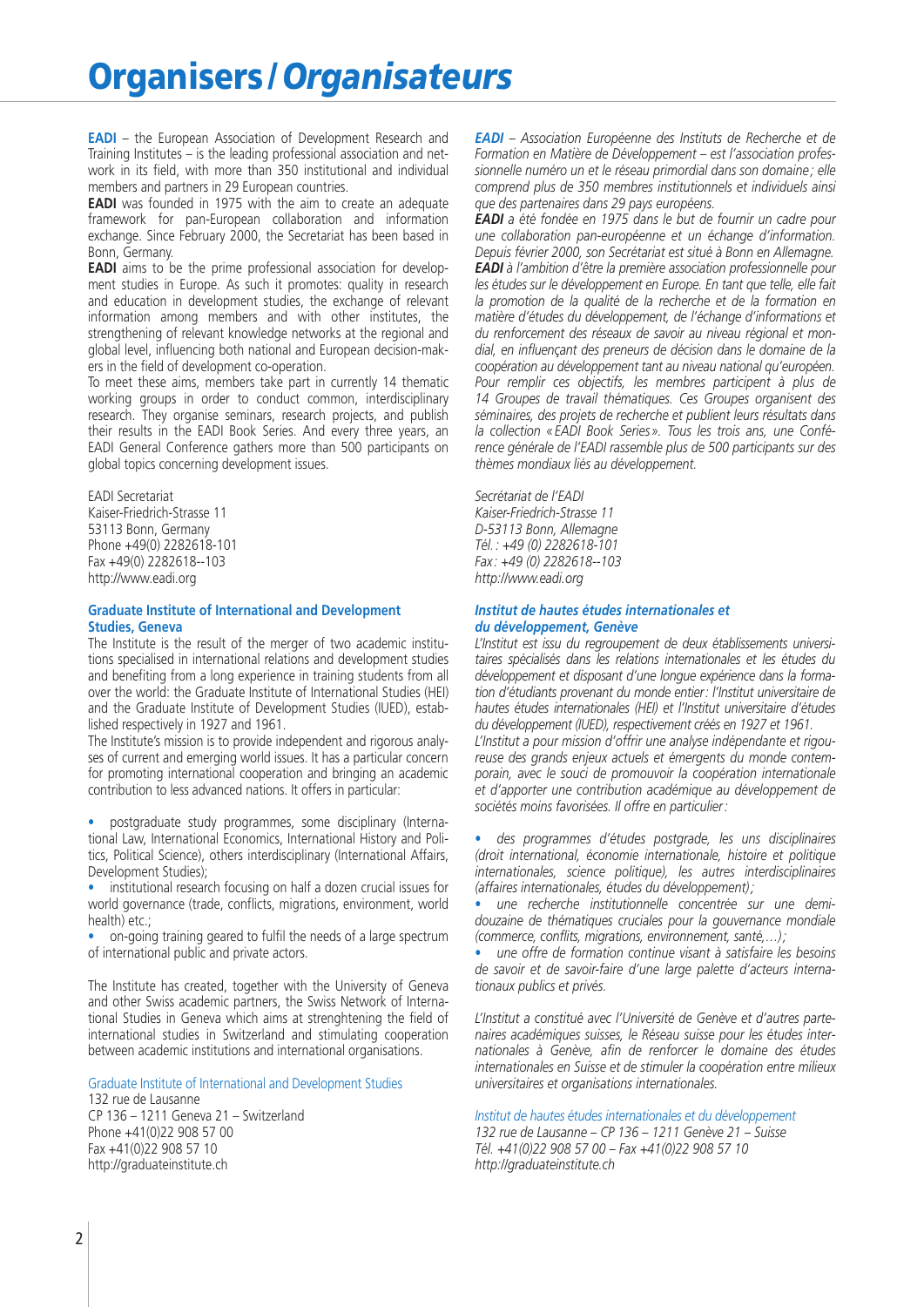## **General Information /** *Informations générales*

### **Location of the conference**

The conference takes place in two buildings of the University of Geneva, a 10-minute walk apart (1 tram stop). They are situated near Plainpalais. All the plenary sessions and public lectures are located in Uni-Dufour while Working Groups (except IMWG) and parallel sessions meet in Uni-Mail. Check the programme for the location of each event and the boards on the premises. A map and public transport information can be found at the back of the brochure.

Address of Uni-Dufour<br>
24 rue du Général-Dufour<br>
20 boulevard du Port 1204 Geneva

40 boulevard du Pont d'Arve<br>1205 Geneva

### **Conference languages**

The official languages of the Conference are English and French. Simultaneous translation will be provided for the opening session, the plenary sessions, the three public lectures, the General Assembly and the closing speech of the Président.

### **Organisation**

The conference is being organised by the European Association of Development Research and Training Institutes (EADI) and the Graduate Institute of International and Development Studies of Geneva.

### **Acknowledgment and thanks to the following institutions**

Swiss Development Cooperation (SDC) University of Geneva French Development Agency Ministry of Foreign Affairs of Finland Ministry of Foreign Affairs and Cooperation of Spain Institute of Social and Economic Development (IEDES), Paris Life long learning department, University of Geneva The Institute of Social Studies (ISS), The Hague Agence universitaire de la francophonie Canton of Genève Taylor and Francis Group

### **On the conference premises**

Information and registration desks: There are two desks one located in the Foyer outside Auditorium Piaget in Uni-Dufour and the other in room R170, in Uni-Mail.

• Meeting Point for Speakers: Plenary sessions speakers have the possibility to meet in room U103 next to the Piaget Auditorium in Uni-Dufour. For events taking place in Uni-Mail speakers and panel organisers can meet in room R170.

• Daily Coverage Office: Panel reports shall be provided to the conference organisers the day the panel takes place. Laptops are available for rapporteurs in Room U101 in Uni-Dufour or R170 in Uni-Mail.

Refunding of travel expenses: Speakers whose travel costs are to be refunded can turn to the refunding Office with their travel documents (air ticket, etc.). The refunding office is open in:

Uni-Dufour (room U101): Tuesday 16.30-17.30 pm, Wednesday and Thursday 12.30-13.00, Friday from 17.00-18.00.

Uni-Mail, (room R170): Tuesday 09.00-12.30, Wednesday 13.30- 16.30 and Friday 10.30-11.00

### *Lieu de la Conférence*

*La conférence se tient dans les locaux d'Uni-Dufour et d'Uni-Mail, deux bâtiments de l'Université de Genève à 10 minutes à pied (1 stop de tram) l'un de l'autre. Il sont situés près de Plainpalais. Les séances plénières et les conférences publiques ont lieu à Uni-Dufour alors que les groupes de travail (sauf IMWG) et les séances parallèles se réunissent à Uni-Mail. Veuillez consulter le programme ainsi que les affiches sur place pour connaître l'emplacement de chaque événement. Un plan et des informations sur les transports publics sont disponibles au dos de la brochure.*

*1204 Genève 1205 Genève*

*Adresse d'Uni-Dufour Adresse d'Uni-Mail*

*20 boulevard du Pont d'Arve*<br>1205 Genève

### *Langues de travail de la conférence*

*Les langues officielles sont l'anglais et le français. Une interprétation simultanée dans ces deux langues sera fournie pendant la séance d'ouverture, les trois séances plénières, les trois conférences publiques, l'assemblée générale et le discours de clôture du Président.*

### *Organisation*

*La Conférence est organisée par l'Association Européenne des Instituts de Recherche et de Formation en Matière de Développement (EADI) et l'Institut de hautes études internationales et du développement de Genève.*

### *Des remerciements sont adressés aux institutions suivantes*

*Direction du développement et de la coopération suisse (DDC) Université de Genève Agence française de développement Ministère des Affaires étrangères de Finlande Ministère des Affaires étrangères et de la coopération d'Espagne Institut d'étude du développement économique et social (IEDES), Paris Service Formation Continue, Université de Genève L'Institut d'études sociales (ISS), La Haye Agence universitaire de la francophonie Canton de Genève Taylor and Francis Group*

### *Sur les sites de la conférence*

• *Information et inscriptions : il y deux bureaux, l'un situé dans le foyer à l'extérieur de l'Auditorium Piaget d'Uni-Dufour et l'autre dans la salle R170, à Uni-Mail.*

• *Point de rencontre pour les intervenants : les organisateurs et les intervenants de séances plénières ont la possibilité de se rencontrer dans la salle U103 à Uni-Dufour (sous-sol). Pour les événements qui auront lieu à Uni-Mail intervenants et organisateurs pourront se rencontrer dans la salle R170.*

• *Bureau de rapports journaliers: les rapports des séances seront remis aux organisateurs de la conférence le jour même de la séance. Des ordinateurs portables seront à la disposition des rapporteurs dans la salle U101 à Uni-Dufour ou la salle R170 à Uni-Mail.*

• *Remboursement des frais de transport : les intervenants ayant droit à un remboursement de leurs frais de transport pourront s'adresser au bureau de remboursement avec leurs documents de voyage (billet d'avion etc.). Horaire d'ouverture du bureau de remboursement:*

*Uni-Dufour, salle U101 : mardi 16.30-17.30, mercredi et jeudi 12.30-13.00, vendredi 17.00-18.00.*

*Uni-Mail, salle R170: mardi 09.00-12.30, mercredi 13.30-16.30 et vendredi 10.30-11.00*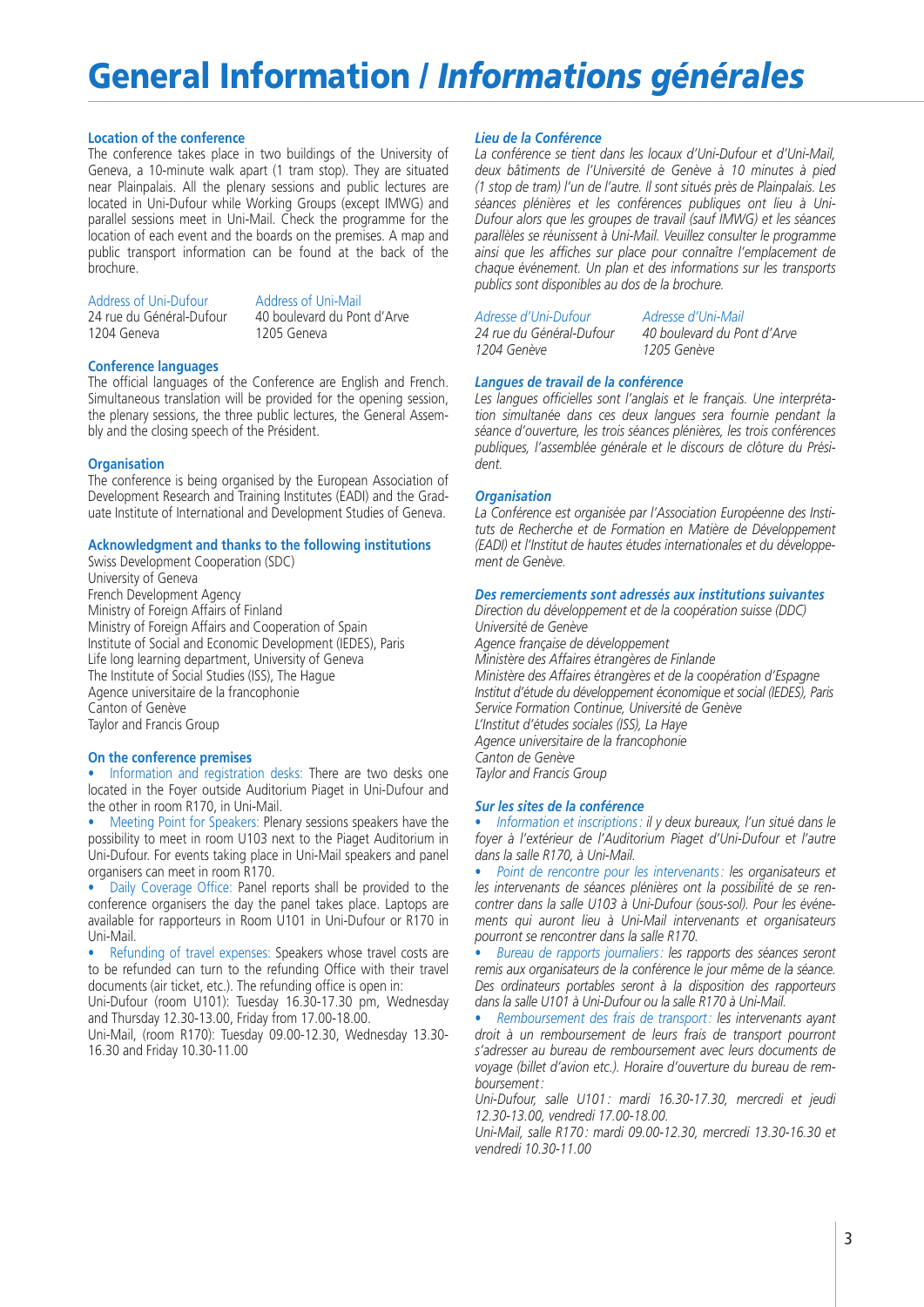**The writing on the wall is here to stay: Human civilization will undermine its own foundations if we, the citizens of the Earth, do not change the course of our development paths.** undermine its own foundations if we, the citizens of the Earth, do not change the course of our development paths. The combination of a growing population and worldwide increasing standards of living threatens to overstretch the carrying capacity of our planet at both ends: in the use of finite energy and non-renewable natural resources and in the capacity to absorb the polluting effluents of human activities. The impact of past and present carbon dioxide emissions is now felt around the world in turbulent weather conditions and, over the years, the phenomenon seems to worsen.

Climate change and other environmental disasters affect all countries whether developed or developing. Poorer countries and the poor in all countries will be the most affected as they have less resources to protect themselves against the new risks of global warming, rising sea levels, desertification and the loss of biodiversity. They will need more assistance to meet those interconnected challenges. On the other hand, the rapid industrialization of China and India and other large emerging economies like Indonesia, Brazil, Mexico or South Africa weighs increasingly on the acceleration of climate change. Understandably, the latecomers claim the right to industrialize as Europe, North America and Japan have done during the past centuries.

Thus the challenges of sustainable development are multiple: how can the more advanced countries be persuaded to accept their responsibility for the protection of global public goods? Can a grand bargain between the developed and the rapidly developing countries give the latter an opportunity to raise their living standards without compromising the future development of all countries? And how can the poorest countries of all be protected against the impact of climate change and the depletion of other natural resources?

Effective global governance is required to reconcile diverse and, at times, conflicting immediate interests. The management of economic globalization has been largely shaped by powerful countries and powerful players. Most developing countries have had very limited influence in global negotiations on rules and in determining the policies of key financial and economic institutions such as the IMF and the World Bank. These institutions, along with the WTO (and its predecessor the GATT), have played an important role in global economic management. They have been relatively effective in the field of international trade and finance and in dismantling tariffs and other trade barriers. The East Asian economic miracle and the staggering growth rates of the giants China and India over the last decades would not have been possible without securing access to the markets of the developed world. Yet, there is an urgent need to improve economic global governance.

While opportunities have been created, the outcomes are widely seen to be unbalanced. The current multilateral system responsible for designing and implementing international policies is under-performing and lacks policy coherence as the social and environmental dimensions of globalization tend to be overlooked. The shortcomings of the current wave of economic and financial globalization, i.e. rising inequalities in and between nations and the neglect of the destructive effects of unfettered economic growth are only too obvious. Increasing asymmetries in power and inequalities in living standards within and across countries are a fertile ground for violent conflicts, terrorism, and ultimate insecurity.

The search for more effective and more inclusive forms of global governance cannot underrate the role of culture and religion. The international discourse on culture and development has become obsessed with the "clash of civilizations" and possible remedies to prevent it and transform it into a peaceful and constructive dialogue aiming at a universal ethic for sustainable development. In view of the enormous diversity of growth performances in Asia, Africa and Latin America, it is difficult to deny the role of

Sustainable development begins at home. Every citizen, every organization and every company has to contribute to the common good. Governments have to design and implement policies that prevent free-riding of producers and consumers. The principle of sustainable development, combining environment protection and efficient management of depletable natural resources with poverty alleviation and decent living conditions for all people in developing countries, has been approved by all nations present at the United Nations Conference on Environment and Development (UNCED) in Rio in 1992. Yet, translating this imperative into effective economic policies seems to be an arduous task for both developed and developing countries. Sustainable development is a multidimensional concept concerned with human, social, cultural, political and economic development as well as with the ecological dimension. It requires policy coherence regarding all its components.

Good governance of nation states is part and parcel of global governance, and development assistance aiming at improving the governance capacities of developing countries contributes to the effective functioning of global governance. Free-riding of national governments in the international arena must be avoided as well. Therefore, policies of developed countries that can affect other countries must be scrutinized for their impact on developing countries. The imperative to make economic and other policies with international repercussions *coherent* with (sustainable) development goals has been enshrined in the EC Treaty since 1993, and in the Millennium Development Goals adopted by all UN members in 2000.

The credit for putting these questions on the global agenda goes to far-sighted research and to the international civil society which has become a player in global governance. But stakeholders are many and the creativity of private business in finding new technologies and new solutions for sustainable development must be harnessed as well. However, if climate change is a manifestation of market shortcomings, there is a need for government action, more international cooperation and effective global governance.

The failure to translate the two decades old concept of sustainable development into effective action worldwide points to the need for more research and debate about ways and means to make it more relevant for global, national and local development strategies and policies. *Global governance for sustainable development: the need for policy coherence and new partnerships* will be the focus of the 12<sup>th</sup> EADI General Conference to be held in Geneva, Switzerland, in 2008. European development researchers and their associates in the developing regions (ICCDA) will present and debate their perceptions of the dramatic global challenges and explore policy options and governance models to meet those challenges at the global, regional, national and local levels. The choice of Geneva as a venue will offer an opportunity for dialogue and cooperation with a vast array of international, governmental and civil society organizations plus an internationally oriented academic community.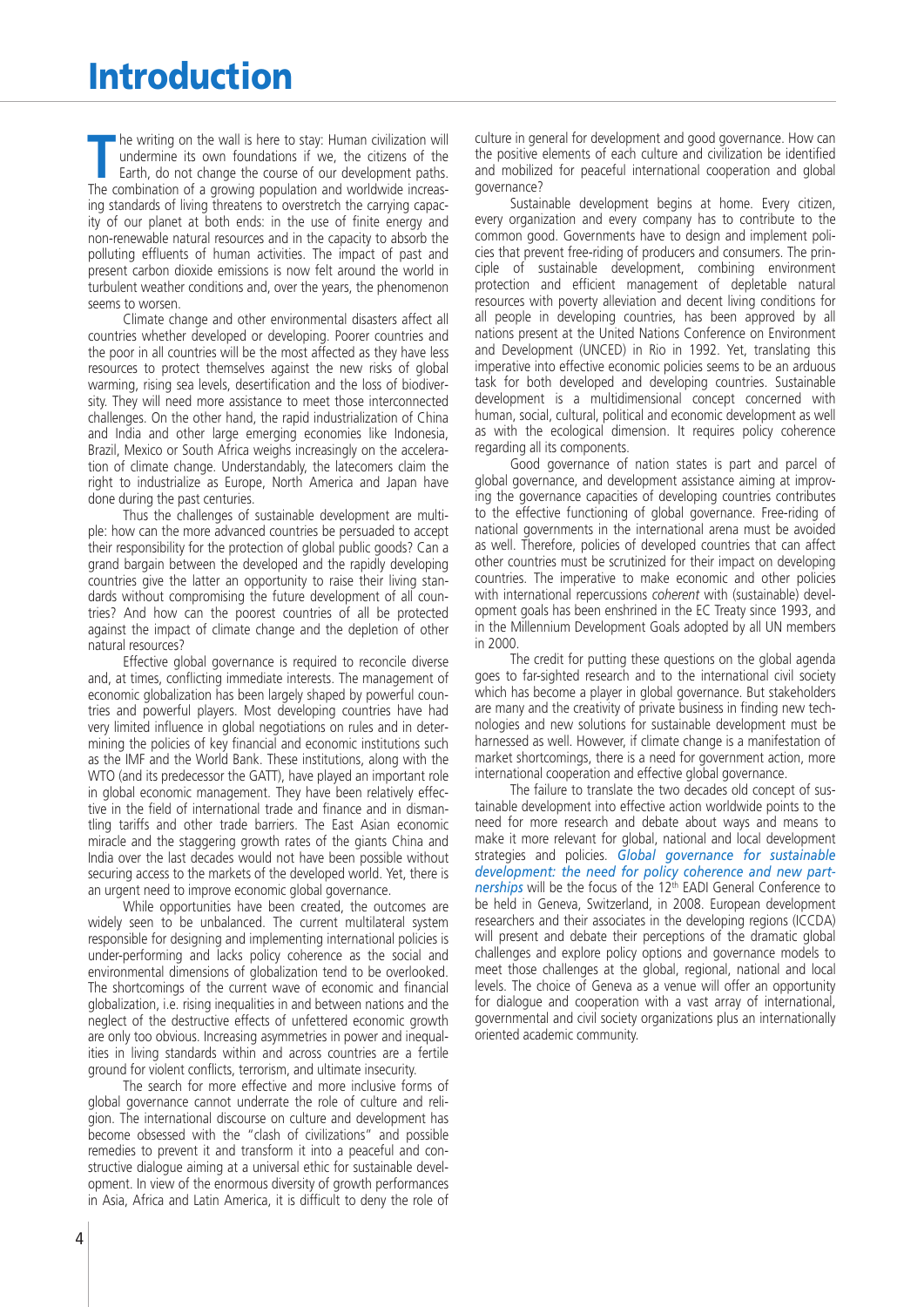Inscription sur le mur n'est pas pres de disparaitre : l'humanite<br>
minera les fondements de sa propre civilisation si nous,<br>
citoyens du monde, ne changeons pas le cours de notre déve-<br>
loppement. La croissance de la popul *'inscription sur le mur n'est pas près de disparaître : l'humanité minera les fondements de sa propre civilisation si nous, citoyens du monde, ne changeons pas le cours de notre dévement des niveaux de vie menacent de dépasser les capacités de notre planète tant en termes de consommation d'énergie et de ressources naturelles non-renouvelables qu'en termes de possibilités de résorber la pollution résultant des activités humaines. L'impact des émissions de dioxyde de carbone passées et présentes se fait sentir aujourd'hui dans les dérèglements climatiques et les années qui passent ne font qu'assombrir le tableau.*

*Les changements climatiques et autres catastrophes environnementales affectent tous les pays, qu'ils soient développés ou en développement. Cependant, les pays les moins développés et les couches de population les plus pauvres partout dans le monde seront les plus affectés car leur accès aux ressources permettant de se prémunir contre le réchauffement de la terre, l'augmentation du niveau de la mer, la désertification et la perte de biodiversité est plus limité. Ils auront besoin d'aide accrue pour pouvoir affronter ces nouveaux risques interconnectés. D'autre part, l'industrialisation rapide de la Chine et de l'Inde et de grandes économies émergentes telles que l'Indonésie, le Brésil, le Mexique ou l'Afrique du Sud pèse de plus en plus sur l'accélération des changements climatiques. Il est clair que ces nouveaux venus réclament le droit à s'industrialiser comme l'Europe, l'Amérique du Nord et le Japon l'ont fait au cours des siècles passés.*

*Les défis du développement durable sont donc multiples : comment persuader les pays les plus avancés d'accepter leur responsabilité en matière de protection des biens publics ? Est-ce qu'une négociation entre pays développés et pays émergents permettrait à ces derniers d'accroître leur niveau de vie sans pour autant compromettre le développement futur de l'ensemble du globe ? Comment les pays les plus pauvres peuvent-ils se prémunir contre l'impact des changements climatiques et l'épuisement des ressources naturelles ?*

*Un système de gouvernance mondiale effective est nécessaire pour réconcilier des intérêts immédiats divers et parfois conflictuels. Jusqu'à maintenant la gouvernance économique a été essentiellement structurée par les pays et les acteurs puissants. L'influence de la plupart des pays en développement est encore très limitée dans les domaines de la négociation des règles internationales et la définition des politiques économiques et financières des institutions-clés telles que le Fonds monétaire international et la Banque mondiale. Ces institutions, ainsi que l'Organisation mondiale du commerce (et son prédécesseur le GATT), ont joué un rôle important dans la gestion économique mondiale. De nombreuses opportunités ont été créées mais les bénéfices ont été diversement distribués. Le système multilatéral chargé de la formulation et de l'application des politiques internationales ne fonctionne pas convenablement et manque de cohérence politique car les dimensions sociales et environnementales de la globalisation tendent à être ignorées. Les déficiences de la vague actuelle de globalisation économique et financière – croissance des inégalités intra- et internationales, ignorance des effets destructeurs d'une croissance économique sans entraves – ne sont que trop évidentes. Les asymétries croissantes de pouvoir et les inégalités de niveaux de vie à l'intérieur d'un même pays et entre les pays constituent un terrain fertile favorisant le développement de conflits violents, du terrorisme et de l'insécurité en général.*

*La recherche de formes de gouvernance mondiale plus efficaces et plus participatives ne doit pas sous-estimer le rôle de la culture et de la religion. Le discours international sur la culture et le développement est devenu obsédé par le « clash des civilisations » ainsi que des remèdes pour le transformer en un dialogue pacifique et constructif visant à l'établissement d'une éthique universelle du développement durable. Au vu des performances de croissance*

*extrêmement diverses observées en Asie, Afrique et Amérique latine on ne peut nier que la culture joue un rôle important en matière de développement et de gouvernance. Comment identifier et mobiliser les éléments positifs de chaque culture et civilisation dans l'optique d'une coopération internationale pacifique et d'une gouvernance mondiale ?*

*Le développement durable commence chez soi. Chaque citoyen, chaque organisation, chaque entreprise doit contribuer au bien commun. Les gouvernements doivent concevoir et mettre en place des politiques afin de prévenir les comportements irresponsables parmi les producteurs ou les consommateurs. Le principe du développement durable, incluant la protection de l'environnement et la gestion efficace des ressources naturelles non-renouvelables et combiné à la lutte contre la pauvreté et l'accès à des conditions de vie décentes dans les pays en développement, a été approuvé par tous les pays à la Conférence des Nations Unies sur l'environnement et le développement (UNCED) de Rio en 1992. Pourtant, la traduction de cet impératif au niveau des politiques économiques semble être une tâche ardue tant pour les pays développés que pour les pays en développement. Le développement durable est un concept multidimensionnel qui englobe développement humain, social, culturel, politique et économique en plus de la dimension écologique. Il implique une cohérence politique entre toutes ces composantes.*

*La gouvernance au niveau de chaque état-nation fait partie intégrale de la gouvernance mondiale, et l'aide au développement qui a pour but d'améliorer les capacités de gestion des pays en développement contribue au bon fonctionnement du système mondial. Dans l'arène internationale il faut éviter que des pays « fassent cavaliers seuls ». Les politiques des pays développés qui affectent les autres pays doivent donc être examinées et leur impact sur les pays en développement évalué. L'impératif de cohérence entre les politiques économiques qui ont des répercussions internationales et les objectifs de développement durable est inscrit dans le traité de la Communauté européenne depuis 1993 ainsi que dans les objectifs du Millénaire pour le développement (OMD) adoptés par les pays membres des Nations Unies en 2000.*

*Si ces questions sont à l'ordre du jour international, le mérite en revient à une recherche visionnaire et à la société civile internationale qui est devenue aujourd'hui un acteur important de la gouvernance mondiale, mais les parties prenantes sont nombreuses. La créativité des entreprises privées en matière de technologies nouvelles et de solutions novatrices en faveur du développement durable doit aussi être prise en compte. Toutefois, lorsque les changements climatiques résultent de la défaillance des mécanismes de marché, l'intervention gouvernementale, une coopération internationale accrue et une gouvernance mondiale efficace deviennent nécessaires.*

*L'incapacité de traduire, après deux décennies, le concept de développement durable en actions concrètes à l'échelle du monde montre que plus de recherches et plus de débats sur les manières et les moyens d'accroître sa pertinence sont nécessaires afin de l'intégrer aux stratégies et politiques de développement mondiales, nationales et locales.* Gouvernance mondiale pour un développement durable: la nécessité de cohérence politique et de nouveaux partenariats *sera le thème de la 12e Conférence générale de l'EADI qui se tiendra à Genève, en Suisse, en 2008. Les chercheurs européens en matière de développement et leurs collègues associés de pays en développement (ICCDA) présenteront et discuteront leurs vues sur ces dramatiques défis mondiaux et exploreront quelles politiques et quels modèles de gouvernance permettraient de répondre à ces défis au niveau mondial, régional, national et local. Le choix de Genève pour la tenue de la conférence offrira des possibilités de dialogue et de coopération avec un large éventail d'organisations internationales, gouvernementales et de la société civile ainsi qu'avec une communauté académique à vocation internationale.*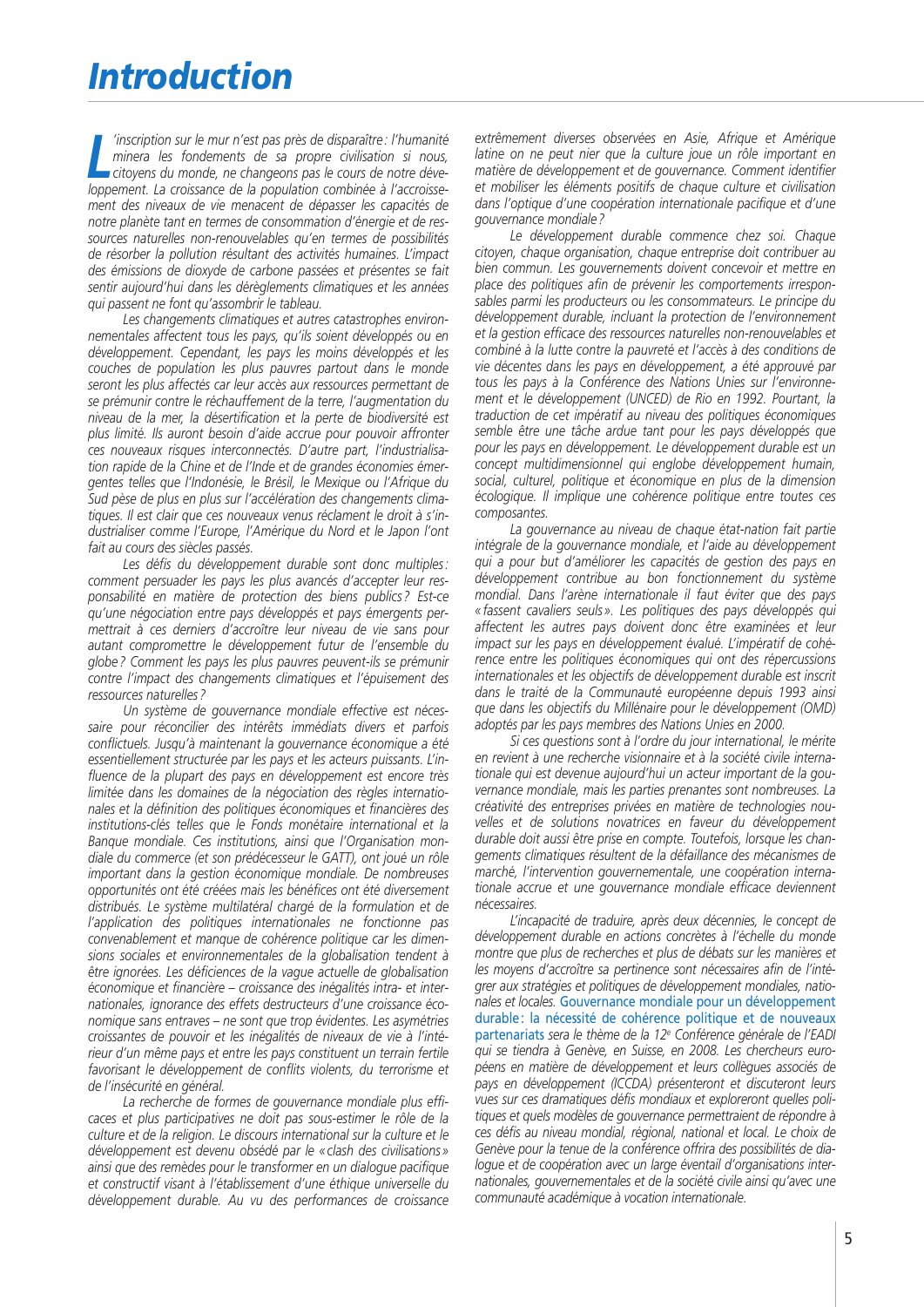| · Registration is taking place alternatively in Uni-Mail and Uni-<br>Dufour - check the timetable.<br>· For a detailed programme of parallel sessions, workshops,<br>roundtables, mini-symposium, working groups, book presenta-<br>tions etc. please refer to subsequent chapters.<br>· With simultaneous translation English-French, French-English:<br>Opening and closing sessions, plenary sessions, public lectures<br>and the Général Assemblée. |                | · Les inscriptions ont lieu alternativement à Uni-Mail et Uni-<br>Dufour - voir horaires.<br>· Pour le programme détaillé des séances parallèles, ateliers,<br>tables rondes, mini-symposium, groupes de travail etc. veuillez<br>vous reporter aux chapitres suivants.<br>· Avec traduction simultanée anglais-français, français-anglais.<br>séances d'ouverture et de clôture, séances plénières, con-<br>férences publiques et Assemblée générale. |
|---------------------------------------------------------------------------------------------------------------------------------------------------------------------------------------------------------------------------------------------------------------------------------------------------------------------------------------------------------------------------------------------------------------------------------------------------------|----------------|--------------------------------------------------------------------------------------------------------------------------------------------------------------------------------------------------------------------------------------------------------------------------------------------------------------------------------------------------------------------------------------------------------------------------------------------------------|
| <b>Tuesday</b>                                                                                                                                                                                                                                                                                                                                                                                                                                          | 24 June / juin | <b>Mardi</b>                                                                                                                                                                                                                                                                                                                                                                                                                                           |
| Registration (Uni-Mail R170)                                                                                                                                                                                                                                                                                                                                                                                                                            | 09.00-15.30    | Inscriptions (Uni-Mail R170)                                                                                                                                                                                                                                                                                                                                                                                                                           |
| Planning for the Future and Managing Change in<br><b>Research Institutes and Think-tanks</b><br>(Workshop, Uni-Mail 1170)<br>Organiser: Simon Maxwell, Overseas Development<br>Institute (ODI), London, UK                                                                                                                                                                                                                                              | 10.00-12.30    | Planifier l'avenir et gérer le changement au sein des<br>instituts de recherche et des groupes de réflexion<br>(Atelier, Uni-Mail 1170)<br>Organisateur: Simon Maxwell, Overseas Development<br>Institute (ODI), Londres, Royaume Uni                                                                                                                                                                                                                  |
| <b>Governance and Nature Conservation</b><br>(Workshop, Uni-Mail 1150)<br>Organiser: Mark Hufty, Graduate Institute of Interna-<br>tional and Development Studies, Geneva, Switzerland                                                                                                                                                                                                                                                                  | 10.00-12.30    | Gouvernance et conservation de la nature<br>(Atelier, Uni-Mail 1150)<br>Organisateur: Marc Hufty, Institut de hautes études<br>internationales et du développement, Genève, Suisse                                                                                                                                                                                                                                                                     |
| Issues in Megacities (Roundtable, Uni-Mail 1140)<br>Organiser: ICCDA and EADI Working Group Urban<br>governance                                                                                                                                                                                                                                                                                                                                         | 10.00-12.30    | Problèmes des mégacités (Table ronde, Uni-Mail 1140)<br>Organisateur: ICCDA et Groupe de travail de l'EADI<br>Gouvernance urbaine                                                                                                                                                                                                                                                                                                                      |
| Lunch break                                                                                                                                                                                                                                                                                                                                                                                                                                             | 12.30          | Pause déjeuner                                                                                                                                                                                                                                                                                                                                                                                                                                         |
| Euforic business meeting (Uni-Mail R160)                                                                                                                                                                                                                                                                                                                                                                                                                | 12.30-14.30    | Réunion de travail Euforic (Uni-Mail R160)                                                                                                                                                                                                                                                                                                                                                                                                             |
| Opening book exhibition and information stands<br>(Uni-Dufour)                                                                                                                                                                                                                                                                                                                                                                                          | 14.00          | Inauguration de l'exposition de livres et stands<br>d'information (Uni-Dufour)                                                                                                                                                                                                                                                                                                                                                                         |
| EADI Executive Committee meeting (Uni-Mail 1130)                                                                                                                                                                                                                                                                                                                                                                                                        | 14.30-15.30    | Réunion du Comité exécutif de l'EADI (Uni-Mail 1130)                                                                                                                                                                                                                                                                                                                                                                                                   |
| Planning for the Future and Managing Change in<br><b>Research Institutes and Think-tanks</b><br>(Workshop cont'd, Uni-Mail 1170)                                                                                                                                                                                                                                                                                                                        | 14.30-16.30    | Planifier l'avenir et gérer le changement au sein des<br>instituts de recherche et des groupes de réflexion<br>(Atelier suite, Uni-Mail 1170)                                                                                                                                                                                                                                                                                                          |
| <b>Governance and Nature Conservation</b><br>(Workshop cont'd, Uni-Mail 1150)                                                                                                                                                                                                                                                                                                                                                                           | 14.30-16.30    | Gouvernance et conservation de la nature<br>(Atelier suite, Uni-Mail 1150)                                                                                                                                                                                                                                                                                                                                                                             |
| <b>Rethinking Poverty Reduction Strategies:</b><br>the Role of Social Policy (Workshop, Uni-Mail 1160)<br>Organiser: United Nations Research Institute on Social<br>Developement (UNRISD)                                                                                                                                                                                                                                                               | 14.30-16.30    | Repenser les stratégies de réduction de la pauvreté :<br>le rôle des politiques sociales (Atelier, Uni-Mail 1160)<br>Organisateur: Institut de recherche des Nations Unies<br>pour le développement social (UNRISD)                                                                                                                                                                                                                                    |
| <b>Showcasing Knowledge and Information Services</b><br>(Workshop, Uni-Dufour, Rouiller Auditorium)<br>Organiser: EADI Working Group on Information<br>Management and EUFORIC                                                                                                                                                                                                                                                                           | 14.30-17.00    | Présentation de services d'information et du savoir<br>(Atelier, Uni-Dufour, Auditoire Rouiller)<br>Organisateur: Groupe de travail de l'EADI Gestion de<br>l'information et EUFORIC                                                                                                                                                                                                                                                                   |
| Working Group Convenors meeting (Uni-Mail 1193)                                                                                                                                                                                                                                                                                                                                                                                                         | 15.30-16.30    | Réunion des responsables de Groupe de travail<br>(Uni-Mail 1193)                                                                                                                                                                                                                                                                                                                                                                                       |
| Registration (cont'd in Uni-Dufour)                                                                                                                                                                                                                                                                                                                                                                                                                     | 16.00-18.30    | Inscriptions (suite à Uni-Dufour)                                                                                                                                                                                                                                                                                                                                                                                                                      |
| Coffee break (Uni-Dufour)                                                                                                                                                                                                                                                                                                                                                                                                                               | 17.00-17.30    | Pause café (Uni-Dufour)                                                                                                                                                                                                                                                                                                                                                                                                                                |
| Dudley Seers public lecture<br>(Uni-Dufour, Piaget Auditorium)<br>"Earthland": the World is a Developing Country<br>Speaker: Tariq Banuri, Stockholm Environment Institute,<br>Sweden                                                                                                                                                                                                                                                                   | 17.30-18.30    | Conférence publique « Dudley Seers »<br>(Uni-Dufour, Auditoire Piaget)<br>La Terre : un pays en voie de développement<br>Orateur: Tariq Banuri, Stockholm Environment Institute,<br>Suède                                                                                                                                                                                                                                                              |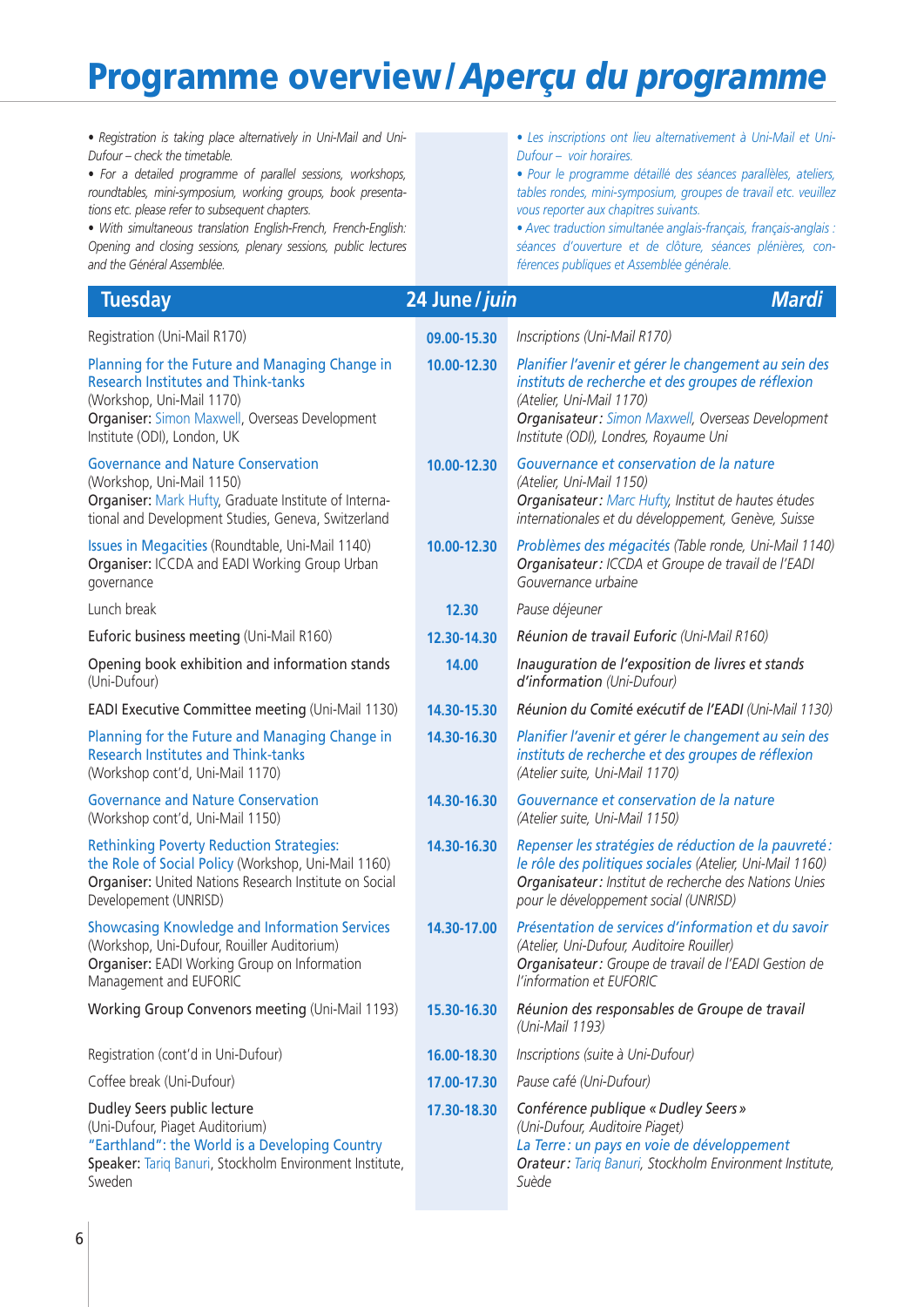| Wednesday                                                                                                                                                                                                                                                                                                                                                                                                                                                                                                                                                                                                                                                                           | 25 June / juin | <b>Mercredi</b>                                                                                                                                                                                                                                                                                                                                                                                                                                                                                                                                                                                                                                                                                     |
|-------------------------------------------------------------------------------------------------------------------------------------------------------------------------------------------------------------------------------------------------------------------------------------------------------------------------------------------------------------------------------------------------------------------------------------------------------------------------------------------------------------------------------------------------------------------------------------------------------------------------------------------------------------------------------------|----------------|-----------------------------------------------------------------------------------------------------------------------------------------------------------------------------------------------------------------------------------------------------------------------------------------------------------------------------------------------------------------------------------------------------------------------------------------------------------------------------------------------------------------------------------------------------------------------------------------------------------------------------------------------------------------------------------------------------|
| Registration (cont'd in Uni-Dufour)                                                                                                                                                                                                                                                                                                                                                                                                                                                                                                                                                                                                                                                 | 08.30          | Inscriptions (suite à Uni-Dufour)                                                                                                                                                                                                                                                                                                                                                                                                                                                                                                                                                                                                                                                                   |
| Opening session (Uni-Dufour, Piaget Auditorium)<br>Chair: Jürgen Wiemann, EADI Vice-President and<br>Deputy Director, German Development Institute,<br><b>Bonn</b><br>Speakers:<br>Jean-Dominique Vassalli, Rector, University of Geneva<br>Ambassadeur Jürg Streuli, Permanent Mission of<br>Switzerland to the United Nations Office and to the<br>other international organisations in Geneva<br>Jacques Forster, Vice-President, Board of the Foundation<br>for International and Development Studies, Geneva<br>Jean-Luc Maurer, President of EADI                                                                                                                             | 09.00-10.00    | Séance d'ouverture (Uni-Dufour, Auditoire Piaget)<br>Président: Jürgen Wiemann, Vice-Président de l'EADI et<br>Directeur-adjoint, DIE, Bonn<br>Intervenants:<br>Jean-Dominique Vassalli, Recteur, Université de Genève<br>Ambassadeur Jürg Streuli, Mission permanente de la<br>Suisse auprès de l'Office des Nations Unies et des autres<br>organisations internationales à Genève<br>Jacques Forster, Vice-Président, Conseil de la Fondation<br>pour les études internationales et le développement,<br>Genève, Suisse<br>Jean-Luc Maurer, Président de l'EADI                                                                                                                                   |
| Plenary session I (Uni-Dufour, Piaget Auditorium)<br><b>Global Governance for Sustainable Development:</b><br>the Challenge of Policy Coherence among Interna-<br>tional Organisations<br>Chair: Desmond McNeill, EADI Vice-President and<br>Centre for Development and the Environment, Oslo,<br>Norway<br>Speakers:<br>NN. (tbc)<br>Kemal Dervis, Administrator, United Nations<br>Development Programme (UNDP)<br>Juan Somavia, Director General, International Labour<br>Office (ILO)<br>Bertrand Ramcharan, former Acting High Commissioner<br>for Human Rights and Assistant Secretary-General<br>Ngaire Woods, Director, Global Economic Governance<br>Programme, Oxford, UK | 10.00-12.30    | Séance plénière I (Uni-Dufour, Auditoire Piaget)<br>Gouvernance mondiale pour un développement<br>durable : le défi de la cohérence politique parmi<br>les organisations internationales<br>Président: Desmond McNeill, Vice-Président de l'EADI<br>et Centre for Development and the Environment, Oslo,<br>Norvège<br>Intervenant(e)s:<br>NN. (à confirmer)<br>Kemal Dervis, Administrateur, PNUD<br>Juan Somavia, Directeur Général, Bureau international<br>du Travail (BIT)<br>Bertrand Ramcharan, ancien chargé du Haut-<br>Commissariat aux droits de l'homme et Assistant<br>au Secrétaire général<br>Ngaire Woods, Directrice, Global Economic Governance<br>Programme, Oxford, Royaume-Uni |
| Lunch break                                                                                                                                                                                                                                                                                                                                                                                                                                                                                                                                                                                                                                                                         | 12.30          | Pause déjeuner                                                                                                                                                                                                                                                                                                                                                                                                                                                                                                                                                                                                                                                                                      |
| <b>EADI Institute Directors' meeting</b><br>(Lunch, Uni-Mail R160)                                                                                                                                                                                                                                                                                                                                                                                                                                                                                                                                                                                                                  | 12.30-14.30    | Réunion des Directeurs des instituts membres<br>de l'EADI (Déjeuner, Uni-Mail R160)                                                                                                                                                                                                                                                                                                                                                                                                                                                                                                                                                                                                                 |
| Planning for the Future and Managing Change in<br><b>Research Institutes and Think-tanks</b><br>(Concluding workshop, Uni-Mail R160)                                                                                                                                                                                                                                                                                                                                                                                                                                                                                                                                                | 14.30-16.00    | Planifier l'avenir et gérer le changement au sein des<br>instituts de recherche et des groupes de réflexion<br>(Atelier de conclusion, Uni-Mail R160)                                                                                                                                                                                                                                                                                                                                                                                                                                                                                                                                               |
| <b>EARN meeting (Uni-Mail 1130)</b>                                                                                                                                                                                                                                                                                                                                                                                                                                                                                                                                                                                                                                                 | 14.00-18.00    | Réunion EARN (Uni-Mail 1130)                                                                                                                                                                                                                                                                                                                                                                                                                                                                                                                                                                                                                                                                        |
| <b>EADI Working Group meetings</b><br>WG 01 Aid Policy and Performance 1 (Uni-Mail S160)<br>WG 02 Cooperation in Training 1 (Uni-Mail 2140)<br>WG 03 Environment and Development 1<br>(Uni-Mail R150)<br>WG 04 Europe and Asia 1 (Uni-Mail 1150)<br>WG 05 Europe and Latin America 1 (Uni-Mail 1193)<br>WG 06 Gender and Development 1 (Uni-Mail 1160)<br>WG 07 Governance 1 (Uni-Mail 1140)<br>WG 09 International Migration 1 (Uni-Mail 1170)<br>WG 10 Knowledge, Policy and Power 1 (Uni-Mail S030)<br>WG 11 Multidimensional Poverty 1 (Uni-Mail R030)<br>WG 12 Transformation in the World System 1<br>(Uni-Mail R040)                                                         | 14.00-16.00    | Réunions des Groupes de travail de l'EADI<br>GT 01 Politique de l'aide et efficacité 1 (Uni-Mail S160)<br>GT 02 Coopération en matière de formation 1<br>(Uni-Mail 2140)<br>GT 03 Environnement et Développement 1<br>(Uni-Mail R150)<br>GT 04 Europe et Asie 1 (Uni-Mail 1150)<br>GT 05 Europe et Amérique latine 1 (Uni-Mail 1193)<br>GT 06 Genre et développement 1 (Uni-Mail 1160)<br>GT 07 Gouvernance 1 (Uni-Mail 1140)<br>GT 09 Migration internationale 1 (Uni-Mail 1170)<br>GT 10 Savoir, politique et pouvoir 1 (Uni-Mail S030)<br>GT 11 Pauvreté multidimensionnelle 1 (Uni-Mail R030)<br>GT 12 Transformation dans le système mondial 1<br>(Uni-Mail R040)                              |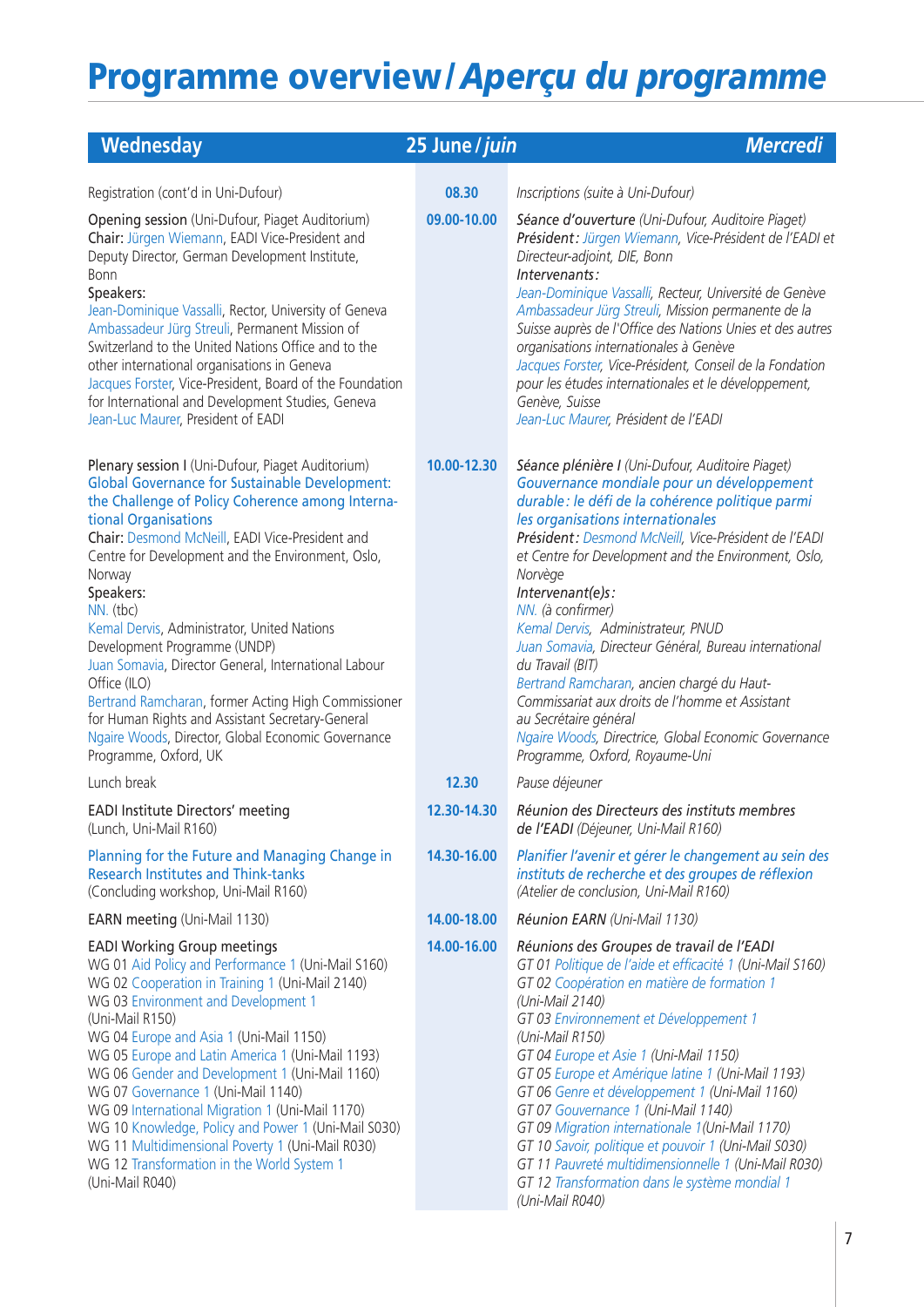| WG 13 TNCs and Development 1<br>(1a Uni-Mail S130/1b Uni-Mail 2193)<br>WG 14 Urban Governance 1 (Uni-Mail 2150)<br>WG 15 Information Management 1<br>(Uni-Dufour, Rouiller Auditorium)                                                                                                                                                                                                                                                                                                                                                                                                                                                                                                                                                 |                | GT 13 Sociétés transnationales et développement 1<br>(1a Uni-Mail S130/ 1b Uni-Mail 2193)<br>GT 14 Gouvernance urbaine 1 (Uni-Mail 2150)<br>GT 15 Gestion de l'information 1<br>(Uni-Dufour, auditoire Rouiller)                                                                                                                                                                                                                                                                                                                                                                                                                                                                                                                                                                                              |
|----------------------------------------------------------------------------------------------------------------------------------------------------------------------------------------------------------------------------------------------------------------------------------------------------------------------------------------------------------------------------------------------------------------------------------------------------------------------------------------------------------------------------------------------------------------------------------------------------------------------------------------------------------------------------------------------------------------------------------------|----------------|---------------------------------------------------------------------------------------------------------------------------------------------------------------------------------------------------------------------------------------------------------------------------------------------------------------------------------------------------------------------------------------------------------------------------------------------------------------------------------------------------------------------------------------------------------------------------------------------------------------------------------------------------------------------------------------------------------------------------------------------------------------------------------------------------------------|
| Coffee break (Uni-Mail)                                                                                                                                                                                                                                                                                                                                                                                                                                                                                                                                                                                                                                                                                                                | 16.00          | Pause café (Uni-Mail)                                                                                                                                                                                                                                                                                                                                                                                                                                                                                                                                                                                                                                                                                                                                                                                         |
| <b>EADI Working Group meetings</b><br>WG 01 Aid Policy and Performance 2 (Uni-Mail S160)<br>WG 02 Cooperation in Training 2 (Uni-Mail 2140)<br>WG 03 Environment and Development 2<br>(Uni-Mail R150)<br>WG 04 Europe and Asia 2 (Uni-Mail 1150)<br>WG 05 Europe et Latin America 2 (Uni-Mail 1193)<br>WG 06 Gender and Development 2 (Uni-Mail 1160)<br>WG 07 Governance 2 (Uni-Mail 1140)<br>WG 09 International Migration 2 (Uni-Mail 1170)<br>WG 11 Multidimensional Poverty 2 (Uni-Mail R030)<br>WG 12 Transformation in the World System 2<br>(Uni-Mail R040)<br>WG 13 TNCs and Development 2 (Uni-Mail S130)<br>WG 14 Urban Governance 2 (Uni-Mail 2150)<br>WG 15 Information Management 2<br>(Uni-Dufour, Rouiller Auditorium) | 16.30-18.00    | Réunions des Groupes de travail de l'EADI<br>GT 01 Politique de l'aide et efficacité 2 (Uni-Mail S160)<br>GT 02 Coopération en matière de formation 2<br>(Uni-Mail 2140)<br>GT 03 Environnement et Développement 2<br>(Uni-Mail R150)<br>GT 04 Europe et Asie 2 (Uni-Mail 1150)<br>GT 05 Europe et Amérique latine 2 (Uni-Mail 1193)<br>GT 06 Genre et développement 2 (Uni-Mail 1160)<br>GT 07 Gouvernance 2 (Uni-Mail 1140)<br>GT 09 Migration internationale 2 (Uni-Mail 1170)<br>GT 11 Pauvreté multidimensionnelle 2 (Uni-Mail R030)<br>GT 12 Transformation dans le système mondial 2<br>(Uni-Mail R040)<br>WG 13 Sociétés transnationales et développement 2<br>(Uni-Mail S130)<br>GT 14 Gouvernance urbaine 2 (Uni-Mail 2150)<br>GT 15 Gestion de l'information 2<br>(Uni-Dufour, Auditoire Rouiller) |
| Public lecture (Uni-Dufour, Piaget Auditorium)<br>The Link between Sustainable Development and<br><b>Migrations in Africa</b><br>Speaker: Ndioro Ndaye, Deputy Director General, Inter-<br>national Organization for Migration (IOM)                                                                                                                                                                                                                                                                                                                                                                                                                                                                                                   | 18.30-19.30    | Conférence publique (Uni-Dufour, Auditoire Piaget)<br>Le lien entre développement durable et migrations<br>en Afrique<br>Oratrice : Ndioro Ndiaye, Directeur général adjoint de<br>l'Organisation internationale pour les migrations (OIM)                                                                                                                                                                                                                                                                                                                                                                                                                                                                                                                                                                    |
| Reception (Uni-Dufour, Foyer Piaget Auditorium)<br>Co-sponsored by EADI, Canton of Geneva and Taylor<br>and Francis<br><b>Relaunch of the EJDR</b><br><b>EADI</b> prize                                                                                                                                                                                                                                                                                                                                                                                                                                                                                                                                                                | 19.30          | Réception (Uni-Dufour, foyer Auditoire Piaget)<br>Offerte conjointement par l'EADI, le Canton de Genève<br>et Taylor and Francis<br>Lancement du nouveau EJDR<br>Remise du prix de l'EADI                                                                                                                                                                                                                                                                                                                                                                                                                                                                                                                                                                                                                     |
| <b>Thursday</b>                                                                                                                                                                                                                                                                                                                                                                                                                                                                                                                                                                                                                                                                                                                        | 26 June / juin | Jeudi                                                                                                                                                                                                                                                                                                                                                                                                                                                                                                                                                                                                                                                                                                                                                                                                         |
| Plenary session II (Uni-Dufour, Piaget Auditorium)<br>Can Economic Growth Be Reconciled with<br>Sustainable Development? On Knife-Edge<br>between Climate Change and Millenium<br><b>Development Goals</b><br>Chair: Maja Bucar, EADI Vice-President and Center of<br>International Relations, University of Ljubljana, Slovenia<br>Speakers:<br>Jean-Louis Arcand, Center for Studies and Research on<br>International Development (CERDI), France<br>Nora Lustig, George Washington University, United<br><b>States</b><br>Wolfgang Sachs, Wuppertal Institute, Germany<br>Oswaldo de Rivero, former Peruvian Ambassador to the<br>UN and WTO                                                                                        | 09.00-10.30    | Séance plénière II (Uni-Dufour, Auditoire Piaget)<br>Peut-on rendre compatibles croissance économique<br>et développement durable ? En équilibre entre<br>changement climatique et Objectifs du Millénaire<br>pour le développement<br>Présidente : Maja Bucar, Vice-Présidente de l'EADI<br>et Centre des realtions internationales, Université de<br>Ljubljana, Slovénie<br>Intervenant(e)s:<br>Jean-Louis Arcand, Centre d'Etudes et de Recherches<br>sur le Développement International (CERDI), France<br>Nora Lustig, Université George Washington, Etats-Unis<br>Wolfgang Sachs, Institut Wuppertal, Allemagne<br>Oswaldo de Rivero, ancien ambassadeur du Pérou<br>auprès des Nations Unies et de l'OMC                                                                                               |
| Coffee break (Uni-Dufour)                                                                                                                                                                                                                                                                                                                                                                                                                                                                                                                                                                                                                                                                                                              | 10.30          | Pause café (Uni-Dufour)                                                                                                                                                                                                                                                                                                                                                                                                                                                                                                                                                                                                                                                                                                                                                                                       |
| Plenary session II (cont'd): Discussion                                                                                                                                                                                                                                                                                                                                                                                                                                                                                                                                                                                                                                                                                                | 11.00-12.30    | Séance plénière II (suite): Discussion                                                                                                                                                                                                                                                                                                                                                                                                                                                                                                                                                                                                                                                                                                                                                                        |
| Lunch break / EADI Elections (Uni-Dufour)                                                                                                                                                                                                                                                                                                                                                                                                                                                                                                                                                                                                                                                                                              | 12.30          | Pause déjeuner/Elections de l'EADI (Uni-Dufour)                                                                                                                                                                                                                                                                                                                                                                                                                                                                                                                                                                                                                                                                                                                                                               |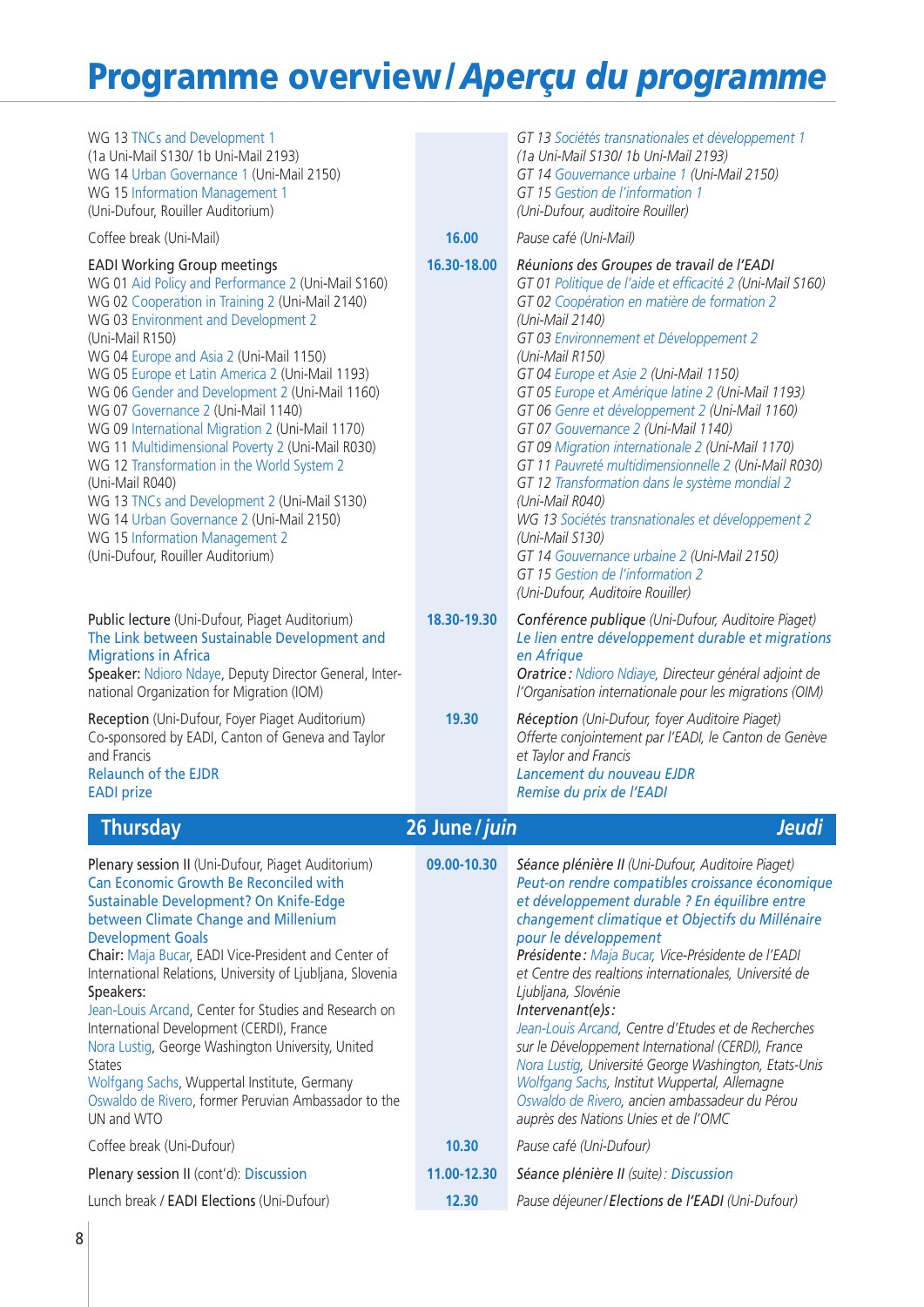| Book launch and Workshop (Uni-Mail R070):<br><b>Globalization and Environmental Challenges -</b><br>Reconceptualizing Security in the 21st Century<br>H.G. Brauch (ed.)                                                                                                                                                                                                                                                                                                                                                                                                                                                                                                                                                           | 13.30-16.30    | Présentation de livre et atelier (Uni-Mail R070):<br><b>Globalization and Environmental Challenges -</b><br>Reconceptualizing Security in the 21st Century<br>H.G. Brauch (dir. de publication)                                                                                                                                                                                                                                                                                                                                                                                                                                                                                                                                                              |
|-----------------------------------------------------------------------------------------------------------------------------------------------------------------------------------------------------------------------------------------------------------------------------------------------------------------------------------------------------------------------------------------------------------------------------------------------------------------------------------------------------------------------------------------------------------------------------------------------------------------------------------------------------------------------------------------------------------------------------------|----------------|--------------------------------------------------------------------------------------------------------------------------------------------------------------------------------------------------------------------------------------------------------------------------------------------------------------------------------------------------------------------------------------------------------------------------------------------------------------------------------------------------------------------------------------------------------------------------------------------------------------------------------------------------------------------------------------------------------------------------------------------------------------|
| Asymmetries in North-South Research Partnerships<br>(Roundtable, Uni-Mail 2160)<br>Organisers: Amsterdam Institute for Metropolitan and<br>International Development Studies, The Netherlands;<br>Centre for Development and the Environment, Norway;<br>Graduate Institute of Internaionales and Development<br>Studies, Geneva and Centre of African Studies-<br>Edinburgh, UK                                                                                                                                                                                                                                                                                                                                                  | 14.00-16.30    | Asymétries Nord-Sud dans les partenariats de<br>recherche (Table ronde, Uni-Mail 2160)<br>Organisateurs : Institut d'études du développement<br>international et métropolitain d'Amsterdam, Pays-Bas;<br>Centre pour le développement et l'environnement,<br>Norvège; Institut de hautes études internationales et du<br>développement, Genève et Centre d'études africaines,<br>Edimbourg, Royaume-Uni                                                                                                                                                                                                                                                                                                                                                      |
| <b>Interrogating Open Access</b><br>(Mini-Symposium, Uni-Dufour, Rouiller Auditorium)<br>Organiser: EADI Working Group on Information<br>Management                                                                                                                                                                                                                                                                                                                                                                                                                                                                                                                                                                               | 14.00-16.30    | <b>Interroger « Libre Accès »</b><br>(Mini-symposium, Uni-Dufour, Auditoire Rouiller)<br>Organisateur: Groupe de travail Gestion de<br>l'information                                                                                                                                                                                                                                                                                                                                                                                                                                                                                                                                                                                                         |
| <b>EADI Working Group meetings</b><br>WG 01 Aid Policy and Performance 3 (Uni-Mail S160)<br>WG 04 Europe and Asia 3 (Uni-Mail, 1150)<br>WG 05 Europe and Latin America 3 (Uni-Mail 1193)<br>WG 06 Gender and Development 3 and 4 (Uni-Mail 1160)<br>WG 07 Governance 3 (Uni-Mail, 1140)<br>WG 08 Industrialisation Strategies 1 and 2<br>(Uni-Mail R160)<br>WG 09 International Migration 2 (Uni-Mail, 1170)<br>WG 10 Knowledge, Policy and Power 2 (Uni-Mail S030)<br>WG 11 Multidimensional Poverty 3 (Uni-Mail R030)<br>WG 12 Transformation in the World System 3<br>(Uni-Mail R040)<br>WG 13 Transnational Corporations and Development 3<br>(3a Uni-Mail S130/3b Uni-Mail 2193)<br>WG 14 Urban Governance 3 (Uni-Mail 2150) | 14.00-16.30    | Réunions des groupes de travail de l'EADI<br>GT 01 Politique de l'aide et efficacité 3 (Uni-Mail S160)<br>GT 04 Europe et Asie 3 (Uni-Mail, 1150)<br>GT 05 Europe et Amérique latine 3 (Uni-Mail 1193)<br>GT 06 Genre et développement 3 et 4 (Uni-Mail 1160)<br>GT 07 Gouvernance 3 (Uni-Mail, 1140)<br>GT 08 Stratégies d'industrialisation 1 et 2<br>(Uni-Mail R160)<br>GT 09 Migration internationale 2 (Uni-Mail 1170)<br>GT 10 Savoir, politique et pouvoir 2 (Uni-Mail S030)<br>GT 11 Pauvreté multidimensionnelle 3 (Uni-Mail R030)<br>GT 12 Transformation dans le système mondial 3<br>(Uni-Mail R040)<br>GT 13 Sociétés transnationales et développement 3<br>(3a Uni-Mail S130/ 3b Uni-Mail 2193)<br>GT 14 Gouvernance urbaine 3 (Uni-Mail 2150) |
| Coffee break                                                                                                                                                                                                                                                                                                                                                                                                                                                                                                                                                                                                                                                                                                                      | 16.30          | Pause café                                                                                                                                                                                                                                                                                                                                                                                                                                                                                                                                                                                                                                                                                                                                                   |
| EADI General Assembly (Uni-Dufour, Piaget Auditorium)                                                                                                                                                                                                                                                                                                                                                                                                                                                                                                                                                                                                                                                                             | 17.00-18.00    | Assemblée générale de l'EADI (Uni-Dufour, Auditoire<br>Piaget)                                                                                                                                                                                                                                                                                                                                                                                                                                                                                                                                                                                                                                                                                               |
| Cultural event (see details p. 44)                                                                                                                                                                                                                                                                                                                                                                                                                                                                                                                                                                                                                                                                                                | 19.00          | Soirée culturelle (voir p. 44)                                                                                                                                                                                                                                                                                                                                                                                                                                                                                                                                                                                                                                                                                                                               |
| <b>Friday</b>                                                                                                                                                                                                                                                                                                                                                                                                                                                                                                                                                                                                                                                                                                                     | 27 June / juin | <b>Vendredi</b>                                                                                                                                                                                                                                                                                                                                                                                                                                                                                                                                                                                                                                                                                                                                              |
| Parallel sessions 1<br>1.1 Multilevel Governance and Remittances Strate-<br>gies of Migrants (Uni-Mail S150)<br>Organiser: EADI Working Group on International<br>Migration                                                                                                                                                                                                                                                                                                                                                                                                                                                                                                                                                       | 09.00-10.30    | Séances parallèles 1<br>1.1 Niveaux de gouvernance et stratégies d'envoi<br>de fonds des migrants (Uni-Mail S150)<br>Organisateur: Groupe de travail de l'EADI Migration<br>internationale                                                                                                                                                                                                                                                                                                                                                                                                                                                                                                                                                                   |
| 1.2 Equity, Economics and Ecology:<br>New Technologies, New Threats (Uni-Mail S160)<br>Organiser: Department of Technology and Sustainable<br>Development, University of Twente, The Netherlands                                                                                                                                                                                                                                                                                                                                                                                                                                                                                                                                  |                | 1.2 Equité, économie et écologie : nouvelles<br>technologies, nouvelles menaces (Uni-Mail S160)<br>Organisateur: Department of Technology and Sustain-<br>able Development, Université de Twente, Pays-Bas                                                                                                                                                                                                                                                                                                                                                                                                                                                                                                                                                   |
| 1.3 Recognising Multiple Knowledges for Better<br><b>Governance and Sustainable Development:</b><br><b>Conceptual and Methodological Challenges</b><br>(Uni-Mail S130)<br>Organiser: EADI/IKM emergent programme                                                                                                                                                                                                                                                                                                                                                                                                                                                                                                                  |                | 1.3 Reconnaître la multiplicité des savoirs pour<br>une meilleure gouvernance et un développement<br>durable : les défis conceptuels et méthodologiques<br>(Uni-Mail S130)<br>Organisateur: EADI/IKM nouveau programme                                                                                                                                                                                                                                                                                                                                                                                                                                                                                                                                       |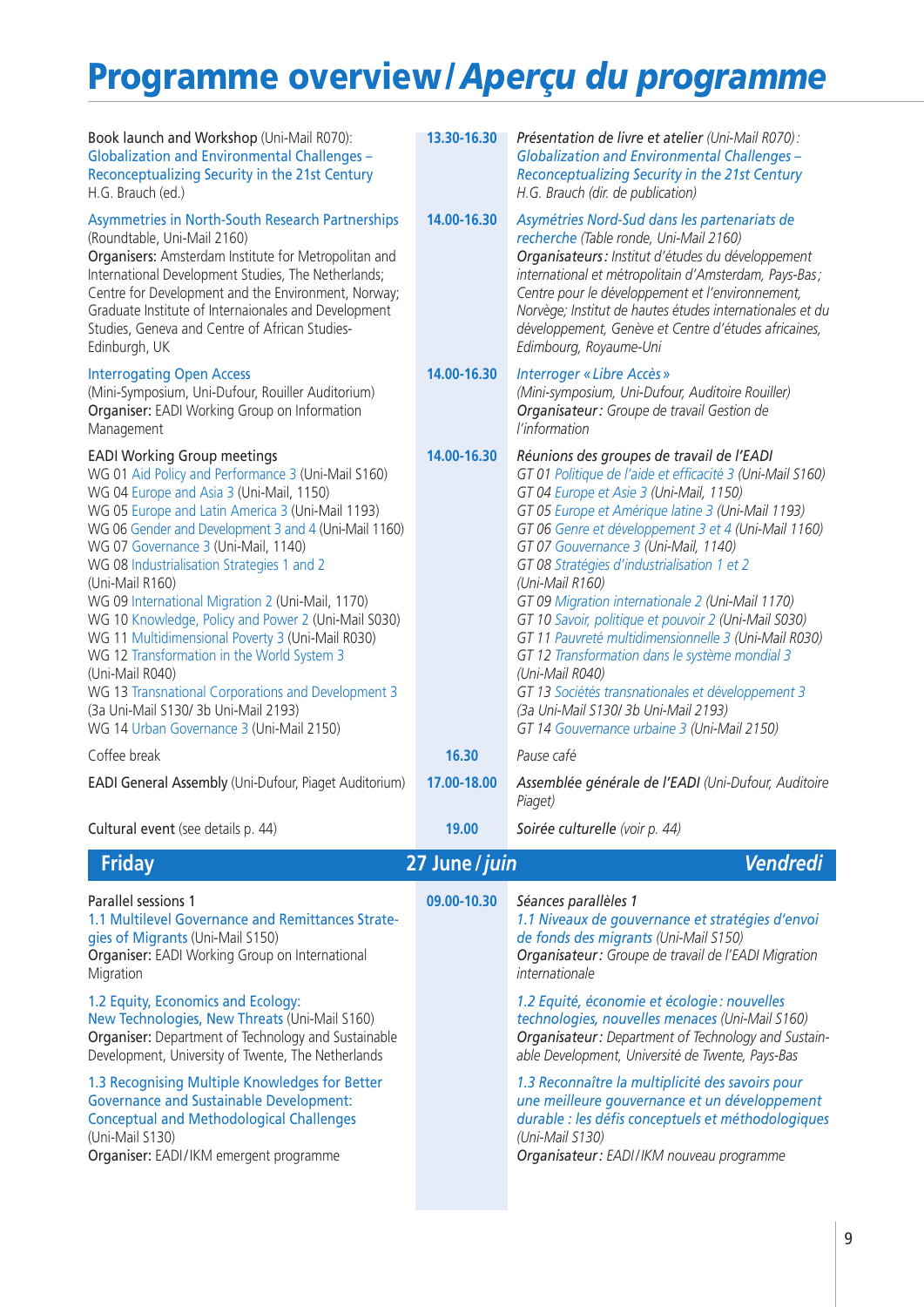| 1.4 Global Governance, SADC and Liberation Move-<br>ments as Governments in Namibia, South Africa<br>and Zimbabwe (Uni-Mail 1160)<br>Organisers: Dag Hammarskjoeld Foundation, Bologna<br>University                                                                                                                                                                                                                                                                                                                                                                                                           |             | 1.4 Gouvernance mondiale, le SADC et les mouve-<br>ments de libérations au gouvernement en Namibie,<br>Afrique du Sud and au Zimbabwe (Uni-Mail 1160)<br>Organisateurs: Fondation Dag Hammarskjoeld, Univer-<br>sité de Bologne, Italie                                                                                                                                                                                                                                                                                                                                                                                                         |
|----------------------------------------------------------------------------------------------------------------------------------------------------------------------------------------------------------------------------------------------------------------------------------------------------------------------------------------------------------------------------------------------------------------------------------------------------------------------------------------------------------------------------------------------------------------------------------------------------------------|-------------|-------------------------------------------------------------------------------------------------------------------------------------------------------------------------------------------------------------------------------------------------------------------------------------------------------------------------------------------------------------------------------------------------------------------------------------------------------------------------------------------------------------------------------------------------------------------------------------------------------------------------------------------------|
| <b>Working Group meetings</b><br>WG 01 Aid Policy and Performance 4 (Uni-Mail 1150)<br>WG 08 Industrialisation Strategies 3 (Uni-Mail 1140)                                                                                                                                                                                                                                                                                                                                                                                                                                                                    | 09.00-10.30 | Réunions de groupes de travail<br>GT 01 Politique de l'aide et efficacité 4 (Uni-Mail 1150)<br>GT 08 Stratégies d'industrialisation 3 (Uni-Mail 1140)                                                                                                                                                                                                                                                                                                                                                                                                                                                                                           |
| Coffee break (Uni-Mail)                                                                                                                                                                                                                                                                                                                                                                                                                                                                                                                                                                                        | 10.30       | Pause café (Uni-Mail))                                                                                                                                                                                                                                                                                                                                                                                                                                                                                                                                                                                                                          |
| Parallel sessions 2<br>2.1 European Development Cooperation to 2020:<br><b>Emerging Issues for Europe's development policy</b><br>making<br>(Uni-Mail S160)<br>Organiser: EADI Secretariat, Bonn, Germany                                                                                                                                                                                                                                                                                                                                                                                                      | 11.00-12.30 | Séances parallèles 2<br>2.1 Coopération europénne au développement<br>horizon 2020: questions émergentes pour l'élabo-<br>ration de politiques de développement de l'Europe<br>(Uni-Mail S160)<br>Organisateur : Secrétariat de l'EADI, Bonn, Allemagne                                                                                                                                                                                                                                                                                                                                                                                         |
| 2.2 Migration and Development: Policy Coherence<br>and Effective Partnerships (Uni-Mail S150)<br>Organiser: OECD Development Centre                                                                                                                                                                                                                                                                                                                                                                                                                                                                            |             | 2.2 Migrations et développement : cohérence poli-<br>tique et véritables partenariats (Uni-Mail S150)<br>Organisateur : Centre de développement de l'OCDE                                                                                                                                                                                                                                                                                                                                                                                                                                                                                       |
| 2.3 Global Governance and Sustainable Develop-<br>ment in the Middle East (Uni-Mail 1160)<br>Organiser: University of Southern Denmark                                                                                                                                                                                                                                                                                                                                                                                                                                                                         |             | 2.3 Gouvernance mondiale et développement<br>durable au Moyen Orient (Uni-Mail 1160)<br>Organisateur: Université du Danemark du sud                                                                                                                                                                                                                                                                                                                                                                                                                                                                                                             |
| 2.4 Governing the Gift of Nature: the Links between<br><b>Governance, Conflict and Natural Resources</b><br>(Uni-Mail 1170)<br>Organiser: Bonn International Centre for Conversion,<br>Bonn                                                                                                                                                                                                                                                                                                                                                                                                                    |             | 2.4 La gestion des dons de la nature : les liens entre<br>gouvernance, conflit et ressources naturelles<br>(Uni-Mail 1170)<br>Organisateur : le Centre international de reconversion<br>de Bonn                                                                                                                                                                                                                                                                                                                                                                                                                                                 |
| <b>Working Group meetings</b><br>WG 01 Aid Policy and Performance 5 (Uni-Mail 1150)<br>WG 08 Industrialisation Strategies 4 (Uni-Mail 1140)                                                                                                                                                                                                                                                                                                                                                                                                                                                                    | 10.30-12.30 | Réunions de groupe de travail de l'EADI<br>GT 01 Politique de l'aide et efficacité 5 (Uni-Mail, 1150)<br>GT 08 Stratégies d'industrialisation 4 (Uni-Mail 1140)                                                                                                                                                                                                                                                                                                                                                                                                                                                                                 |
| Lunch break                                                                                                                                                                                                                                                                                                                                                                                                                                                                                                                                                                                                    | 12.30       | Pause déjeuner                                                                                                                                                                                                                                                                                                                                                                                                                                                                                                                                                                                                                                  |
| Meeting of the newly elected EADI Executive<br>Committee (Uni-Mail R160)                                                                                                                                                                                                                                                                                                                                                                                                                                                                                                                                       | 12.30-14.00 | Réunion des nouveaux membres élus au Committee<br>exécutif de l'EADI (Uni-Mail R160)                                                                                                                                                                                                                                                                                                                                                                                                                                                                                                                                                            |
| WG 13 TNCs and Development 4 (Uni-Mail S130)                                                                                                                                                                                                                                                                                                                                                                                                                                                                                                                                                                   | 12.30-14.00 | WG 13 Sociétés transnationales et dév. 4 (Uni-Mail S130)                                                                                                                                                                                                                                                                                                                                                                                                                                                                                                                                                                                        |
| <b>Issues in Migration</b><br>(concluding Roundtable, Uni-Mail S150)<br>Organiser: ICCDA and EADI Working Group on Interna-<br>tional Migration                                                                                                                                                                                                                                                                                                                                                                                                                                                                | 13.00-14.30 | Problèmes de Migration<br>(Table ronde de conclusion, Uni-Mail S150)<br>Organiser: ICCDA et le Groupe de travail de l'EADI<br>Migration internationale                                                                                                                                                                                                                                                                                                                                                                                                                                                                                          |
| Book launch and presentation of the EADI Book<br>Series (Uni-Dufour, Rouiller Auditorium)                                                                                                                                                                                                                                                                                                                                                                                                                                                                                                                      | 13.30-14.30 | Présentation des livres de l'EADI<br>(Uni-Dufour, Auditoire Rouiller)                                                                                                                                                                                                                                                                                                                                                                                                                                                                                                                                                                           |
| Plenary session III (Uni-Dufour, Piaget Auditorium)<br><b>Mobilizing Networks to Strengthen Global</b><br><b>Governance: Research Community, Civil Society</b><br>and Business Communities<br>Chair: Isa Baud, Vice-President, Adjunct Director,<br>Amsterdam Institute for Metropolitan and International<br>Development Studies, The Netherlands<br>Speakers:<br>Sangeeta Shashikant, Third World Network (TWN)<br>Bina Agarwal, Institute of Economics Growth, University<br>of Delhi, India<br>Jonas Haertle, Academic Initiatives, Global Compact<br>NN. (tbc)<br>Christophe Dunand, Realise, Switzerland | 14.30-16.30 | Plenary session III (Uni-Dufour, Auditoire Piaget)<br>Mobilisation de réseaux pour renforcer<br>la gouvernance mondiale : les chercheurs,<br>la société civile et le monde des entreprises<br>Présidente : Isa Baud, Vice-Présidente de l'EADI et<br>Directrice adjointe, Amsterdam Institute for Metropoli-<br>tan and International Development Studies, Pays-Bas<br>Intervenant(e)s:<br>Sangeeta Shashikant, Third World Network (TWN)<br>Bina Agarwal, Institute of Economioc Growth, Université<br>de Delhi, Inde<br>Jonas Haertle, Initiatives académiques, Pacte mondial<br>NN. (à confirmer)<br>Christophe Dunand, Réalise, Switzerland |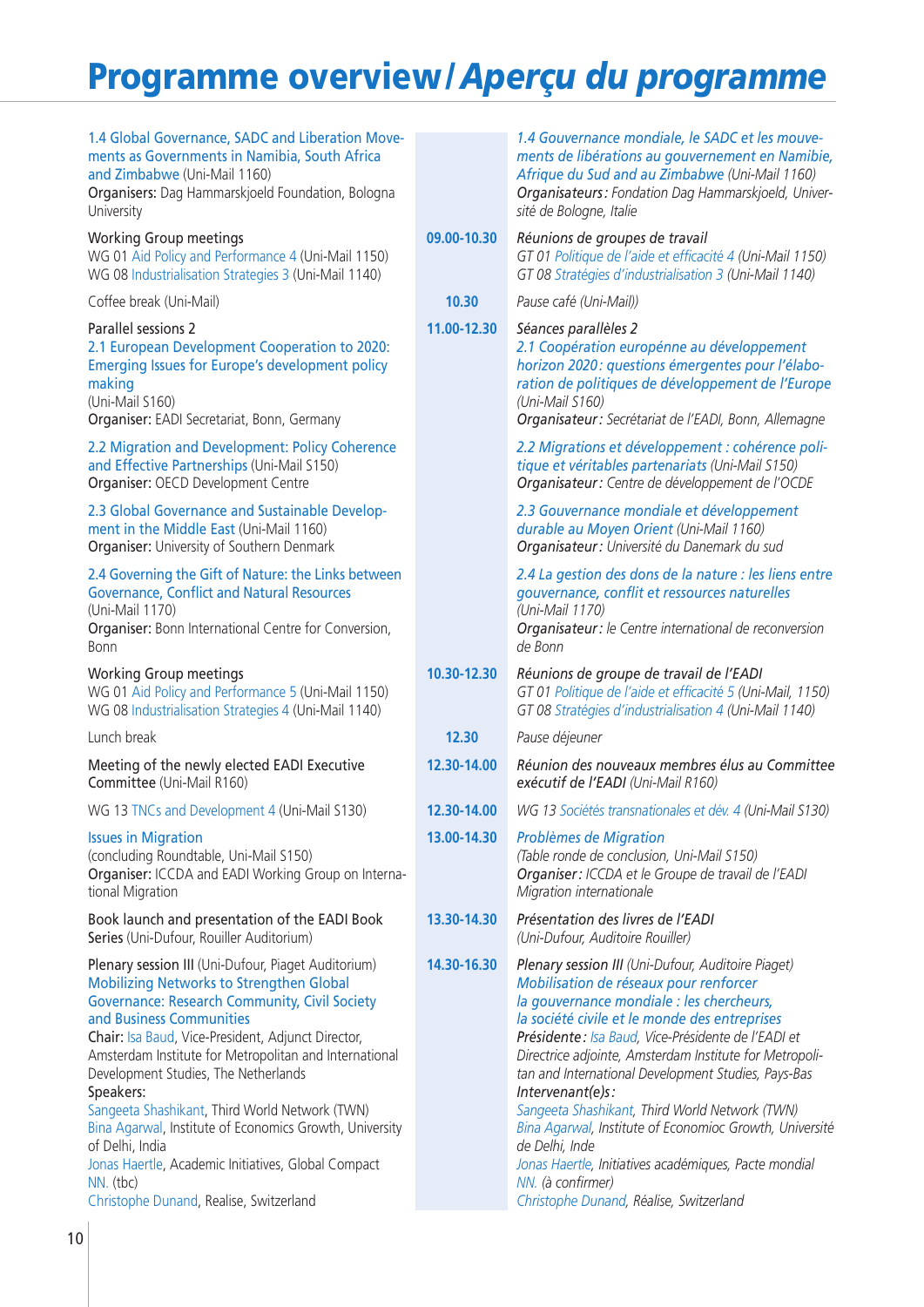| Closing speech: EADI President (Uni-Dufour,<br>Piaget Auditorium)                                                                                                                                                                         | 16.30-17.00    | Discours de clôture : Président de l'EADI (Uni-Dufour,<br>Auditoire Piaget)                                                                                                                                                                                                              |
|-------------------------------------------------------------------------------------------------------------------------------------------------------------------------------------------------------------------------------------------|----------------|------------------------------------------------------------------------------------------------------------------------------------------------------------------------------------------------------------------------------------------------------------------------------------------|
| Coffee break (Uni-Dufour)                                                                                                                                                                                                                 | 17.00          | Pause café (Uni-Dufour)                                                                                                                                                                                                                                                                  |
| Public Lecture (Uni-Dufour, Piaget Auditorium)<br><b>Biofuels and the Right to Food</b><br>Speaker: Jean Ziegler, Consultative Committee of the<br>Human Rights Council, Former United Nations Special<br>Rapporteur on the Right to Food | 18.00-19.00    | Conférence publique (Uni-Dufour, Auditoire Piaget)<br>Biocarburants et droit à l'alimentation<br>Orateur: Jean Ziegler, Comité consultatif du Conseil des<br>droits de l'homme, Ancien Rapporteur spécial pour le<br>droit à l'alimentation du Conseil des droits de l'homme<br>de l'ONU |
| Dinner for Executive Committee members and<br>organisers (Restaurant, Graduate Institute of Interna-<br>tional and Development Studies, Geneva)                                                                                           | 19.30          | Dîner pour les membres du comité exécutif et les<br>organisateurs (Restaurant, Institut de hautes études<br>internationales et du développement, Genève)                                                                                                                                 |
| <b>Saturday</b>                                                                                                                                                                                                                           | 28 June / juin | <b>Samedi</b>                                                                                                                                                                                                                                                                            |
| <b>EADI Working Groups meetings</b><br>WG 04 Europe and Asia 4 and 5 (Uni-Mail 1150)<br>WG 11 Multidimensional Poverty 4<br>(Uni-Mail 1170)<br>WG 12 Transformation in the World System 4<br>(Uni-Mail 1160)                              | 09.00-12.30    | Réunions de groupes de travail de l'EADI<br>GT 04 Europe et Asie 4 et 5 (Uni-Mail 1150)<br>GT 11 Pauvreté multidimensionnelle 4<br>(Uni-Mail 1170)<br>GT 12 Transformation dans le système mondial 4<br>(Uni-Mail, 1160)                                                                 |
| Meeting of students (Uni-Mail 1140)                                                                                                                                                                                                       |                | Réunion des étudiants (Uni-Mail 1140)                                                                                                                                                                                                                                                    |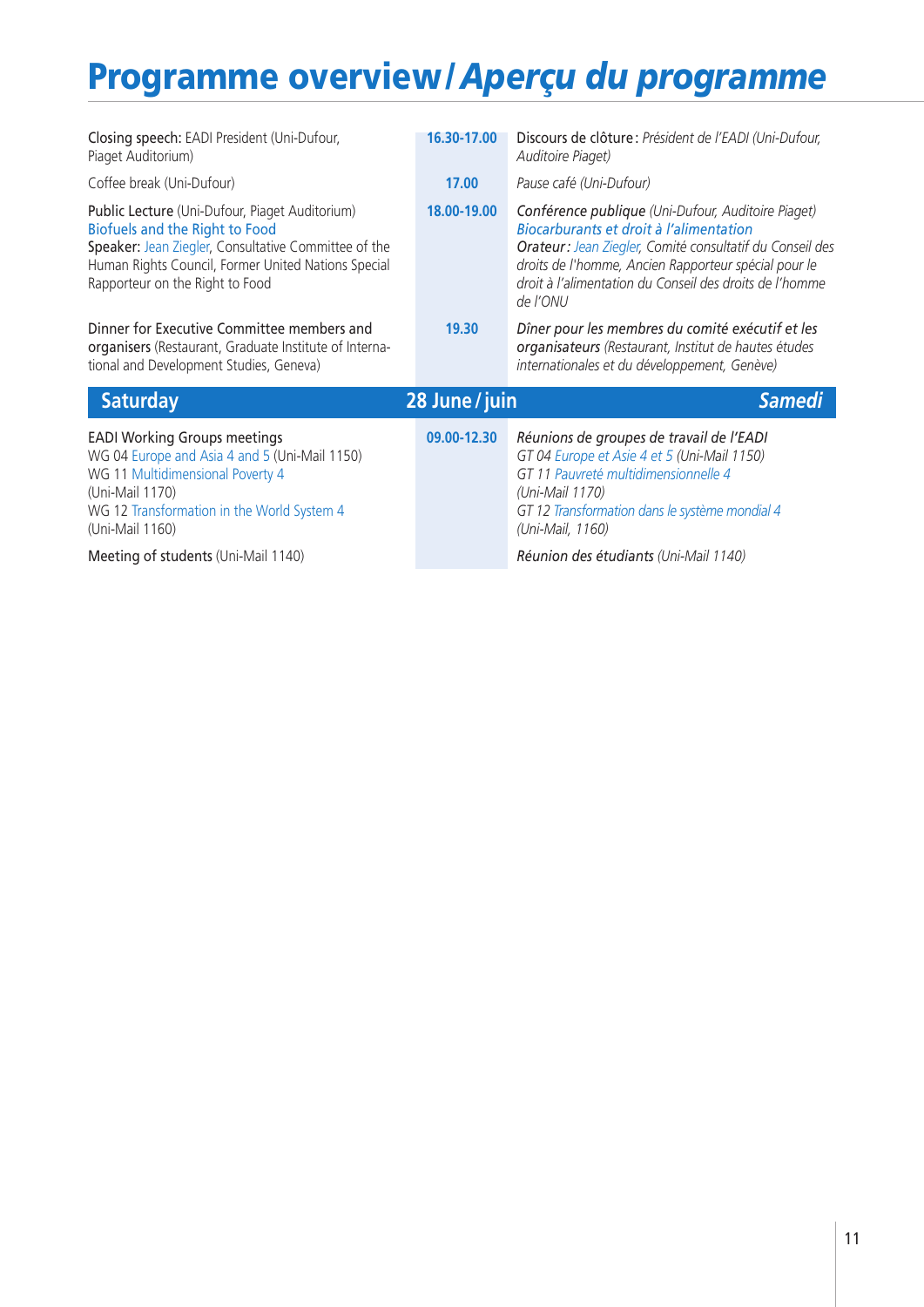## **Plenary I 25 June / juin (Uni-Dufour, Piaget)** *Plénière I*

### **Global governance for sustainable development: The challenge of policy coherence among international organisations**

In the absence of a global government, the responsibility for producing/protecting global public goods lies with national governments. But countries have diverse and often conflicting immediate interests. The need for *global governance* to meet the challenges of sustainable development is becoming more acute in the increasingly interconnected world of today. International institutions within and outside the United Nations system have an important role to play in helping set the agenda for collective action and encouraging national governments to contribute a fair share to the common goals.

The challenges of sustainable development are multidimensional (human, social, cultural, political, economic as well as environmental) and call for *coherence* in the elaboration and the implementation of policies among the different issue areas involved. Agenda 21 requested that all relevant agencies, organizations and programmes of the United Nations contribute in their field of competence to the integration of environmental and development issues.

The first plenary session will look at the present state of affairs in the field of global governance and policy coherence for sustainable development among international organisations.

### *Gouvernance mondiale pour un développement durable : le défi de la cohérence politique parmi les organisations internationales*

*En l'absence de gouvernement mondial, la responsabilité de produire/protéger les biens publics échoit aux gouvernements nationaux. Mais les pays ont des intérêts immédiats divers et parfois conflictuels. Le besoin de* gouvernance mondiale *afin de répondre aux défis du développement durable devient urgent dans le monde de plus en plus interconnecté d'aujourd'hui. Les institutions internationales, appartenant ou non au système des Nations Unies, ont un rôle important à jouer afin d'aider à définir l'agenda d'une action collective et encourager les gouvernements nationaux à contribuer équitablement aux objectifs communs.*

*Les défis du développement durable sont multidimensionnels (humain, social, culturel, politique, économique et écologique) et demandent de la* cohérence *dans l'élaboration et la mise en œuvre des politiques des différents domaines concernés. Agenda 21 demandait que toutes les agences, organisations et programmes des Nations Unies contribuent, dans leur domaine particulier de compétence, à l'intégration des questions d'environnement et de développement.*

*La première séance plénière sera consacrée à la situation présente en matière de gouvernance mondiale et de cohérence politique parmi les organisations internationales.*

### **Plenary II 26 June / juin (Uni-Dufour, Piaget)** *Plénière II*

**Can economic growth be reconciled with sustainable development? On a knife-edge between climate change and Millennium Development Goals**

The principle of sustainable development, combining environment protection and efficient management of natural resources with poverty alleviation and decent living conditions for all people in developing countries, was approved by all nations present at the United Nations Conference on Environment and Development (UNCED) in Rio in 1992. But it seems hard to translate this aspiration into effective policies.

This plenary will reflect on the current state of the debate on economic growth and sustainable development by attempting to answer the following questions: What constraints do finite resources and induced climate change put on the efforts to alleviate poverty? Which growth options will ensure an environmentally and socially sustainable development path? Is growth a condition for poverty reduction? Can the poor improve their standard of living without undermining the sustainability of global economic development? What type of agreement between rich and poor, developed and developing countries, would be needed for a fairer distribution of the costs of mitigation and adaptation to the consequences of global warming?

*Peut-on rendre compatibles croissance économique et développement durable ? En équilibre entre changement climatique et Objectifs du Millénaire pour le développement*

*Le principe du développement durable, incluant la protection de l'environnement et la gestion efficace des ressources naturelles non-renouvelables et combiné à la lutte contre la pauvreté et l'accès à des conditions de vie décentes dans les pays en développement, a été approuvé par tous les pays à la Conférence des Nations Unies sur l'environnement et le développement (UNCED) de Rio en 1992. Pourtant, la traduction de cette aspiration en politiques efficaces demeure difficile.*

*Cette séance plénière fera le point sur le débat actuel entre croissance économique et développement durable en tentant de répondre aux questions suivantes : Quelles contraintes est-ce que les ressources non-renouvelables et les changements climatiques induits imposent aux efforts de lutte contre la pauvreté ? Quelles options de croissance sont susceptibles de garantir un développement durable tant du point de vue environnemental que social ? Est-ce que la croissance est une condition nécessaire pour réduire la pauvreté ? Est-ce que les pauvres peuvent accroître leur niveau de vie sans affecter le développement économique mondial à long terme ? Quels types de négociation entre riches et pauvres, pays développés et en développement, seraient nécessaires pour garantir une distribution plus juste des coûts visant à réduire l'impact du réchauffement climatique et à s'adapter à ses conséquences ?*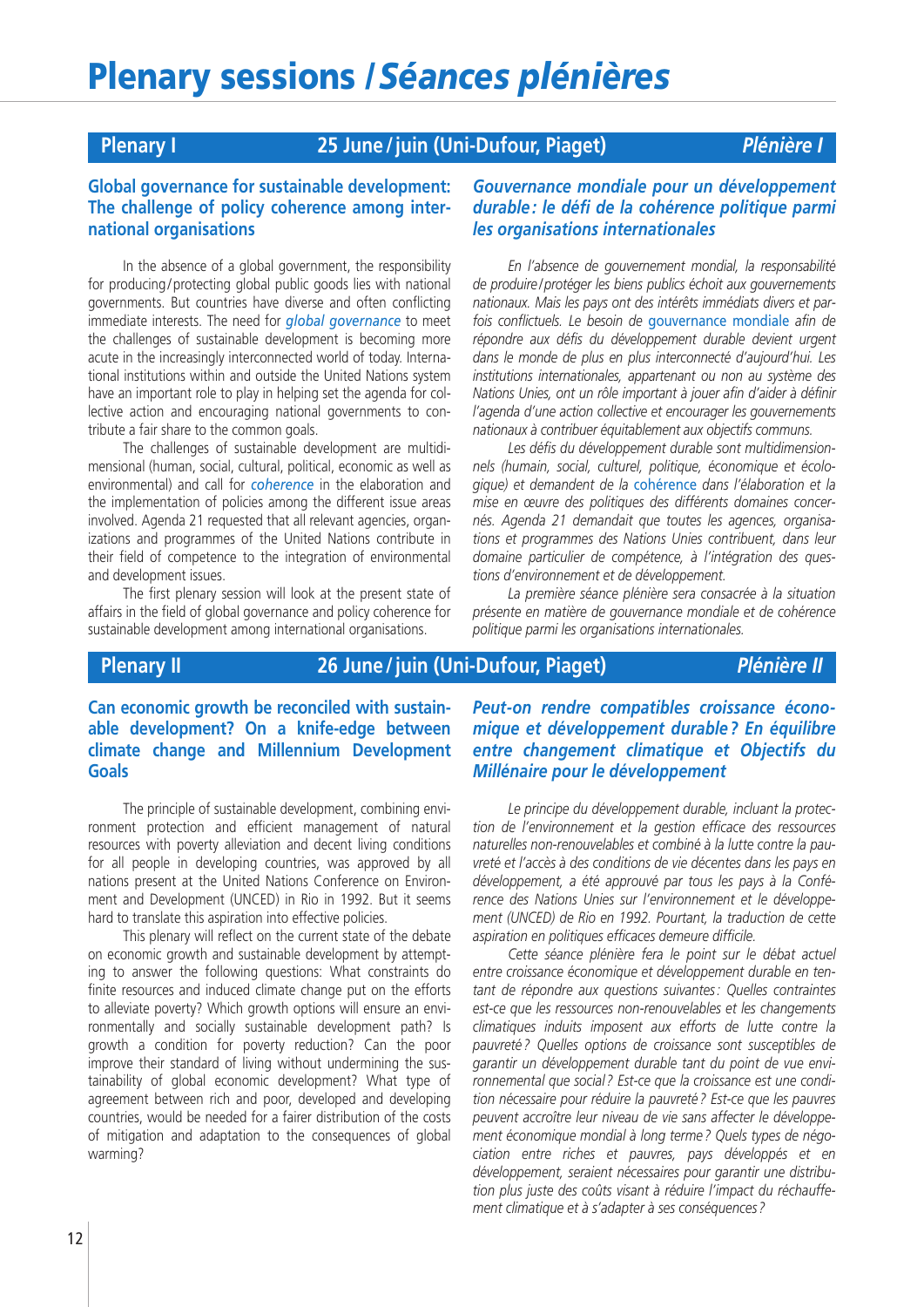## **Plenary III 27 June /juin (Uni-Dufour, Piaget)** *Plénière III*

### **Mobilizing networks to strengthen global environmental and social governance: Research community, civil society and business communities**

The pressure on the global environmental space call for collective action. Governments play an important role in setting the national goals and enforcing compliance. But improvements in energy efficiency and in the use of natural resources can only be realized if the citizens themselves understand the challenges and accept responsibility for adjusting to the imperatives of sustainability. To be effective global governance has to be socially concerned and include a wide range of stakeholders.

Citizens aware of the environmental challenges put pressure on their political representatives and their governments to elaborate and implement policies and cooperate with others. NGOs have influenced agenda setting, public awareness raising and lobbying for policy reforms.

Among non-state actors, entreprises can play a strategic role. Through creativity and technological innovations they can reduce the pressure of economic growth on natural resources and global public goods. Multinational corporations have increasingly acquired the ability to influence the processes of global governance but exposed to the scrutiny of an environmentally and socially concerned public they have to take these challenges seriously.

Last but not least, the research community has an important role to play in assessing the changes that affect societies and contributing to the search for technically and socially acceptable solutions.

At the closing plenary of the EADI General Conference, representatives of civil society, business communities, and the research community will present their perceptions of the challenges of sustainable development.

### *Mobilisation de réseaux pour renforcer la gouvernance mondiale : les chercheurs, la société civile et le monde des entreprises*

*La pression sur l'environnement mondial demande une action collective. Certes les gouvernements jouent un rôle important en définissant les objectifs nationaux et en les faisant respecter, mais une amélioration en termes d'efficacité énergétique et d'utilisation de ressources naturelles ne peut se réaliser que si les citoyens eux-mêmes comprennent les enjeux et acceptent leur responsabilité. Pour être efficace la gouvernance mondiale doit avoir une conscience sociale et inclure un large éventail de parties prenantes.*

*Des citoyens conscients des défis environnementaux font pression sur leurs représentants et responsables politiques afin qu'ils élaborent et mettent œuvre des politiques et coopèrent avec d'autres pays. Les ONG se sont montrées adeptes à influencer les ordres du jour, la prise de conscience des citoyens et à mobiliser en faveur de réformes.*

*Parmi les acteurs non-gouvernementaux, les entreprises ont la possibilité de jouer un rôle stratégique. Grâce à la créativité et aux innovations technologiques elles peuvent diminuer la pression de la croissance économique sur les ressources naturelles et les biens publics. Les multinationales ont peu à peu accru leur capacité à influencer les processus de gouvernance mondiale, mais exposées à l'examen du public elles se trouvent dans l'obligation de prendre les défis environnementaux et sociaux sérieusement.*

*Finalement, le rôle des chercheurs n'est pas des moindres car ils sont à même d'évaluer les changements qui affectent les sociétés et de trouver des solutions techniquement et socialement acceptables.*

*Pour clore les débats de la conférence de l'EADI, des représentants de la société civile, du monde des entreprises et du monde de la recherche présenteront leurs perceptions des enjeux du développement durable.*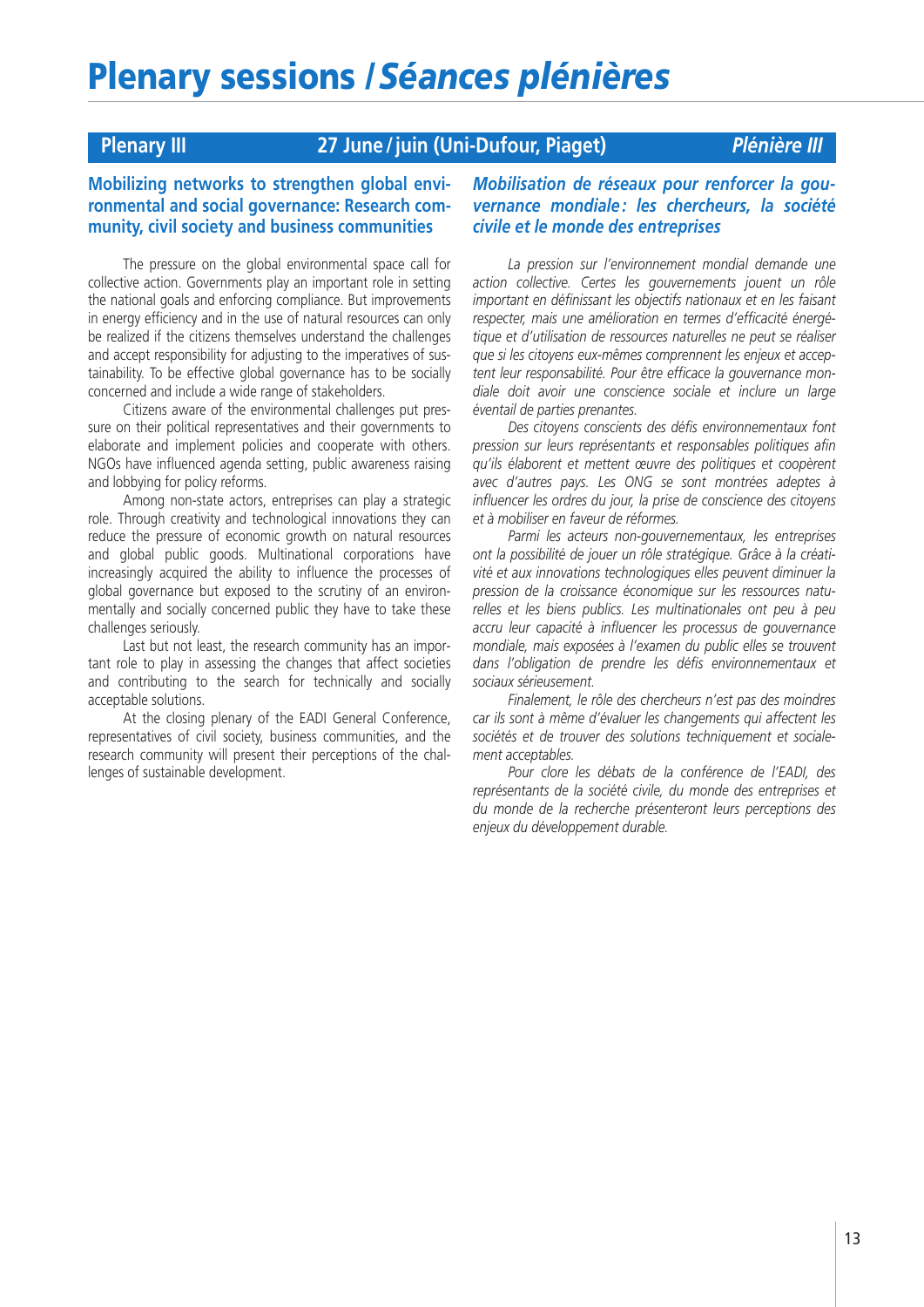### **Friday 27 June 9.00-10.30 (Uni-Mail)**

### **1.1 Multilevel Governance and Livelihood Strategies of Migrants**

Over the last decade and a half, major changes in global governances have altered the rules determining the economic environment. The WTO Agreement, the economic transition in former socialist countries of Central and Eastern Europe, the enlargement of the EU and the emergence of new "global players" have contributed to the intensification of the international movements of capital and goods, thus enhancing "globalization" and world-wide competition. This has led to dramatic changes in global economic, political and social conditions.

Millions of people in poorer countries, in particular in rural areas, have adapted to those changes by adopting new or modified migration-cum-remittance strategies. These strategies are not only pursued with a view to improving the material living conditions of the migrants themselves, but are part of longer term family/household strategies whose purpose is sustainable livelihood security of the larger group.

Via the inflow and spending of remittances, and the outflow and backflow of human resources, these strategies have a significant impact on the communities of origin of the migrants and, in a large number of countries, on the overall economic development of the countries themselves. Despite the fact that the large flow of remittances constitutes a major source of foreign exchange (and for some countries almost the only one), country-case studies show mixed results with respect to the question of how far these strategies really contribute to the long-term livelihood security of poorer families. It turns out that this is decisively determined by low-level governance regimes, reaching from the national to the local level.

The parallel session will a) provide theoretical and empirical overviews of the interactions between global and multi-level governance, international labour migration, remittance flows, and livelihood security of 'migrants' and non-migrants' households; b) present empirical case studies from Southern and Eastern Europe, Asia, Africa and Latin America.

Chair: Béatrice Knerr, University of Kassel, Germany

### Speakers:

Narayanan Nair Krishnan, Centre for Development Studies, Thiruvananthapuram, India

Vesselin Mintchev, Institute of Economics, Bulgarian Academy of Sciences, Bulgaria

Massimiliano Cali, Overseas Development Institute (ODI), London, United Kingdom

Rasha Moh'd Said Amin Istaiteyeh, Department of Development Economics, Migration and Agricultural Policy, University of Kassel, Germany

Germán A. Zárate-Hoyos, Economics Department, University of New York College, Suny Cortland, United States

Organiser: EADI Working Group on International Migration

### *Vendredi 27 juin 9.00-10.30 (Uni-Mail)*

### *1.1 Niveaux de gouvernance et moyens de subsistance des migrants*

*Au cours de la dernière décennie et demi, des changements importants dans les gouvernances mondiales ont changé les règles qui déterminent l'environnement économique. L'Accord de l'OMC, la transition des anciens pays socialistes d'Europe centrale et orientale, l'élargissement de l'UE et l'émergence de nouveaux « global players » ont contribué à intensifier le mouvement international de capitaux et de marchandises, facilitant ainsi la mondialisation et la concurrence.*

*Des millions de gens dans les pays pauvres, et en particulier ceux des zones rurales, se sont adaptés à ces changements en adoptant de nouvelles stratégies de migration et transfert de fonds. En général, ces stratégies non pas pour but d'améliorer les conditions matérielles de vie des migrants eux-mêmes, mais font partie d'une stratégie à long terme de la famille ou du foyer en vue de sécuriser de façon durable les moyens de subsistance d'un plus grand groupe.*

*A travers ces transferts de fonds et des dépenses qui en découlent, les sorties et rentrées de ressources humaines, ces stratégies ont des impacts importants sur la communauté d'origine des migrants et sur le développement économique des pays eux-mêmes. Malgré l'importance de ces transferts de fonds pour les ménages les plus pauvres, et le fait qu'ils constituent une source importante de devises étrangères (pour de nombreux pays), des études donnent une image plus mitigée de la mesure dans laquelle ces stratégies contribuent à sécuriser les moyens de subsistance des familles les plus pauvres. Ces études indiquent que ceci est déterminé par le faible niveau de gouvernance, tant nationale que régionale.*

*Cette séance présentera a) des synthèses théoriques et empiriques sur les interactions entre la gouvernance mondiale et multiniveaux, la migration internationale de main d'œuvre, les flux de transferts de fonds et la sécurité des moyens de subsistance des ménages de migrants et des non migrants; b) présentera des études de cas empiriques d'Europe du Sud et de l'Est, d'Asie, d'Afrique et d'Amérique latine.*

*Présidente: Béatrice Knerr, University of Kassel, Allemagne*

### *Intervenants :*

*Narayanan Nair Krishnan, Centre for Development Studies, Thiruvananthapuram, Inde*

*Vesselin Mintchev, Institute of Economics, Bulgarian Academy of Sciences, Bulgarie*

*Massimiliano Cali, Overseas Development Institute (ODI), Londres, Royaume-Uni*

*Rasha Moh'd Said Amin Istaiteyeh, Department of Development Economics, Migration and Agricultural Policy, University of Kassel, Allemagne*

*Germán A. Zárate-Hoyos, Economics Department, University of New York College Suny Cortland, Etats-Unis*

*Organisateur : Groupe de travail de l'EADI Migration Internationale*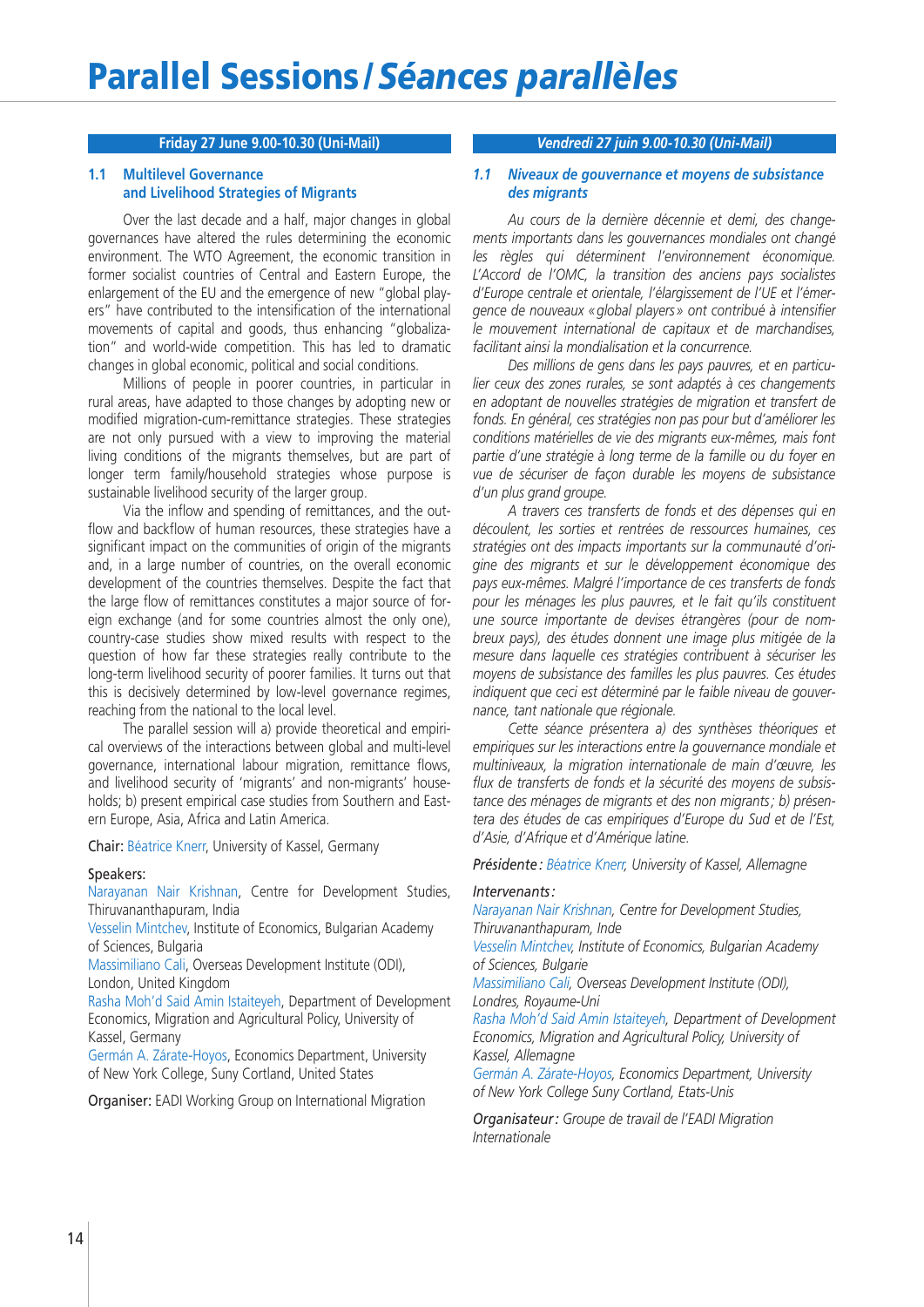### **1.2 Equity, Economics and Ecology: New Technologies, New Threats?**

The World was put on the path to sustainable development with the Rio Conference in 1992 and its plan of action, Agenda 21. Agenda 21 aimed amongst other things to provide a just world, with signatories agreeing to abide by a set of principles which imply a more equitable governance system in the "global village". The panel will explore to what extent this notion holds true and to what extent these principles have been applied. The speakers will represent the different dimensions of sustainable development: ecological/environmental, economic and social justice. In particular, the following themes will form the focus of the debate:

The idea of the "global village" leads to a "global commons of natural resources" which makes sustainable management of these resources a subject of global concern. Northern agendas tend to focus on the ecological aspects of managing these resources while those of the South tend to focus on economic and social issues. In the "global village" whose voice predominates at the local level and within the international institutions?

There have been strong voices in the North advocating that environmental problems can be cured by the application of technologies. However, do the new technologies threaten rather than protect the environment? Here we will focus on the new biotechnologies with the implications they have for, amongst others, food security and biodiversity. These technologies are often embedded in global value chains. How have these impacted on the existing social inequalities between and within countries?

Chair: Jon Lovett, Department of Technology and Sustainable Development, University of Twente, The Netherlands

### Speakers:

Bina Agarwal, Institute of Economic Growth, Delhi, India Eliakimu Zahabu, Sokoine University of Agriculture, Tanzania Lee Stapleton, SPRU, Sussex, UK

Organiser: Department of Technology and Sustainable Development, University of Twente, The Netherlands

### **1.3 Recognising Multiple Knowledges for Better Governance and Sustainable Development: Conceptual and Methodological Challenges**

For development research to be perceived (and funded) as a contribution to development, it needs to be applied. The working environments of development policy and practice are environments of multiple knowledges – a variety of disciplines, perceptions, approaches and languages either clashing or converging. Applying development research requires a conceptual understanding of its place in an environment of multiple knowledges. It also increasingly requires creative thought as to the most appropriate media for effective expression and communication. This parallel session will aim to illustrate the concept of multiple knowledges in a variety of contexts, discuss issues of mediation and translation between them, and sample some recent attempts to collect and communicate information beyond the tired formats of articles and reports.

Chair: Cees Hamelink, Professor of Communication and Human Rights at the Amsterdam University, The Netherlands

### *1.2 Equité, économie et écologie : nouvelles technologies, nouvelles menaces ?*

*Le monde fut aiguillé sur le chemin du développement durable lors de la Conférence de Rio en 1992 grâce à l'Agenda 21. L'Agenda 21 avait pour but de permettre un monde plus juste, en demandant aux signataires de respecter un certain nombre de principes qui impliquent un système de gouvernance plus équitable dans le « village mondial ». Le panel tentera d'envisager dans quelle mesure cette notion reste valable aujourd'hui et jusqu'à quel point ces principes ont été respectés. Les intervenants représenteront différentes dimensions du développement durable : écologique/environnementale, économique et justice sociale. Les thèmes suivants seront au cœur du débat :*

*L'idée d'un village mondial sous-entend celle d'un bien commun et mondial des ressources naturelles. Les politiques des pays du Nord se concentrent sur l'aspect écologique de la gestion des ressources alors que le Sud se concentre sur les questions économiques et sociales. Dans ce village mondial, quelle est la parole qui domine au niveau local et dans les institutions internationales ?*

*Certaines voix importantes dans les pays du Nord ont appelé de leurs vœux une solution technologique aux problèmes environnementaux. Cependant, la technologie ne menace-t-elle pas plutôt qu'elle ne protège l'environnement ? Nous nous attarderons sur les biotechnologies, et leur impact sur la sécurité alimentaire et la biodiversité. Quelles conséquences ces technologies ont-elles eu sur les inégalités sociales entre et à l'intérieur des pays ?*

*Président : Jon Lovett, Department of Technology and Sustainable Development, University of Twente, Pays-Bas*

### *Intervenants:*

*Bina Agarwal, Institute of Economic Growth, Delhi, Inde Eliakimu Zahabu, Sokoine University of Agriculture, Tanzanie Lee Stapleton, SPRU, Sussex, Royaume-Uni*

*Organisateur: Department of Technology and Sustainable Development, Université de Twente, Pays-Bas*

### *1.3 Reconnaître la multiplicité des savoirs pour une meilleure gouvernance et un développement durable: les défis conceptuels et méthodologiques*

*La recherche en matière de développement présuppose la compréhension et la négociation d'un large éventail de perspectives et d'approches. Ce panel se penchera sur les implications d'un environnement de savoirs multiples pour la recherche sur le développement et sur les fins pratiques de cette recherche.*

*Quels sont les instruments du savoir utilisés dans le cadre de la recherche sur le développement, dans l'élaboration des politiques et des programmes ainsi que dans la pratique sur le terrain ? Dans quelle mesure la communication des savoirs se modifie-t-elle sous l'effet des différentes politiques mondiales de développement ? Comment repenser l'efficacité et le rôle de la recherche sur le développement quant à la promotion du développement durable et d'une gouvernance efficace ?*

*Président: Cees Hamelink, professeur de communication et droits de l'homme à l'Université d'Amsterdam, Pays-Bas*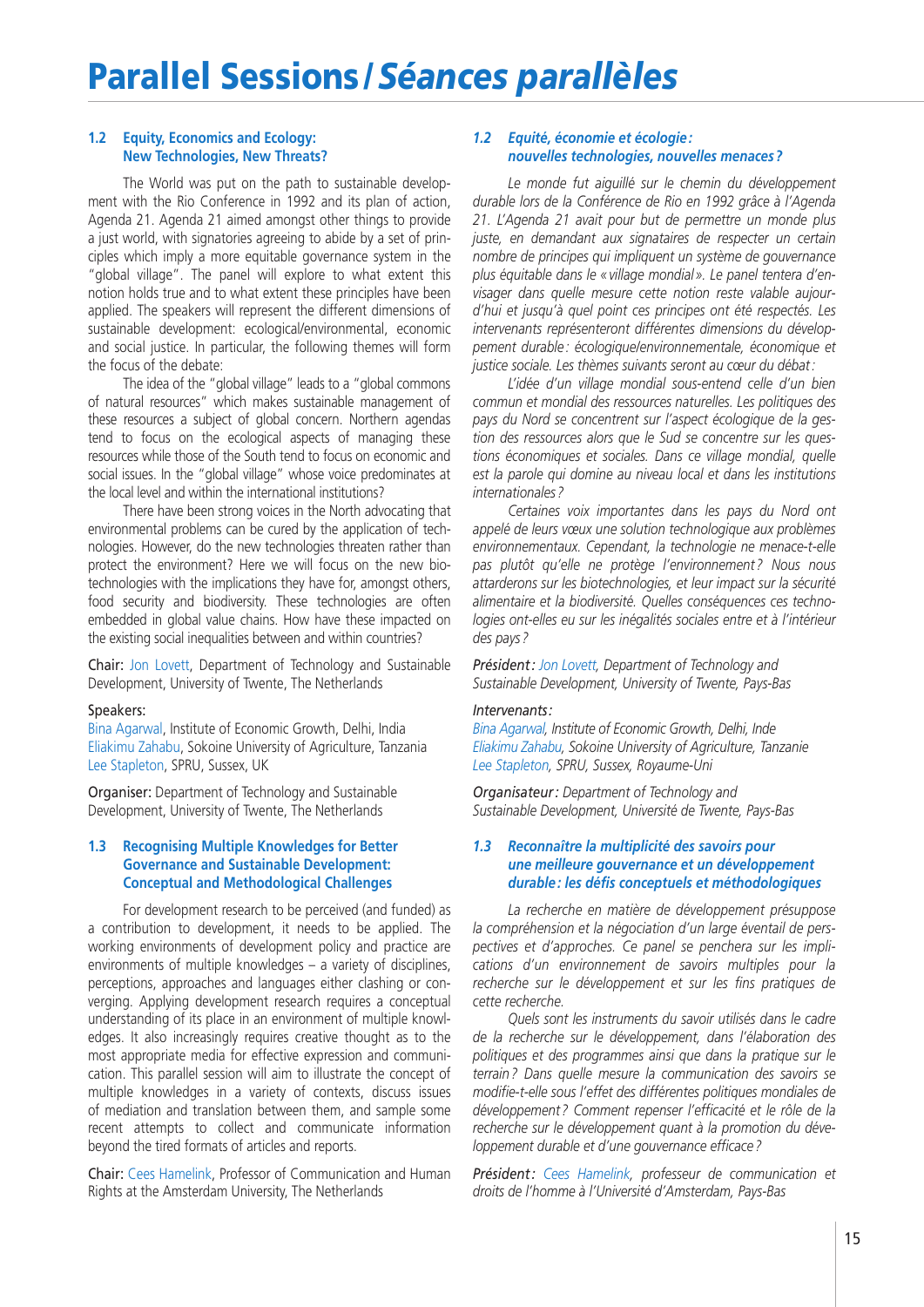## **Parallel Sessions /***Séances parallèles*

### Speakers:

Valerie Brown, Local Sustainability Project, Fenner School of Environment and Society, Australian National University Kingo Mchombu, University of Namibia (on video) Wangui Wa Goro, writer, researcher and translator Martha Chinouya, London Metropolitan University

Organiser: EADI / IKM Programme

### **1.4 Global Governance, SADC and Liberation Movements as Governments in Namibia, South Africa and Zimbabwe**

Southern Africa is a challenge to both institutions of global governance and the main tenets of the post-Washington consensus. Democratic transitions in the sub-region have faced obstacles and difficulties which question mainstream notions of political and economic development. Hopes for a meaningful political and socio-economic transformation of the regional space were challenged by sobering realities: the depth of the social crisis that afflicts Southern African countries defies standard strategies of poverty reduction based on limited asset redistribution and the introduction of cost recovery measures. While multilateral and bilateral donors still lack a coherent and coordinated strategy to tackle the region's multiple challenges, the academic community is split on the issue of how to promote simultaneously democratic accountability, the respect of human rights and social empowerment within the sub-region.

The crisis of Zimbabwe is a particularly thorny issue. The Zimbabwean regime's complex mix of authoritarian politics, radical land redistribution and anti-imperialist populism raises crucial questions concerning the meaning and content of the democratic project in each of the countries and puts also at risk the political stability of the entire region.

The panel contributes to the debate on the democratic transitions in Southern Africa, in particular the former settlercolonial societies of Namibia, South Africa and Zimbabwe. It analyse political, economic and social dimensions of transitions in these countries. These include the complex legacy of the armed struggles, the dependent position of the region within the global market, the growing international economic competition, the deep inequalities in individual access to resources and the many weaknesses in social sector provision. The panel also investigate the role of different actors (multilateral and bilateral donors, regional organisations, NGOs etc.) within the region.

### Speakers:

Arrigo Pallotti, Faculty of Political Sciences "Roberto Ruffilli", University of Bologna, Italy

Mario Zamponi, Faculty of Political Sciences "Roberto Ruffilli", University of Bologna, Italy

Henning Melber, Dag Hammarskjoeld Foundation, Uppsala, Sweden

Ian Phimister, University of Sheffield (tbc), United Kingdom Tom Lodge, University of Limerick, Ireland

Organiser: Dag Hammarskjoeld Foundation/ University of Bologna

### *Intervenants:*

*Valerie Brown, Local Sustainability Project, Fenner School of Environment and Society, Australian National University Kingo Mchombu, University of Namibia (on video) Wangui Wa Goro, writer, researcher and translator Martha Chinouya, London Metropolitan University*

*Organisateur : EADI / IKM Programme*

### *1.4 Gouvernance mondiale, le CDAS et les mouvements de libération comme gouvernements en Namibie, en Afrique du Sud et au Zimbabwe*

*Le Sud de l'Afrique présente un défi pour les institutions de gouvernance globale tout comme pour les représentants du consensus post-Washington. Les transitions vers la démocratie dans cette région ont été semées d'embûches qui doivent nous amener à repenser les notions politiques et économiques du développement. L'espoir d'une transformation politique et socioéconomique substantielle fut remis en question au regard des réalités incertaines. L'ampleur de la crise sociale qui touche les pays du Sud de l'Afrique met à mal les stratégies traditionnelles de réduction de la pauvreté s'appuyant sur des redistributions limitées et l'introduction de mesures en faveur de la bonne gestion des fonds. Alors même que les donneurs manquent de stratégie cohérente et coordonnée pour répondre aux défis de cette région, la communauté scientifique est divisée sur le sujet de la promotion de la responsabilité démocratique, du respect des droits de l'Homme et du transfert de souveraineté.*

*La crise que connaît le Zimbabwe est un sujet délicat. Le mélange des genres du régime du Zimbabwe (politique autoritaire, redistribution radicale des terres, populisme anti-impérialiste) soulève des questions quant au sens et au contenu du projet démocratique de chaque pays et met en danger la stabilité de la région dans son ensemble.*

*Le panel contribuera au débat sur les transitions démocratiques dans les anciennes sociétés colonisées de Namibie, d'Afrique du Sud et du Zimbabwe. Parmi les sujets abordés figureront l'héritage des conflits armés, la dépendance de la région au sein de l'économie mondiale, la concurrence internationale croissante, les inégalités profondes, ainsi que les faiblesses des politiques de protection sociale. La discussion portera aussi sur le rôle des différents acteurs de la région (donneurs multilatéraux et bilatéraux, organisations régionales, organisations non gouvernementales).*

### *Intervenants :*

*Arrigo Pallotti, faculté de sciences politiques « Roberto Ruffilli », Université de Bologne, Italie*

*Mario Zamponi, faculté de sciences politiques «Roberto Ruffilli», Université de Bologne, Italie*

*Henning Melber, Dag Hammarskjoeld Foundation, Uppsala, Suède Ian Phimister, University of Sheffield, Royaume-Uni Tom Lodge, Université de Limerick, Irlande*

*Organisateur : Dag Hammarskjoeld Foundation / Université de Bologne***Ve**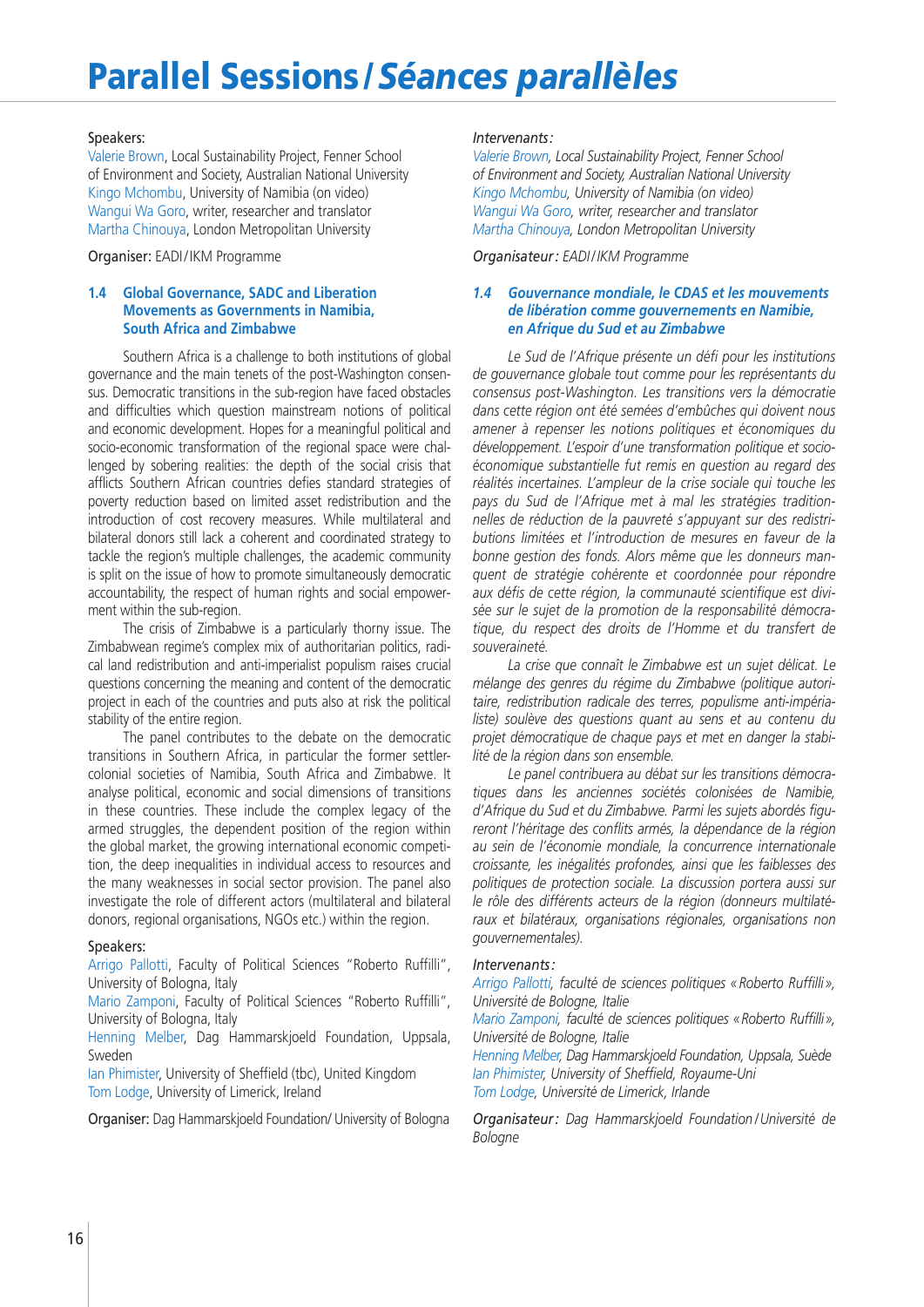### **Friday 27 June 11.00-12.30 (Uni-Mail)**

### **2.1 European Development Co-operation to 2020: Emerging Issues for Europe's Development Policy-making**

The intersection between the development policy and new issues such as climate change, emerging powers and energy security has become increasingly complex.New issues are emerging which are interconnected and of global nature. Three major issues are highly discussed: emerging players, energy security and climate change:

1. International relations are undergoing profound change with newly emerging powers entering the scene. This has potentially radical effects on international development policy.

2. Energy security has shot to the top of Europe's foreign policy agenda. A plethora of new energy partnerships has been or is being put in place, from Africa, through the Middle East, to Central Asia. Policy-makers in Brussels acknowledge that a key "emerging need" is a better understanding of the relationship between energy imperatives on the one hand, and policies related to development, good governance and democracy promotion on the other hand.

3. Climate change is rising rapidly up in many donors' agendas but there has so far been little systematic work done on climate change and European development policy.

Chair: N. Shannugaratnam, Norwegian University of Life Sciences, Norway

### Speakers:

Sven Grimm, German Development Institute, Germany John Humphrey, Institute of Development Studies, UK Garth le Pere, Institute for Global Dialogue, South Africa

Organiser: EADI Secretariat, Bonn, Germany

### **2.2 Migration and Development: Policy Coherence and Effective Partnerships**

What are the costs and benefits of migration for developing countries? How can these flows be better organised to yield greater benefits for all parties concerned – migrant-sending countries, migrant-receiving countries, and the migrants themselves?

This session seeks to answer these questions, taking stock of what we know about the effects of migration on development, and distilling from that knowledge a set of policy recommendations for sending and receiving countries. Participants of this session will share their specific country or regional experiences to illustrate the mechanisms that link migration and development: labour-market effects, the brain drain, remittances, diaspora networks and return migration.

Chair: Ibrahim Awad, International Labour Office, Suisse

### Speakers:

Denis Drechsler, OECD Development Centre, France Bachir Hamdouch, Institut National de Statistique et d'Economie Appliquée (INSEA), Rabat, Morocco Binod Khadria, Jawaharlal Nehru University, India Florin Vadean, University of Kent, UK

Organiser: OECD Development Centre

### *Vendredi 27 juin 11.00-12.30 (Uni-Mail)*

### **juin, 11.00-12.30 (Uni-Mail)27 juin, 11.00-12.30 (Uni-Mail** *2.1 Coopération européenne au développement à l'horizon 2020 : questions émergentes pour l'élaboration de politiques de développement de l'Europe*

*Les liens de la politique de développement avec de nouveaux sujets tels que le changement climatique, les puissances émergentes et la sécurité énergétique ont rendu les politiques plus complexes. Les nouveaux défis sont par nature, interconnectés et mondiaux. Trois sujets sont à l'ordre du jour: le rôle des pays émergents, la sécurité énergétique et le changement climatique:*

*1. Les relations internationales traversent une phase de changements fondamentaux du fait de nouvelles puissances émergentes. Cette émergence a le potentiel de modifier radicalement les politiques de développement internationales.*

*2. La sécurité énergétique a été propulsée au statut de priorité de la politique étrangère européenne. Une pléthore de nouveaux partenariats sur l'énergie ont vu ou vont voir le jour, de l'Afrique à l'Asie centrale en passant par le Moyen Orient. Bruxelles reconnait que l'un des besoins émergents clé consiste à mieux comprendre la relation entre impératifs énergétiques et les politiques liées au développement, à une bonne gouvernance ainsi qu'à la promotion de la démocratie.*

*3. Le changement climatique, malgré l'intérêt porté par les donneurs, ne fait pas l'objet d'une politique systématique et active.* 

*Président : N. Shannugaratnam, Norwegian University of Life Sciences, Norvège*

### *Intervenants :*

*Sven Grimm, German Development Institute, Allemagne John Humphrey, Institute of Development Studies, Royaume-Uni Garth le Pere, Institute for Global Dialogue, Afrique du Sud*

*Organisateur : EADI Secretariat, Bonn, Allemagne*

### *2.2 Migrations et développement : cohérence politique et véritables partenariats*

*Quels sont les coûts et les bénéfices des flux migratoires pour les pays en voie de développement ? Comment repenser ces flux au profit des différents acteurs, les pays sujets à l'émigration ou à l'immigration et les migrants eux mêmes ?*

*Cette session tentera de répondre à ces questions, en prenant en compte les connaissances des effets de la migration sur le développement et en proposant un éventail de recommandations pour les pays concernés par l'émigration et l'immigration. Les participants partageront leurs expériences régionales ou nationales afin d'illustrer les mécanismes qui animent les questions migratoires et de développement: l'effet des marchés, la «fuite des cerveaux», les réseaux de diaspora, et les flux de retour migratoire.* 

*Président: Ibrahim Awad, Bureau international du Travail, Suisse*

### *Intervenants:*

*Denis Drechsler, OECD Development Centre, France Bachir Hamdouch, Institut National de Statistique et d'Economie Appliquée (INSEA), Rabat, Maroc Binod Khadria, Jawaharlal Nehru University, Inde Florin Vadean, University of Kent, Royaume-Uni* 

*Organisateur : Centre de développement de l'OCDE*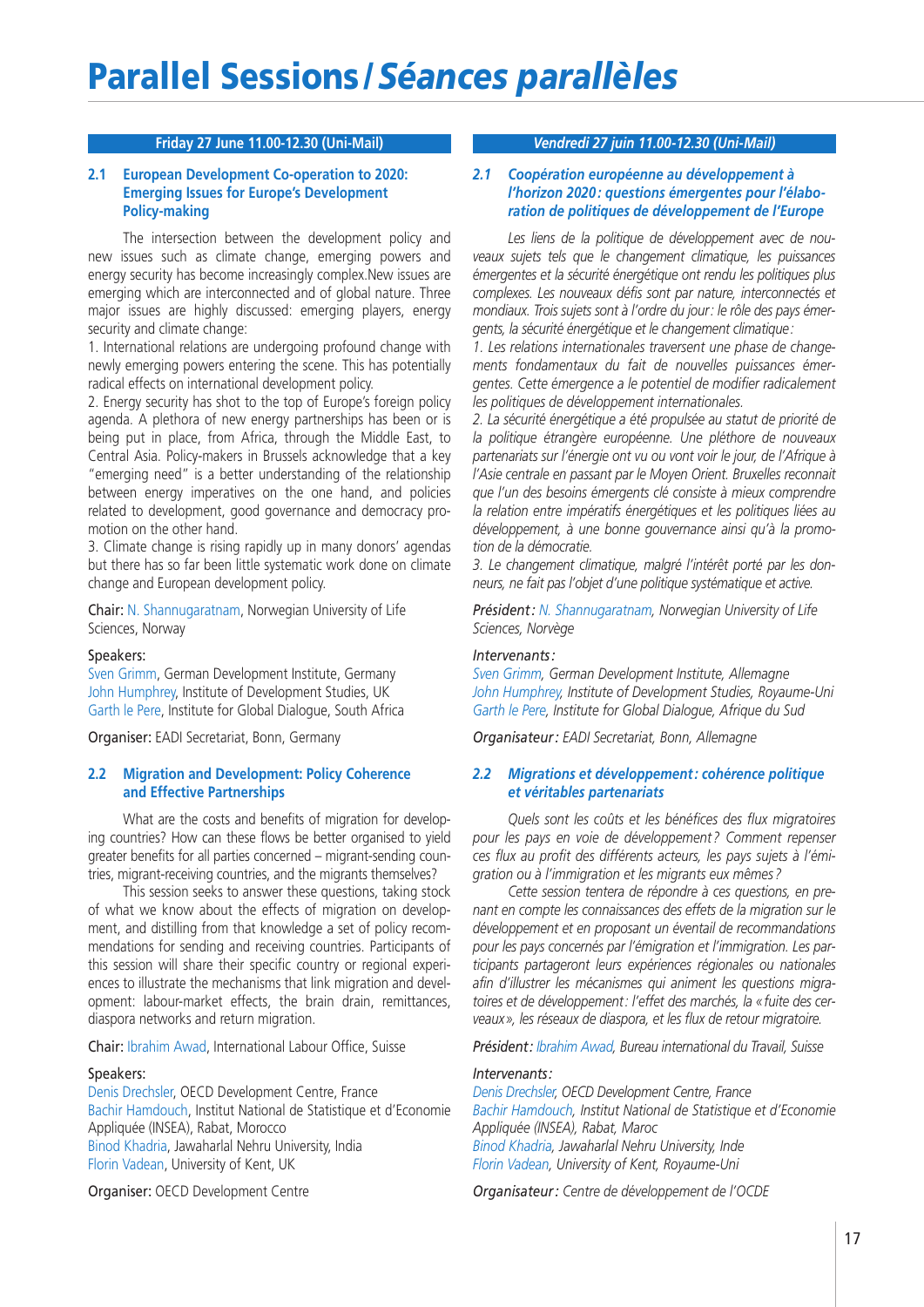### **2.3 Global Governance and Sustainable Development in the Middle East**

This session aims to explore issues of governance and sustainability in the Middle East. Three issues will be dealt with: Political, economic and environmental. The first presentation will gravitate around the issues of governance and pose questions in relation to the sustainability of the political structures found in the region and their ability to interact with the global governance system. The second presentation aims to explore the economic foundation of the various states in the region (oil, gas, remittances) and will focus on whether or not this foundation is sustainable in the long run. The third presentation will focus on the environmental situation and will ask what problems the region currently are facing, and which initiatives the various governments take to mitigate those problems.

Chair: Martin Hvidt, Center for Contemporary Middle East Studies, University of Southern Denmark

### Speakers:

Gerd Nonneman, Institute of Arab & Islamic Studies (IAIS), University of Exeter, United Kingdom Waleed Khalil and Ibrahim Jassim Zubari, Arabian Gulf University, Bahrain

Organizer: Martin Hvidt, University of Southern Denmark

### **2.4 Governing the Gift of Nature: The links between Governance, Conflict and Natural Resources**

The link between natural resources (diamonds, gold, cocoa, coltan, timber, and oil) and civil wars gained increased attention in the past decade. The conflicts in Angola, the Democratic Republic of Congo, and Sierra Leone were studied in the context of the "Resource curse" paradigm. In 2007, the Bonn International Center for Conversion initiated a research project to test the idea that the way in which natural resources are governed determines their impact on the intensity of civil wars. Resource governance is understood as (i) the management and regulations of the production process (including mitigating negative impacts) and (ii) the redistribution of the revenues from the resources exploitation.

This parallel session invites participants to a discussion on the various aspects of 'resource governance' and provides cases on local governance issues from Zambia and Indonesia. The panel will assist identifying gaps in existing research and look into policy recommendations for supporting viable ways of resource governance that contribute to post-conflict reconstruction and development.

Chair: Wolf-Christian Paes, Bonn International Center for Conversion (BICC), Germany

### Speakers:

Anneke Galama, Fatal Transactions, Netherlands Institute for Southern Africa (NiZA), Amsterdam, The Netherlands Morten Boas, Fafo – Institute for Applied International Studies, Oslo, Norway

John Lungu, Copperbelt University, Kitwe, Zambia Jolien Schure, Bonn International Center for Conversion (BICC), Germany

Organiser: Bonn International Centre for Conversion (BICC), Germany

### *2.3 Gouvernance mondiale et développement durable au Moyen Orient*

*Cette session a pour but d'explorer le sujet de la gouvernance et de la durabilité au Moyen Orient. Trois volets seront abordés: politique, économique et environnemental. Le premier exposé sera centré sur les problèmes de gouvernance et soulèvera les questions liées au sujet de la durabilité des structures politiques de cette région, ainsi que celles liées à leur capacité à interagir avec le système de gouvernance mondial. Le deuxième exposé explorera les fondements économiques des différents états de la région (pétrole, gaz) et analysera la durabilité de ces fondements à plus long terme. Le troisième exposé aura pour objet la situation environnementale, il soulèvera des questions au sujet des problèmes de cette région et proposera d'analyser les différentes initiatives prises par les gouvernements respectifs afin d'y remédier.* 

*Président : Martin Hvidt, Center for Contemporary Middle East Studies, Université du Danemark du Sud, Danemark*

### *Intervenants :*

*Gerd Nonneman, Institute of Arab & Islamic Studies (IAIS), Université d'Exeter, Royaume-Uni*

*Waleed Khalil et Ibrahim Jassim Zubari, Arabian Gulf University, Bahrain*

*Organisateur : Martin Hvidt, Université du Danemark du Sud*

### *2.4 La gestion des dons de la nature : les liens entre gouvernance, conflit et resources naturelles*

*Le lien entre ressources naturelles (diamants, or, cacao, pétrole) et guerres civiles a fait l'objet d'une vive attention. Les conflits, en Angola, dans la République Démocratique du Congo, ainsi qu'en Sierra Leone, furent analysés dans le contexte du paradigme de la «malédiction des matières premières». En 2007, le BICC (Bonn International Center for Conversion) a lancé un projet de recherche portant sur l'impact de la gestion des matières premières sur l'intensité des guerres civiles et des conflits armés. La gouvernance des ressources est entendue comme: 1) la gestion et la régulation des processus de production et 2) la redistribution des revenus issus de l'exploitation des matières premières.* 

*Les intervenants évoqueront les différents aspects de la gouvernance des ressources et analyseront ensemble des exemples de gouvernance locale, comme en Indonésie ou en Zambie. Ce panel identifiera les zones d'ombre dans la recherche disponible et apportera des recommandations afin de soutenir des solutions durables de gouvernance des ressources qui contribuent à la reconstruction et au développement post-conflit.* 

*Président: Wolf-Christian Paes, Bonn International Center for Conversion (BICC), Allemagne*

### *Intervenants:*

*Anneke Galama, Fatal Transactions, Netherlands institute for Southern Africa (NiZA), Amsterdam, Pays-Bas Morten Boas, Fafo, Institute for Applied International Studies, Oslo, Norvège*

*John Lungu, Université de Copperbelt, Kitwe, Zambie Jolien Schure, Bonn International Center for Conversion (BICC), Allemagne*

*Organisateur : Bonn International Centre for Conversion (BICC), Allemagne*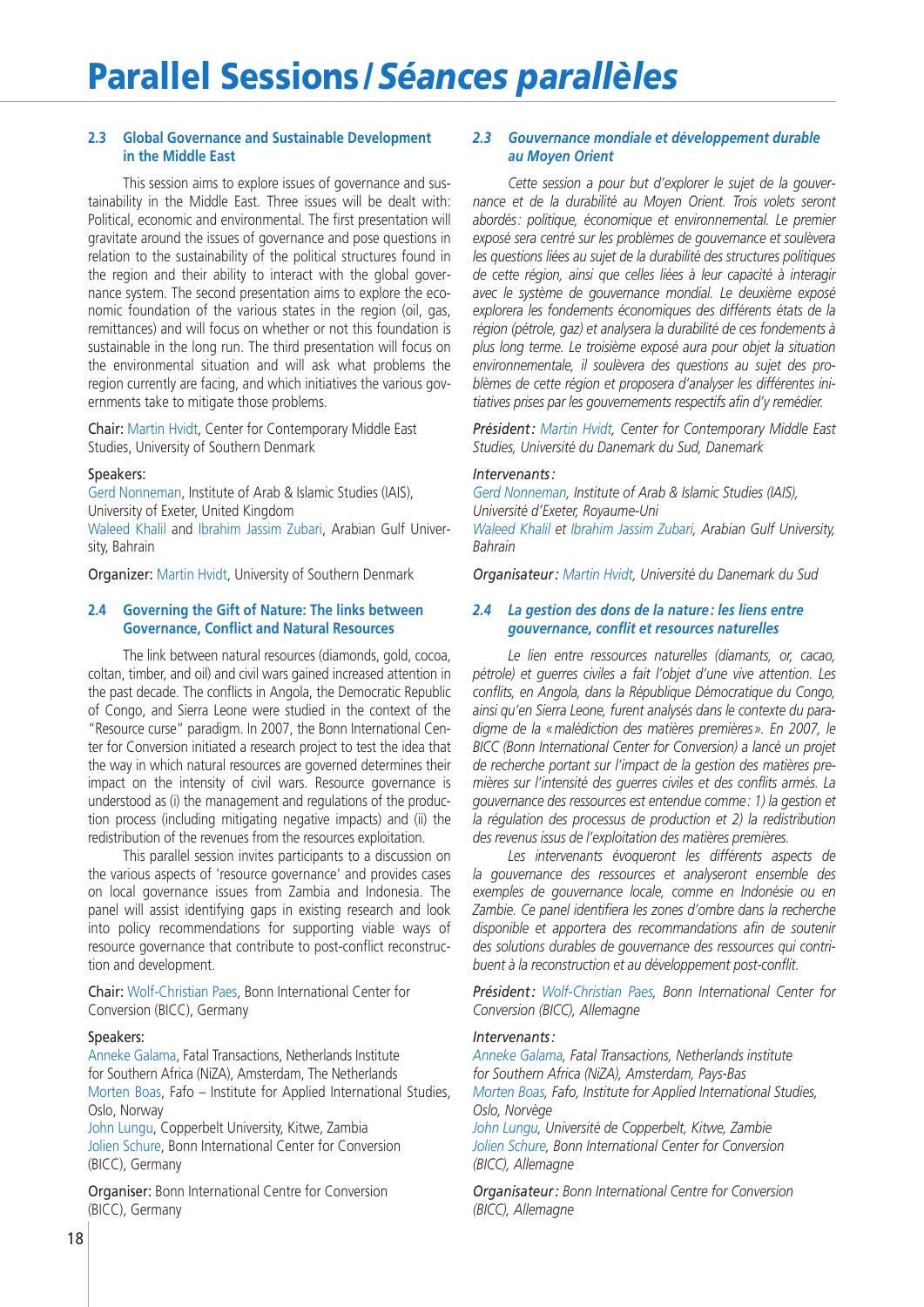# **Workshops /***Ateliers*

### ■ **Planning for the Future and Managing Change in Research Institutes and Think-tanks**

### **Tuesday 24 June 10-12.30 / 14.30-17.00 (Uni-Mail room 1170) Wednesday 25 June, concluding session 14.30-16.00 (Uni-Mail room R160)**

### Organiser:

Simon Maxwell, Overseas Development Institute (ODI), UK

Europe has a wide range of research institutes and thinktanks working on international development: from large to small, from specialist to multi-disciplinary, from research-oriented to policy-oriented, and from fully core-funded to zerofunded. Despite the diversity, however, we all face common institutional challenges:

- To ensure that our programmes and workstreams are forward-looking, relevant and adapted to an international agenda which is constantly in flux;
- To ensure that we acknowledge the range of capacities in the sector, in Europe, but more importantly among the growing research and think-tank community in developing countries; and
- To ensure that we are communicating effectively for policy impact, using new technologies as they become available.

These challenges are practical, not theoretical. Should we have new programmes on urbanisation, or migration, or security? How do we respond to the new dilemmas of globalisation set by India and China? How do we respond to climate change and other emerging challenges at global level? As we answer these questions, how do we take account of growing capacity in developing countries, and of the need for new partnerships? And as our work programmes develop, how do we adjust to the shift in communication towards shorter and often more ephemeral outputs, whether they be Briefing Papers, blogs or video clips on Youtube? The leadership teams of research institutes and think-tanks constantly confront questions like these as they think about the future. Specific decisions need to be made about staffing and the competencies of staff, about partnership arrangements, about institutional structures and infrastructures, and about the business models which underpin change. How do we make these decisions? Even more challenging, how do we implement them? What can we learn from our own experience of planning for the future and managing change?

This EADI workstream will be led by the Directors and senior management teams of EADI Member Institutes. They will collaborate in a series of short case studies describing change management processes in different kinds of institute. The emphasis will be on the same core questions: Why was change thought to be needed? How was it planned? What were the opportunities and constraints? How was change delivered? Was it successful?

A plenary session will bring the main conclusions together. There will be a book or journal special issue at the end of the project. It is worth saying that this is not simply an academic project. It is expected to be of immediate practical use to current and future EADI Directors, but also to their counterparts in other regions. The project could eventually lead to a longterm EADI Management Development workstream.

**■** *Planifier l'avenir et gérer le changement au sein des instituts de recherche et des groupes de réflexion*

### *Mardi 24 juin 10-12.30/ 14.30-17.00 (Uni-Mail salle 1170) Mercredi 25 juin, conclusions 14.30-16.00 (Uni-Mail salle R160)*

### *Organisateur :*

*Simon Maxwell, Overseas Development Institute, Royaume-Uni*

*L'Europe possède un réseau d'instituts de recherche et de « think-thanks » travaillant sur les questions de développement, qu'ils soient petits ou grands, spécialistes ou pluridisciplinaires, orientés vers la recherche ou la mise en œuvre de politiques, subventionnés ou non. Malgré cette diversité, nous faisons face aux mêmes défis institutionnels. Dans ce but il est important de :*

- *S'assurer que nos programmes et nos efforts sont inventifs, consistants, adaptés aux changements d'un agenda international en perpétuelle évolution.*
- *S'attacher à reconnaître l'éventail des compétences dans ce secteur en Europe, et en particulier dans la communauté croissante d'instituts de recherche et de « think-tanks » des pays en voie de développement.*
- *• Permettre un dialogue orienté vers la dissémination, et s'investir dans les nouvelles technologies.*

*Ces défis sont concrets et non théoriques. Devons nous entreprendre de nouveaux projets sur l'urbanisation, l'immigration ou la sécurité ? Comment répondre aux dilemmes de la mondialisation posés par l'Inde et la Chine ? Comment faire face aux défis émergents, tel le changement climatique ? De plus, comment prendre en compte les compétences croissantes des pays en développement, et répondre à la nécessité de nouveaux partenariats. En parallèle, comment pouvons-nous nous ajuster aux changements des méthodes de communication et de dissémination, que ce soit celles des blogs ou de Youtube ? Les équipes des instituts de recherche et des « think-tanks » sont sans cesse confrontées à ces questions alors même qu'elles envisagent le futur. Des décisions spécifiques doivent être envisagées quant au personnel et aux compétences du personnel, quant aux partenariats et aux structures et infrastructures institutionnelles ainsi qu'aux modèles de gestion qui favorisent le changement.* 

*Cet atelier de réflexion sera mené par les directeurs et les équipes responsables des instituts membres de l'EADI. Ils travailleront sur des études de cas afin de mettre à jour les défis des processus de changement dans différents instituts membres. Il s'agira de mettre en avant les mêmes questions clés: pourquoi le changement est-il considéré comme nécessaire? Comment est-il planifié? Quelles étaient les opportunités et les contraintes? Comment a-t-on mené à bien le changement? A-t-il été efficace?*

*Une session plénière permettra d'avancer des conclusions. Un livre ou un rapport sera élaboré à la fin du projet. Il ne s'agit pas d'un projet à seule fin académique. Il est souhaité que ce projet profite immédiatement et de façon concrète aux directeurs présents et futurs des instituts membres de l'EADI, tout comme à leurs homologues dans d'autres pays. Ce projet pourra, à terme, déboucher sur un groupe de travail EADI intitulé «Management Development ».*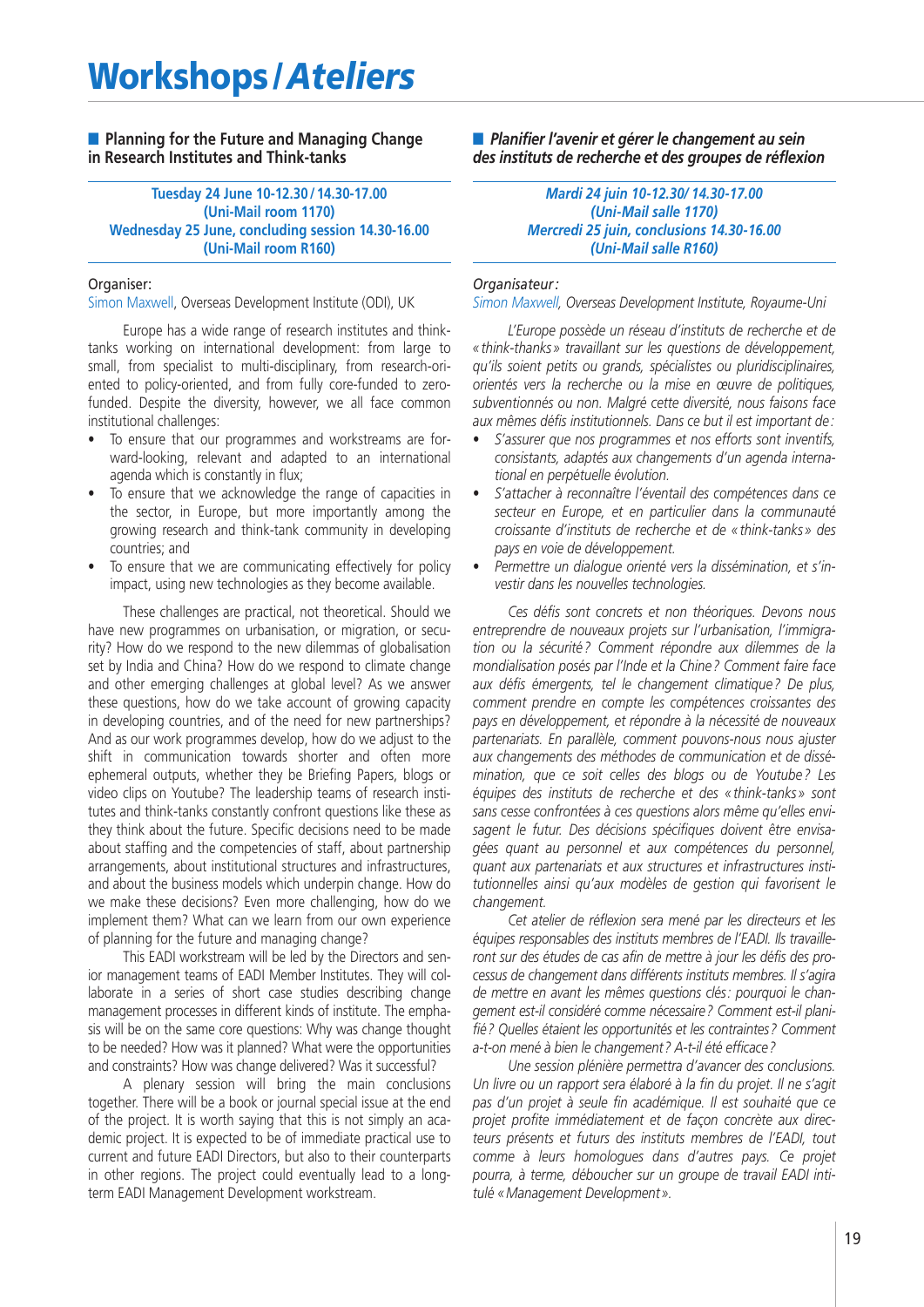### ■ **Governance and Nature Conservation: Between Participation and Coherence**

### **Tuesday 24 June 10.00-12.30 / 14.30-17.00 (Uni-Mail room 1150)**

### Organiser:

Marc Hufty, Groupe de recherche sur l'environnement et la gouvernance (GREG/NCCR-Graduate Institute, Geneva)

The impact of human activities on the biospere has become important and is growing rapidly. Among the consequences, biodiversity is the most threaten, and this at the scale of the planet. The scientific discourse refers to a 6th major extinction wave (Leakey & Lewin, 1995). A wide concensus exits among the scientific and activist communities on the necessity to interven massively to reverse ou slow down this trend.

The multiplication of actors, financial and institutionnal mechanisms in the field of nature conservation is such that nowadays we can talk of a global conservation system. Actors are more numerous: public, private, non-governmental or intergovernmental organisations. Ministeries etc. The number of regulatory mechanisms are increasing: codes, laws, administrative rules and other varied tools.

Protected areas constitute the main mechanism for the protection of biodiversity at the global level. Furthermore, their number and the area they occupy, in particular in tropical zones, grow exponentially every year, so that now the protected land area is bigger that the cultivated area.

But protected areas raise many theoretical and practical questions among the conservation community. The current debates focus on:

- the global governance of conservation
- the place and the role of the protected areas
- the consequences of protected areas on local populations
- a fourth one is conceptual. The use of territory and its resources is an indicator of the modes of organisation and of domination as well as the governance processes preexisting in a society.

In view of the multiplication of protected areas and the problems they face, it seems imperative to make not only an audit, but also to analyse the social dimension. Multiple inconsistencies, in need of arbitration and above all innovative thinking, surface as protected areas are spreading. From the point of view of social sciences, the regulation of territory and its resources is determined by social relations, and therefore nature conservation is by definition a social process. (Brechinet al., 2002) and a political question (Brandon et al., 1998). A convincing analytical perspective of protected areas remains to be developped. The existing tools are relevant , but they need to be adapted to this type of situation and associated with a number of specific hypotheses. This perspective should be based on theoretical as well as empirical thinking.

The workshop aims to demonstrate how an analysis in terms of governance can contribute to reveal these problems and inconsistencies while sketching out some avenues towards solutions.

■ Gouvernance et conservation de la nature : *entre participation et cohérence*

### *Mardi 24 juin 10.00-12.30/ 14.30-17.00 (Uni-Mail salle 1150)*

### *Organisateur :*

*Marc Hufty, Groupe de recherche sur l'environnement et la gouvernance (GREG/NCCR-Graduate Institute, Geneva)*

*L'impact de l'activité humaine sur la biosphère est devenu considérable et elle est en croissance rapide. Entre autres conséquences de cette activité, la diversité biologique est de plus en plus menacée, ceci à l'échelle planétaire. Un très large consensus existe au sein de la communauté scientifique et militante sur la nécessité d'une intervention massive pour renverser ou freiner cette tendance.*

*La multiplication des acteurs, des mécanismes financiers et institutionnels dans le domaine de la conservation font que l'on peut aujourd'hui parler d'un régime global. Les acteurs sont de plus en plus nombreux : organisations étatiques, privées, non-gouvernementales ou inter-gouvernementales, ministères, etc. Le nombre de mécanismes normatifs s'accroît : conventions, lois, règlements et outils divers.* 

*Les aires protégées (AP) représentent le principal mécanisme de conservation de la diversité biologique au niveau global. Leur nombre et la surface qu'elles occupent, en particulier en milieu tropical, s'accroissent chaque année de façon exponentielle, au point que la surface des territoires terrestres sous protection dépasse désormais les surfaces cultivées.*

*Mais les aires protégées posent de nombreux problèmes théoriques et pratiques. Les débats actuels portent sur:*

- *• la gouvernance globale de la conservation*
- *• la place et le rôle des AP*
- *les conséquences des AP pour les populations locales*
- *un quatrième aspect conceptuel. Le choix de l'usage du territoire et de ses ressources est un révélateur des modes d'organisation, de domination, et des processus de gouvernance préexistants d'une société.*

*Face à la multiplication des AP et aux problèmes auxquels elles se heurtent, il semble impératif de procéder non seulement à un bilan, mais d'analyser la question du social. De multiples incohérences, nécessitant des arbitrages, mais surtout une réflexion novatrice, apparaissent au fur et à mesure de l'expansion des AP. Ce sont les rapports sociaux qui déterminent la manière dont le territoire et ses ressources sont régulés, et la conservation de la nature est par définition un processus social (Brechin et al., 2002) et une question politique (Brandon et al., 1998). Il reste à développer une perspective analytique convaincante sur les aires protégées. Les outils existants doivent être adaptés et associés à un certain nombre d'hypothèses spécifiques. Cette perspective doit se nourrir aussi bien d'une réflexion théorique qu'empirique.*

*L'atelier vise à démontrer comment une analyse en terme de gouvernance peut contribuer à mettre à jour ces problèmes et incohérences tout en ébauchant des pistes vers des solutions.*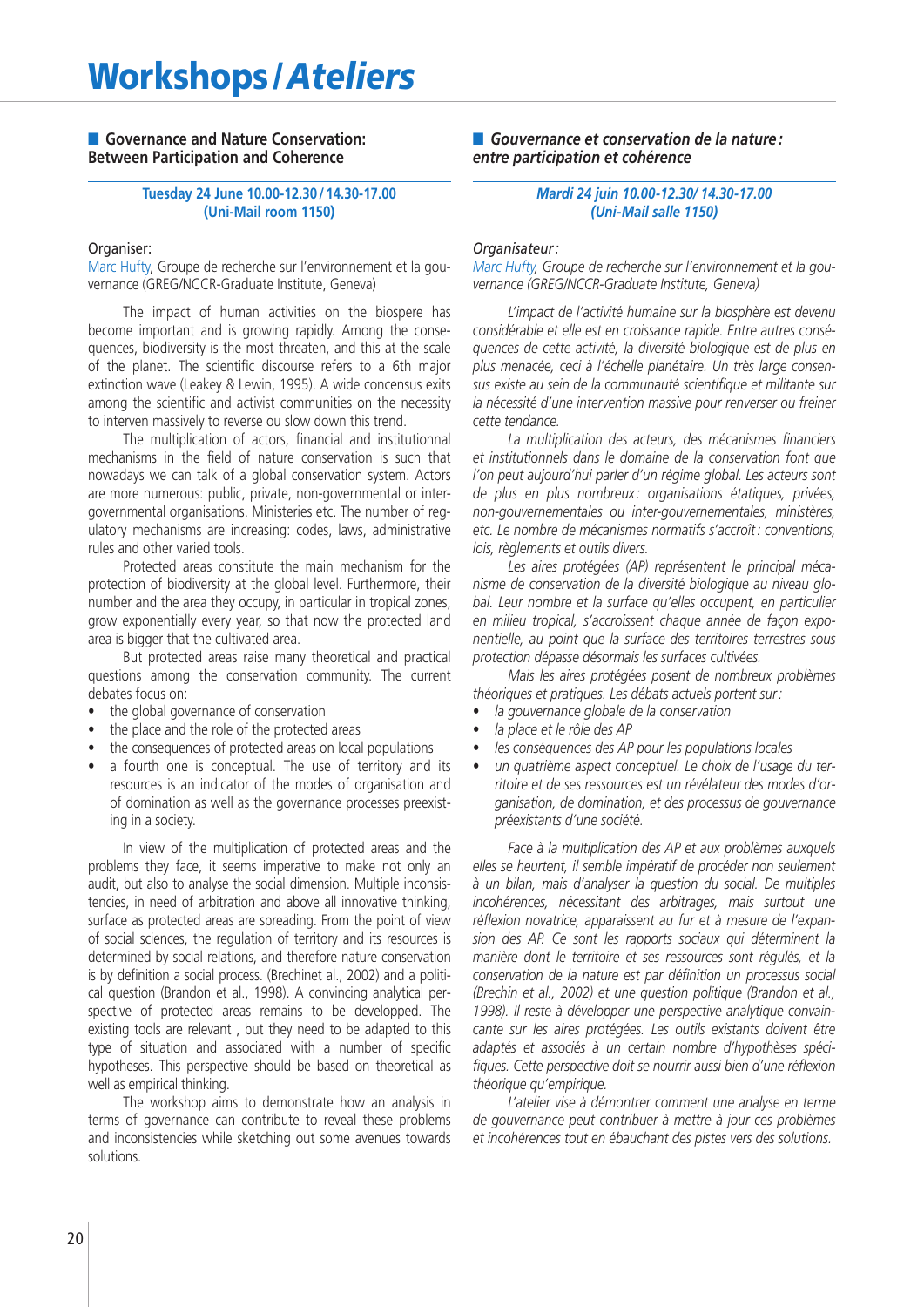## **Workshops /***Ateliers*

### Participants:

1. Marc Hufty, La gouvernance globale de la conservation

2. Jean-Eudes Beuret (Rennes), Environnement et développement mis en dialogue dans les réserves de biosphère : comparaisons internationales

3. Joerg Elbers (IUCN SUR), Governance and conservation of nature in protected areas of the tropical Andes

4. Catherine Aubertin (IRD), Geoffroy Filoche (IRD), Florence Pinton (IRD) : L'Etat français et la gouvernance des aires protégées : une déclinaison nationale (Natura 2000) et Outre-Mer (Parc amazonien de Guyane)

5. Claire Galloni D'Istria (MA, Graduate Institute, Geneva) : Le mode de gouvernance du Parc National de Tortuguero, Costa Rica

6. Cécile Bidaud (doctorante, Graduate Institute, Geneva) : Scientifiques et politiques autour de la conservation des tortues

7. Alex Alvarez (doctorant, Graduate Institute, Geneva) : Dilemmes de la gouvernance environnementale : La Réserve communale Amarakaeri entre conservation et exploitation

8. Patrick Bottazzi (Doctorant, Graduate Institute, Geneva/ NCCR) : Les normes et les choses. Réflexions sur la capacité performative des valeurs conservationnistes en milieu Amazonien

9. David Loserian (Mdev Graduate Institute, Geneva) : Défis de la mise en œuvre des aires protégés : La gestion participative de la Réserve Forestière de Nguru du Sud, Tanzanie

10. Sajad Bukobero (Doctorant, Graduate Institute, Geneva): Les effets pervers des normes négociées : Le cas de transfert de gestion à Beronono (Nord-ouest de Madagascar)

### ■ **Rethinking Poverty Reduction Strategies: the Role of Social Policy**

**Tuesday 24 June 14.30-16.30 (Uni-Mail room 1160)**

### Organiser:

United Nations Research Institute for Social Development (UNRISD)

Poverty reduction is currently high on the agenda of international development. There are concerns, however, that many countries will be unable to make meaningful dents in their poverty figures. Critics affirm that the deflationary adjustment model that gained prominence in the 1980s still imposes constraints on the types of anti-poverty strategies that countries can adopt. Moreover, lessons have not been drawn from the experiences of late industrializers that have been successful in reducing poverty in very short periods. These countries did not focus on poverty reduction in particular, but on long-term processes of structural transformation that included employment expansion and/or the pursuit of universalist social policies.

The experience of the now developed countries demonstrates the critical role of social transfers for reducing poverty, where social-democratic models have been the most successful at doing so. Yet, the role of social protection goes beyond risk management and poverty reduction. A broad approach takes into account that social policy has the potential to contribute to economic development, (gender-)equality and equity, democratization and political legitimation, as well as social cohesion. Social policy is concerned with redistribution, production, reproduction and protection and works in tandem with economic

### *Participants :*

*1. Marc Hufty, La gouvernance globale de la conservation* 

*2. Jean-Eudes Beuret (Rennes), Environnement et développement mis en dialogue dans les réserves de biosphère : comparaisons internationales* 

*3. Joerg Elbers (IUCN SUR), Governance and conservation of nature in protected areas of the tropical Andes*

*4. Catherine Aubertin (IRD), Geoffroy Filoche (IRD), Florence Pinton (IRD) : l'Etat français et la gouvernance des aires protégées : une déclinaison nationale (Natura 2000) et Outre-Mer (Parc amazonien de Guyane)*

*5. Claire Galloni D'Istria (MA, Graduate Institute, Geneva) : le mode de gouvernance du Parc National de Tortuguero, Costa Rica*

*6. Cécile Bidaud (doctorante, Graduate Institute, Geneva) : scientifiques et politiques autour de la conservation des tortues*

*7. Alex Alvarez (doctorant, Graduate Institute, Geneva): dilemmes de la gouvernance environnementale: la Réserve communale Amarakaeri entre conservation et exploitation*

*8. Patrick Bottazzi (Doctorant, Graduate Institute, Geneva / NCCR) : les normes et les choses. Réflexions sur la capacité performative des valeurs conservationnistes en milieu Amazonien*

*9. David Loserian (Mdev Graduate Institute, Geneva) : défis de la mise en œuvre des aires protégés: La gestion participative de la Réserve Forestière de Nguru du Sud, Tanzanie*

*10. Sajad Bukobero (Doctorant, Graduate Institute, Geneva) : les effets pervers des normes négociées : Le cas de transfert de gestion à Beronono (Nord-ouest de Madagascar)*

### ■ *Repenser les stratégies de réduction de la pauvreté : le rôle de la politique sociale*

*Mardi 24 juin 14.30-16.30 (Uni-Mail salle 1160)*

### *Organisateur :*

*Institut de recherche des Nations Unies pour le développement social (UNRISD)*

*La réduction de la pauvreté est une préoccupation majeure en matière de développement international. Il est à craindre, cependant, que de nombreux pays ne réussissent pas à faire baisser leur niveau de pauvreté. Des esprits critiques affirment que le modèle d'ajustement déflationniste en vogue dans les années 1980 limite encore l'éventail des stratégies que les pays peuvent adopter pour lutter contre la pauvreté. De plus, l'expérience des pays nouvellement industrialisés, qui sont parvenus à réduire la pauvreté dans des délais très courts, n'a pas été mise à profit. Ces pays, se sont employés, non pas à réduire la pauvreté, mais à transformer leurs structures pour favoriser notamment une expansion de l'emploi et/ou l'application de politiques sociales universalistes.*

*L'expérience des pays développés montre l'importance des transferts sociaux pour réduire la pauvreté. Les modèles sociauxdémocrates y ont le mieux réussi. Toutefois la protection sociale ne se réduit pas à la gestion des risques et à la réduction de la pauvreté. Une politique sociale peut contribuer au développement économique, à l'égalité et à l'équité entre hommes et femmes, au progrès de la démocratie et à la légitimité politique, ainsi qu'à la cohésion sociale. La politique sociale s'occupe de*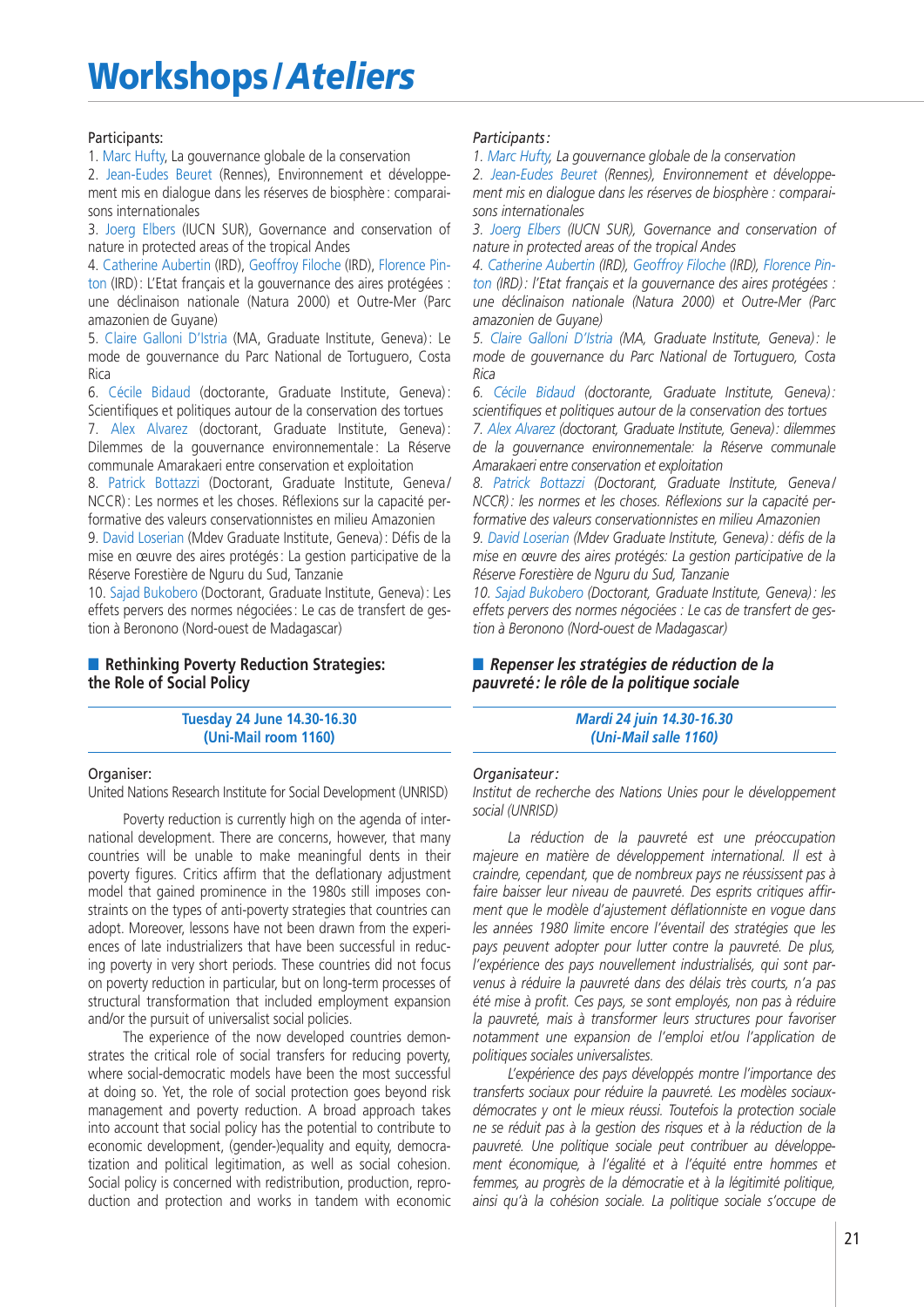## **Workshops /***Ateliers*

policy in pursuit of national, social and economic goals. Indeed, UNRISD research shows that for social polices to be inclusive and equitable, the various roles of social policy must be equally represented in a national social policy strategy. In particular, pursuit of the productive and protective objectives of social policy should not come at the expense of the redistributive or reproductive ones.

The following members of UNRISD's research team will present findings from past and ongoing research on social policy and poverty reduction:

Yusuf Bangura – Poverty reduction and policy regimes

Katja Hujo – Social protection and poverty reduction

Naren Prasad – Pro-poor provision of social services

Shahra Razavi – The gender dynamics of labour markets and unpaid care: implications for poverty reduction

Terence Gomez – Targeting horizontal inequalities? Affirmative action, identity and conflict

### ■ **Showcasing Knowledge and Information Services**

**Tuesday 24 June 14.30-17.00 (Uni-Dufour, Rouiller Auditorium)**

### Organisers:

Euforic and the EADI Working Group on Information Management

The wider 'development' community comprises or connects with several distinct 'information' sub-communities. Initiatives in the sector follow diverse information access and management approaches and have developed various tools.

This session is for people working with information and knowledge in development. It will showcase diverse information and communication services. It will allow participants to learn about the various initiatives, comparing and contrasting their approaches, and assessing their usefulness to their own efforts.

### Moderator:

Peter Ballantyne, Euforic

### Speakers:

Hinari – Kimberley Parker R4D – Chris Addison EADI Portal – Can Akdeniz Euforic – Pier Andrea Pirani LEISA – Wilma Roem El@nd – Susanne von Itter focuss.info – Richard Lalleman and Michel Wesseling IDS Knowledge Services – Alan Stanley and Cheryl Brown InfoResources – Fani Kakridi Reliefweb – Adrian Ciancio (tbc)

*redistribution, de production, de reproduction et de protection et travaille de concert avec la politique économique à la poursuite d'objectifs nationaux, sociaux et économiques. Pour que les politiques sociales soient équitables et facteurs d'intégration, leurs différents rôles doivent tenir une place égale dans une stratégie de politique sociale nationale. Il faut éviter en particulier que la poursuite des objectifs de production et de protection ne se fasse au détriment des objectifs de redistribution et de reproduction.*

*Les collaborateurs suivants de l'UNRISD interviendront : Yusuf Bangura – Réduction de la pauvreté et régimes politiques Katja Hujo – Protection sociale et réduction de la pauvreté Naren Prasad – Services sociaux favorables aux pauvres* 

*Shahra Razavi – Dynamique sexospécifique des marchés du travail et les soins non rémunérés: Conséquences pour la réduction de la pauvreté* 

*Terence Gomez – Cibler les inégalités horizontales ? Action positive, identité et conflit* 

### **■** *Présentation de services de savoir et d'information*

### *Mardi 24 juin 14.30-17.00 (Uni-Dufour, Auditoire Rouiller)*

### *Organisateurs :*

*Euforic et le groupe de travail Gestion de l'information de l'EADI*

*La communauté concernée par les questions de développement comprend et se connecte avec plusieurs sous-communautés de savoir. Des initiatives, qui ont suivi différentes méthodes d'accès à l'information et de gestion, ont développé une variété d outils.*

*Cette session a pour but de répondre aux besoins de personnes travaillant sur les concepts d'information et de savoir en matière de développement. Elle leur permettra de découvrir des initiatives variées, de comparer et de contraster leurs approches, et enfin d'évaluer l'efficacité de leurs propres efforts.* 

### *Modérateur :*

*Peter Ballantyne, Euforic*

### Intervenants :

*Hinari – Kimberley Parker R4D – Chris Addison EADI Portal – Can Akdeniz Euforic – Pier Andrea Pirani LEISA – Wilma Roem El@nd – Susanne von Itter focuss.info – Richard Lalleman et Michel Wesseling IDS Knowledge Services – Alan Stanley et Cheryl Brown InfoResources – Fani Kakridi Reliefweb – Adrian Ciancio (à confirmer)*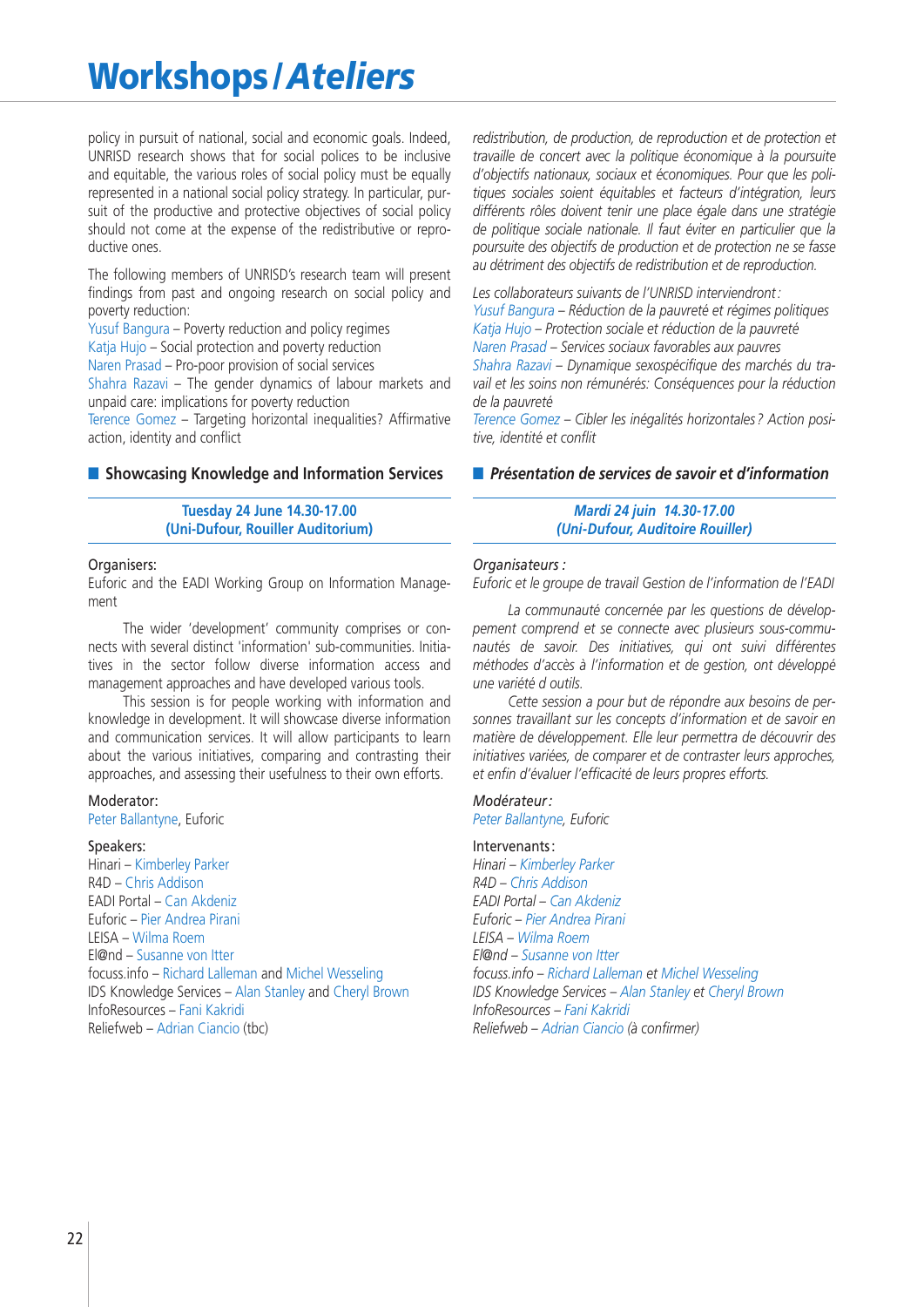## **Roundtables /** *Tables rondes*

### **■ Issues in Megacities**

**Tuesday 24 June 10.00-12.30 (Uni-Mail room 1140)**

### Organisers:

Inter-regional Coordinating Committee of Development Associations (ICCDA); EADI Working Group on Urban Governance

The Roundtable on Megacities intends to bring together researchers and practitioners with a wide international experience in order to start a debate around major development and management challenges. Questions of urban violence, urban food security and employment will be referred to. The environmental dimension will be discussed from a multi-level governance perspective and consider, in particular, the growing conflicts between the green agenda (environmental) and the brown agenda (the fight against poverty).

Those topics will be analysed further in the three sessions of the urban governance Working Group scheduled on Wednesday 25 June and Thursday 26 June.

### Chair:

Isa Baud, AMIDst, The Netherlands

### Speakers:

Paul Opoku-Mensah, Aalborg University, Denmark N. Sridharan, School of Planning ande Architecture, Delhi, India Cynthia G. Gobin, CNRS, France Isabelle Milbert, Graduate Institute, Geneva

### ■ **Asymmetries in N-S Research Partnerships**

**Thursday 26 June 14.30-16.30 (Uni-Mail room 070)**

### Organizers:

Amsterdam Institute for Metropolitan and International Development Studies (AMIDSt), The Netherlands; Centre for Development and the Environment (SUM), Norway; Graduate Institute of International and Development Studies, Genève, Switzerland; Centre of African Studies (CAS), United Kingdom

International aid agencies and bilateral donors are taking a stronger interest in promoting the 'knowledge economy' worldwide. Whereas bilateral donors, such as the Netherlands and Switzerland governments have had a longer-standing interests in North-South knowledge networks, the World Bank introduced the Global Development Network in the last ten years. A major question is what effects the asymmetries in such North-South research networks have on the way knowledge is created, spread and absorbed.

In this panel, several speakers will be dealing with the issues of privatization of knowledge, agenda-setting in determining research priorities, institutional capacities and capacity building, and the processes of partnering.

Chair:

Isa Baud, AMIDst, The Netherlands

### **■** *Problèmes des mégacités*

*Mardi 24 juin 10.00-12.30 (Uni-Mail salle 1140)*

### *Organisateur :*

*Comité de coordination inter-régionale des Associations de développement (ICCDA); Groupe de travail de l'EADI Gouvernance urbaine*

*La table ronde sur les mégacites vise à lancer un débat et rassembler des chercheurs et praticiens ayant une large expérience internationale, autour d'enjeux majeurs de développement et de gestion. Seront abordées, en particulier des questions sur la violence urbaine, sur la sécurité alimentaire en ville et sur l'emploi. La dimension environnementale sera discutée en partant du concept de gouvernance multi-niveaux, en considérant en particulier les conflits qui se multiplient entre l'agenda vert (environnemental) et l'agenda brun (la lutte contre la pauvreté).*

*Ces différents points seront approfondis au cours des trois séances du groupe de travail sur la gouvernance urbaine, qui auront lieu les 25 et 26 juin.*

### *Présidente :*

*Isa Baud, AMIDst, The Netherlands*

### *Intervenants :*

*Paul Opoku-Mensah, Aalborg University, Denmark N. Sridharan, School of Planning ande Architecture, Delhi, India Cynthia G. Gobin, CNRS, France Isabelle Milbert, Graduate Institute, Geneva*

### ■ *Asymétries N-S dans les partenariats de recherche*

### *Jeudi 26 juin 14.30-16.30 (Uni-Mail salle 070)*

### *Organisateurs :*

*Institut d'études du développement international et métropolitain d'Amsterdam (AMIDSt), Pays-Bas; Centre pour le développement et l'environnement (SUM), Norvège; Institut de Hautes Etudes Internationales et du Développement, Genève, Suisse; Centre d'études africaines (CAS), Royaume-Uni*

*Les agences de coopération et les donneurs bilatéraux sont de plus en plus intéressés à promouvoir « l'économie du savoir » à l'échelle mondiale. Alors que les donneurs bilatéraux, tels que les Pays-Bas et la Suisse, ont depuis longtemps manifesté leur intérêt pour les réseaux de recherche et d'échange d'information, il y a dix ans seulement que la Banque mondiale a mis en place le Réseau mondial pour le développement (GDN). Une question importante est de savoir quels sont les effets des asymétries dans les réseaux Nord-Sud de recherche sur la manière dont le savoir est créé, disséminé et absorbé.*

*Dans cette table ronde, les speakers vont exposer leurs vues sur la privatisation du savoir, la détermination des priorités de recherche, les capacités institutionnelles et la formation et les processus de partenariats.*

## *Présidente:*

*Isa Baud, AMIDst, Pays-Bas*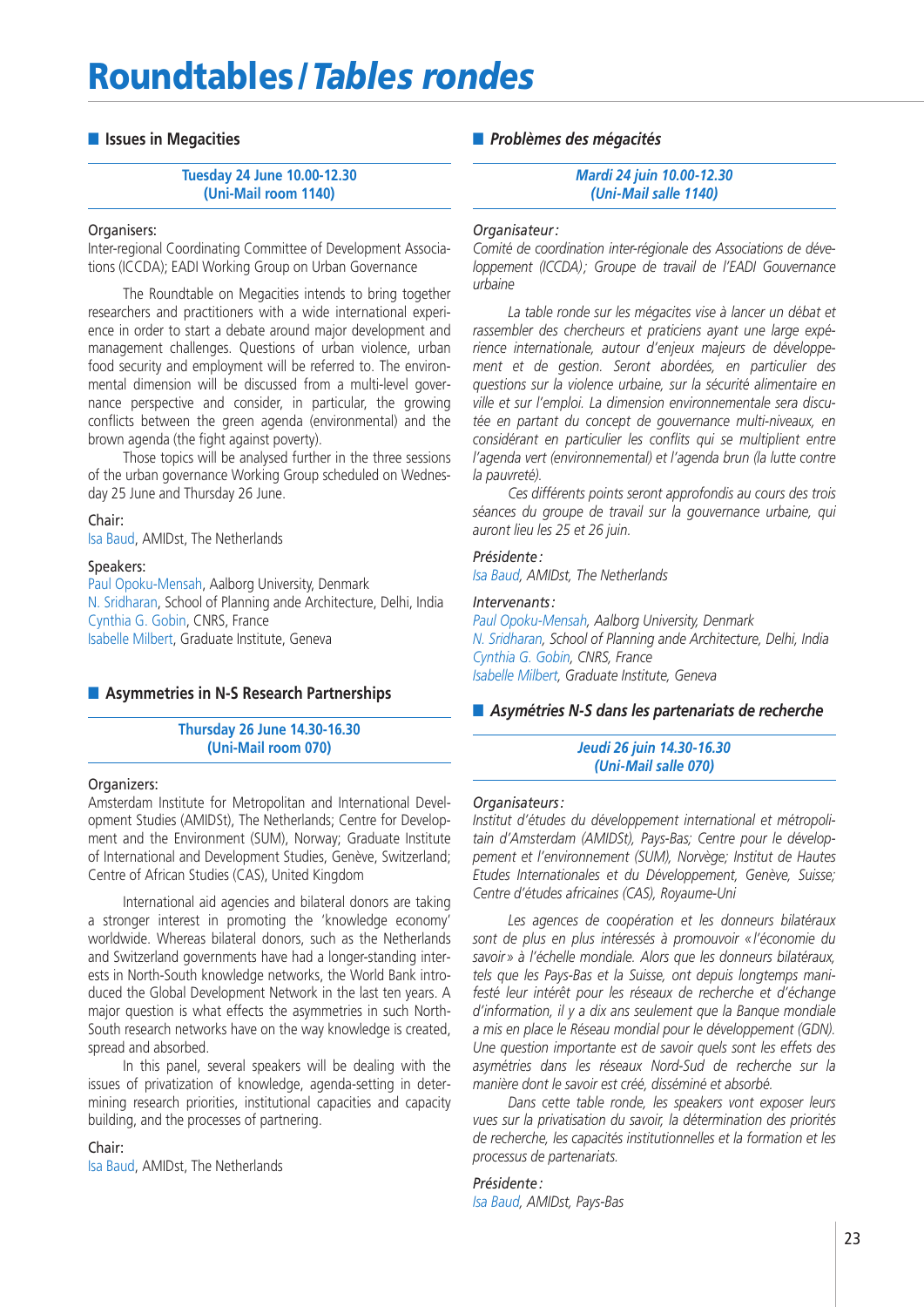# **Roundtables /** *Tables rondes*

### Speakers:

Desmond McNeill (Centre for Development and the Environment (SUM), Norway): "The Role of the GDN as Global Partnership"

Louk de la Rive Box (Institute of Social Studies (ISS), The Netherlands): "Dutch Experiences in North-South Research Partnerships (comparing RAWOO, MMRP, IDPAD, SANPAD)"

Claudia Zingerli, H. Andrés Uzeda (University of Zurich, Switzerland): "Sociology of International Research Partnerships for Sustainable Development"

B. Becker and L. Diby (ETH Zurich / Swiss Centre for Scientific Research, Switzerland/Ivory Coast): "North-South Partnerships -A Comparative Perspective, KFPE experience"

### **■ Issues in Migration**

**Friday 27 June 13.00-14.30 (Uni-Mail room 1170)**

### Organisers:

EADI Working group on International Migration, Inter-regional Coordinating Committee of Development Associations (ICCDA).

The aim of this roundtable is to bring together conclusions from all the different sessions, meetings and debates on migration that took place during the EADI conference

### Chair:

Beatrice Knerr, University of Kassel

### Speakers:

Binod Khadria, Jawaharlal Nehru University, India Suzana Novick, University of Buenos Aires, Argentina (tbc) Ayodeji Olukoju, University of Lagos, Nigeria Paul Opoku-Mensah, Aalborg University, Denmark Penda Mbow, University Cheick Anta Diop de Dakar, Senegal

### *Intervenants :*

*Desmond McNeill (Centre for Development and the Environment (SUM), Norvège) : « le rôle du GDN comme partenariat mondial »*

*Louk de la Rive Box (ISS, Pays-Bas) : « les Pays-Bas et les partenariats Nord-Sud en matière de recherche (RAWOO, MMRP, IDPAD, SANPAD) »*

*Claudia Zingerli, H. Andrés Uzeda (Université de Zurich, Suisse) : « Sociology of International Research Partnerships for Sustainable Development »*

*B. Becker et L. Diby (ETH ZUurich / Centre de la recherche scientifque suisse, Suisse/Côte d'Ivoire) : « Partenariats Nord-Sud – une perspective comparative, l'expérience KFPE »*

### **■** *Problèmes de migration*

*Vendredi 27 juin 13.00-14.30 (Uni-Mail salle 1170)*

### *Organisateurs :*

*Groupe de travail de l'EADI Migration internationale, Comité de coordination inter-régionale des Associations de développement (ICCDA).*

*Le but de cette table ronde est de tirer des conclusions des différentes séances, réunions et débats sur les migrations pendant la conférence de l'EADI.*

### *Présidente :*

*Beatrice Knerr, Université de Kassel, Allemagne*

### Intervenants :

*Binod Khadria, Jawaharlal Nehru University, Inde Suzana Novick, Université of Buenos Aires, Argentine (tbc) Ayodeji Olukoju, Université of Lagos, Nigeria Paul Opoku-Mensah, Université d'Aalborg, Danemark Penda Mbow, Université Cheick Anta Diop de Dakar, Sénégal*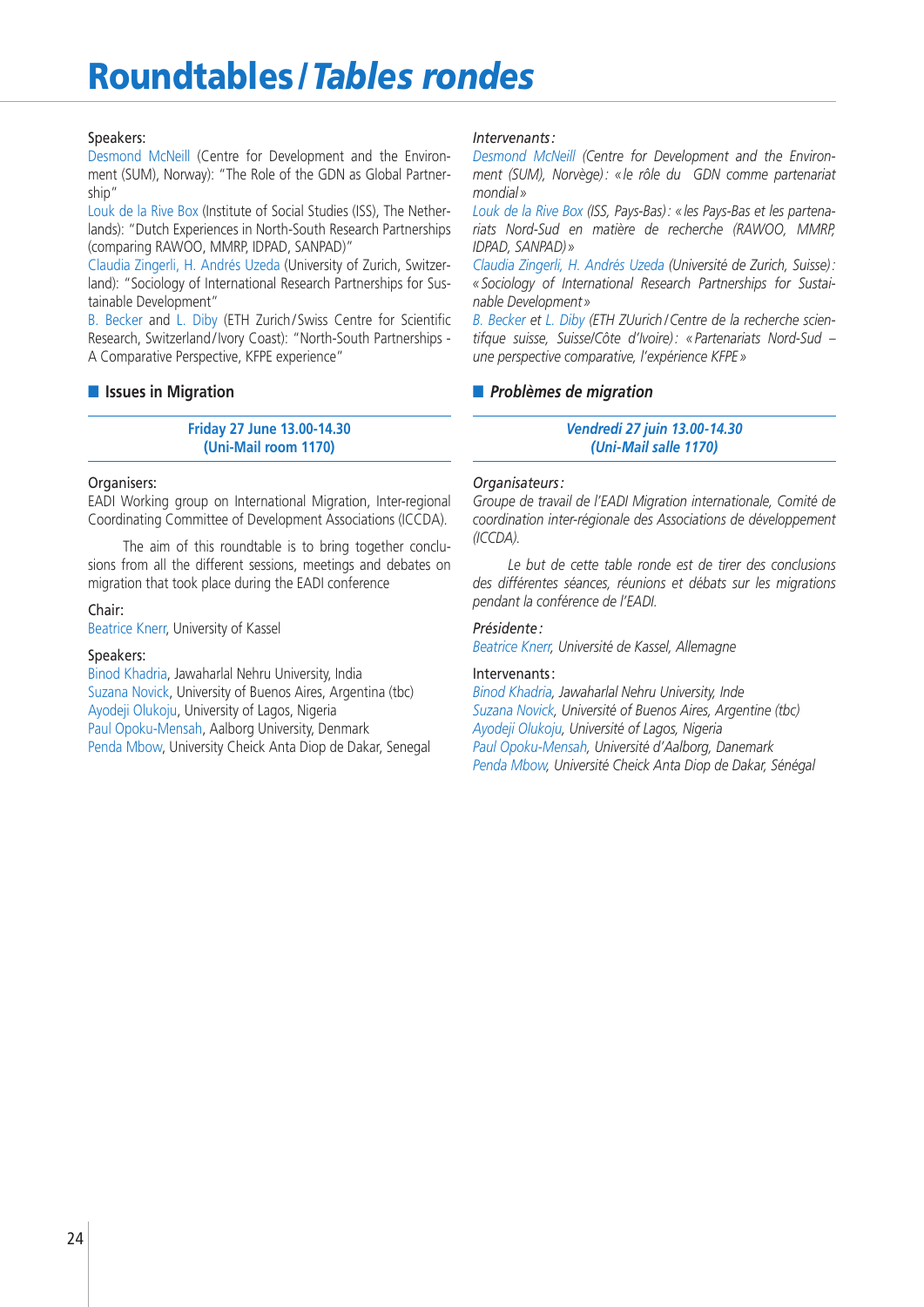# **Mini-Symposium /***Mini-symposium*

### ■ Hard Talk: Interrogating Open Access

**Thursday 26 June 14.00-16.30 (Uni-Dufour, Rouiller Auditorium)**

### Organiser:

EADI Information Management Working Group

Open Access – making research knowledge freely available under license, usually via the Internet – presents opportunities for the use and dissemination of development research for those with least access at present. It also poses risks including possible increased costs for the author, a decline in perceived quality control and potential damage to the sustainability of "traditional" research publishing.

Open Access offers specific advantages to users in the South and sets challenges for stakeholders in the North: should EADI research institutes take the lead and promote Open Access among their researchers? Should the leading Development Research Journals set the example and move from subscription based to open access?

During this mini-symposium - which is open to all participants - the concept and the practicalities of Open Access will be interrogated. A panel of stakeholders with different perspectives will be interviewed - including an institute director, a researcher, a librarian and a representative from a Southern research organization. The panel will include advocates and skeptics and the aim is to cut through the jargon to find out what Open Access really has to offer the EADI community.

Dr. Leo Waaijers, 2008 SPARC Europe Award for Outstanding Achievements in Scholarly Communications, will start by introducing Open Access and presenting his view.

### Hard Talk host and interrogator:

Lawrence Haddad, IDS, Sussex, UK

### Speakers:

Leo Waaijers, SURF Foundation, The Netherlands

Michel Wesseling, Librarian, Institute of Social Studies, The Hague, The Netherlands

Jacques Charmes, Institut de Recherche pour le Développement (IRD), Paris, France

Researcher and Southern representative (tbc)

### **■** *Questions directes : Interroger « Libre accès »*

*Jeudi 26 juin 14.00-16.30 (Uni-Dufour, Auditoire Rouiller)*

### *Organisateur :*

*Groupe de travail de l'EADI Gestion de l'information*

*Donner le libre accès à l'information scientifique et technique sous licence, en général via l'internet, offre la possibilité d'utiliser et de disséminer la rechercher en matière de développement à ceux qui, à l'heure actuelle, y ont le moins accès. Toutefois, cela comporte des risques y compris celui d'être plus onéreux pour les auteurs, d'un déclin du contrôle de qualité et de porter atteinte au mode de publication « traditionnel » de la recherche.*

*« Libre accès » offre des avantages tangibles aux utilisateurs des pays du Sud mais pose des défis aux parties prenantes du Nord : les Instituts de recherche de l'EADI ne devraient-ils pas promouvoir « Libre accès » parmi ses chercheurs ? Les principaux journaux de recherche sur le développement doivent-ils montrer l'exemple et évoluer vers un type d'abonnement de type libre accès ?*

*Au cours de ce mini-symposium – ouvert à tous les participants – le concept et les aspects pratiques de « Libre accès » seront questionnés. Des parties intéressées aux perspectives différentes (un directeur d'institut, un chercheur, un bibliothécaire et un représentant d' institution de recherche du Sud) seront interviewées. Le panel comprendra des défenseurs et des sceptiques. Le but sera d'aller au-delà du jargon pour révéler ce que Libre accès a vraiment à offrir à la communauté de l'EADI.*

*Dr. Leo Waaijers, lauréat 2008 du prix européen SPARC commencera par introduire « Libre accès » et présentera ses vues.*

### *Hôte et interviewer :*

*Lawrence Haddad, IDS, Sussex, UK*

### *Intervenants:*

*Leo Waaijers, SURF Foundation, Pays-Bas*

*Michel Wesseling, Bibliothécaire, Institute of Social Studies, La Haye, Pays-Bas*

*Jacques Charmes, Institut de Recherche pour le Développement (IRD), Paris, France*

*Chercheur représentant les pays du Sud (à confirmer)*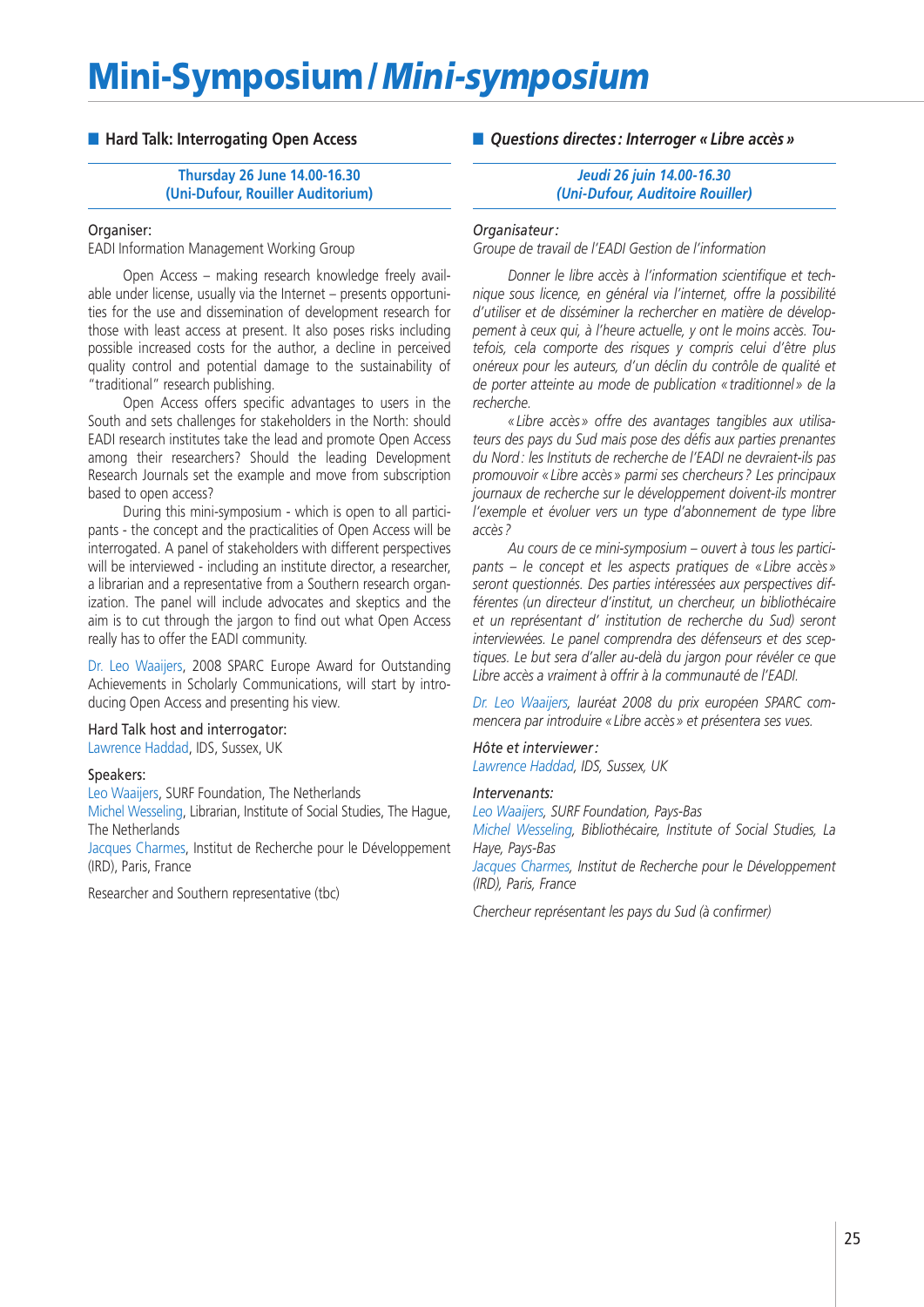## **WG 01 Aid Policy and Performance /***Politique de l'aide et efficacité*

### **Session 1 Wednesday 25 June 14.00-16.00 Uni-Mail S160**

### **Session Title: New Aid Architecture (1)**

Chair: Paul Hoebink, Centre for International Development Issues, Nijmegen, The Netherlands Presentations:

- **●** From Project Aid to Budget Support: How far Have We Come and What Have We Gained in Latin America? Geske Dijkstra<sup>2</sup> and Kristin Komives<sup>1</sup> (<sup>2</sup>Erasmus Universiteit Rotterdam, Netherlands; <sup>1</sup>Institute of Social Studies, The Netherlands)
- **●** Ownership with Adjectives. Donor Harmonisation: Between Effectiveness and Democratisation Synthesis Report Stefan Meyer and Nils-Sjard Schulz, FRIDE, Spain
- **●** The Bumpy Road from Rhetoric to Reality the EC on the Slippery Slope: Does the Governance Incentive Tranche Strengthen or Weaken Aid Effectiveness under the Umbrella of the Paris Declaration? Nadia Molenaers and Leen Nijs, Institute of Development Policy and Management, University of Antwerp, Belgium
- **●** Poverty Reduction Strategies and Results-oriented Budgeting: A Case Study of Bolivia Niek de Jong, SEOR, Erasmus University Rotterdam
- **●** Does Size Really Matter? Small Bilateral Donors and Programme-Based Approaches (PBAs) Exemplified by Austria and Ireland Laura Leyser, London School of Economics and Political Sciences, UK
- **●** The "Spirit of the Paris Declaration" Requires a Fundamental Reform of the ODA Concept. Michael Obrovsky, Austrian Research Foundation for International Development (ÖFSE), Austria

| ssion |  |
|-------|--|
|       |  |

**Session 2 Wednesday 25 June 16.30-18.00 Uni-Mail S160**

### **Session Title: New Aid Architecture (2)**

Chair: Paul Hoebink, Centre for International Development Issues, Nijmegen, The Netherlands

Presentations:

- **●** Danish and EU Development Assistance: Any Possibilities for a Division of Labour? Lars Engberg-Pedersen, Danish Institute of International Studies, Denmark
- **●** How Fit are Donors to Implement the Paris Declaration on Aid Effectiveness? Results from an Evaluation on Germany Guido Ashoff, Sven Grimm, Stefan Leiderer and Martina Vatterodt, German Development Institute (DIE), Germany
- **●** Shifting Organisational Arrangements of Donors' Aid Administrations: A Critical Assessment of the Underlying Drivers of Change Eva Beuselinck<sup>1</sup> and Robrecht Renard<sup>2</sup> (<sup>1</sup>Public Management Institute – K.U.Leuven, Belgium; <sup>2</sup>Institute of Development Policy and Management, Universiteit Antwerpen, Belgium)
- **●** The Paris Declaration and Task Division among Donors: Messages from Donor Darlings Paul Hoebink, Centre for International Development Issues, Nijmegen, The Netherlands

**Session 3 Thursday 26 June 14.00-16.30 Uni-Mail S160**

### **Session Title: European Development Cooperation (1)**

Chair: Paul Hoebink, Centre for International Development Issues, Nijmegen, The Netherlands Presentations:

- Policy Coherence: The Newest Fad in the International Discourse? Rolph van der Hoeven, ILO, Switzerland
- **●** Redefining Relations between the EU and the ACP Countries: Main Challenges of EPAs Frederic Lapeyre, Catholic University of Louvain, Belgium
- **●** Policy Coherence for Development of the Czech Republic: Case Studies on Migration and Trade Ondrej Horky, Institute of International Relations, Prague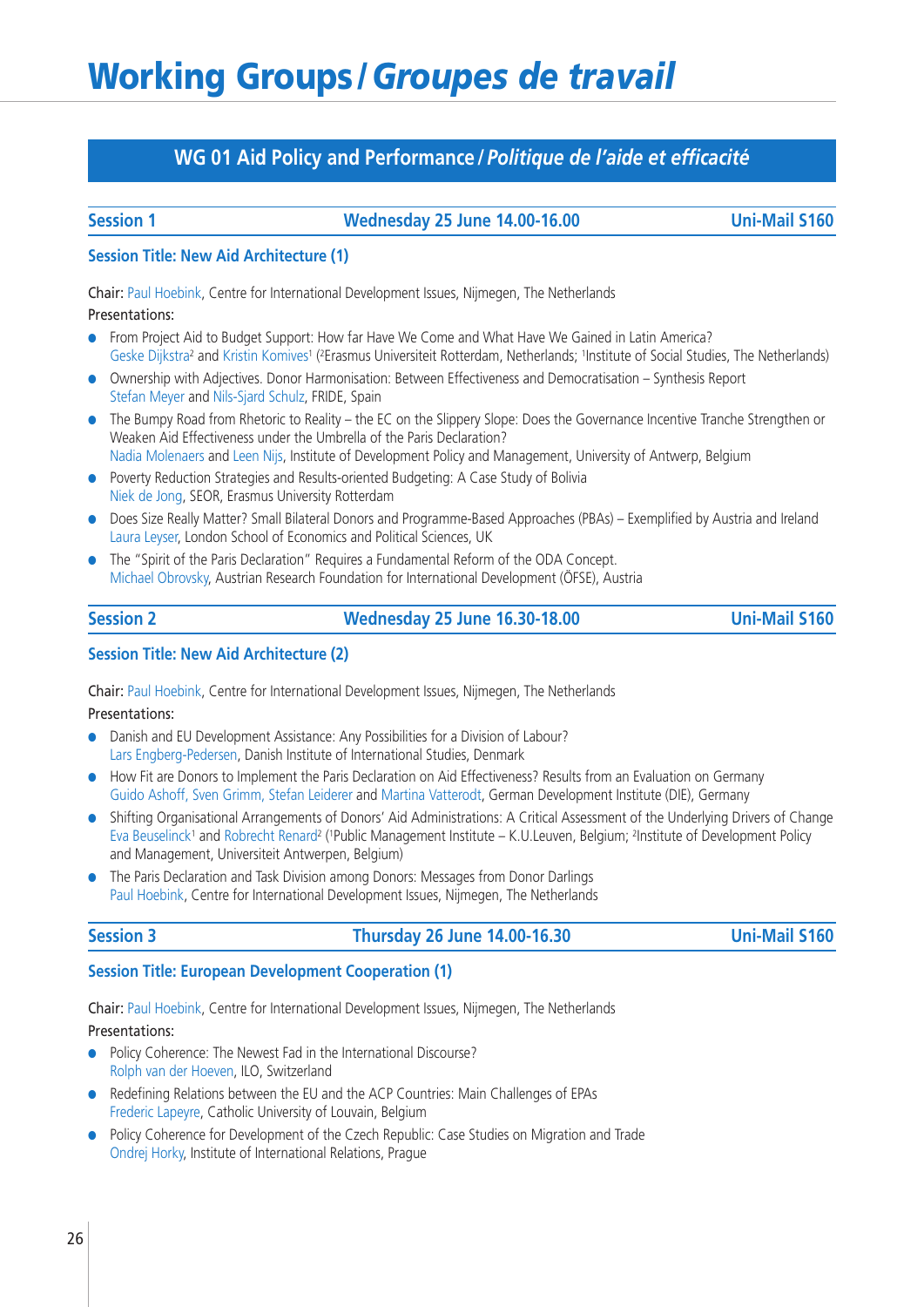- **●** The Pacific Economic Partnership Agreement Stephen J. Dearden, Manchester Metropolitan University, UK
- **●** Aid Regime at Work: European Aid and Transnational Policy-export into Nepal and Tanzania Lauri Siitonen, IDS, University of Helsinki, Finland
- **●** Transnational Economic Development Aid and Local Action: Embedding an EU Project in Russia Maria Sigutina<sup>1</sup> and Mikhail Mizhinskiy<sup>2</sup> ('State University, The High School of Economics, Moscow; <sup>2</sup>Jean Monnet Centre of Excellence at Freie Universität Berlin)
- **●** Procedures for the Procurement of Aid in Europe: a Critical Assessment Derk Bienen, BKP Development, Germany
- **●** The Role of Local and Regional Authorities in European Community Development Aid Policy: Beyond Decentralised Aid Jokin Alberdi, HEGOA, Institute for Development Studies and International Cooperation, University of the Basque Country, Spain

| ession |  |
|--------|--|
|        |  |

### **Session 4 Friday 27 June 09.00-10.40 Uni-Mail 1150**

### **Session Title: Aid Instruments and Modalities**

Chair: Paul Hoebink, Centre for International Development Issues, Nijmegen, The Netherlands

Presentations:

- **●** Food Aid: Cooperation Strategies and Good Practices Francesco Burchi<sup>1</sup> and Sara Turchetti<sup>2</sup> ('University Roma Tre, Department of Economics. Italy; <sup>2</sup>University of Florence, Department of Economics; Italy)
- **●** Security-related Development Cooperation of Small States Jan Pospisil and Stefan Khittel, Austrian Institute for International Affairs, Austria
- **●** The Role of European Local Governments in Development Cooperation: Examples from the Netherlands and Germany Marike C. Bontenbal, Utrecht University, The Netherlands
- **●** Compensatory Finance in the 21st Century Adrian P. Hewitt, Overseas Development Institute, London, UK
- **●** An Evaluation of European Strategies to Involve the Private Sector in Energy Projects in Africa Lars Holstenkamp Leuphana, University of Lueneburg, Germany

## **Session 5 Friday 27 June 11.00-12.40 Uni-Mail 1150**

### **Session Title: European Development Cooperation (2)**

Chair: Paul Hoebink, Centre for International Development Issues, Nijmegen, The Netherlands

- **●** Development Cooperation in New EU Member States: The Role of Non-governmental Organisations Maja Bucar<sup>1</sup>, Anja Mesic<sup>2</sup> and Eva Plibersek<sup>3</sup> ('Centre of International Relations, Faculty of Social Sciences, Slovenia; <sup>2</sup>Sloga NDGO Platform; 3Ministry of Foreign Affairs, Republic of Slovenia)
- **●** The Re-birth of Development Policies in Central and East European States Simon John Lightfoot and Irene Lindenhovius, University of Leeds, UK
- **●** Hungarian Development Policy Beata Paragi, Institute of International Studies, Corvinus University of Budapest, Hungary
- **●** The Role of Central and Eastern Europe in the EU's Development Policy Andras Tetenyi and Balazs Szent-Ivanyi, Corvinus University, Budapest, Hungary
- **●** The Politics of Coordination in EU Development Policy Maurizio Carbone, University of Glasgow, United Kingdom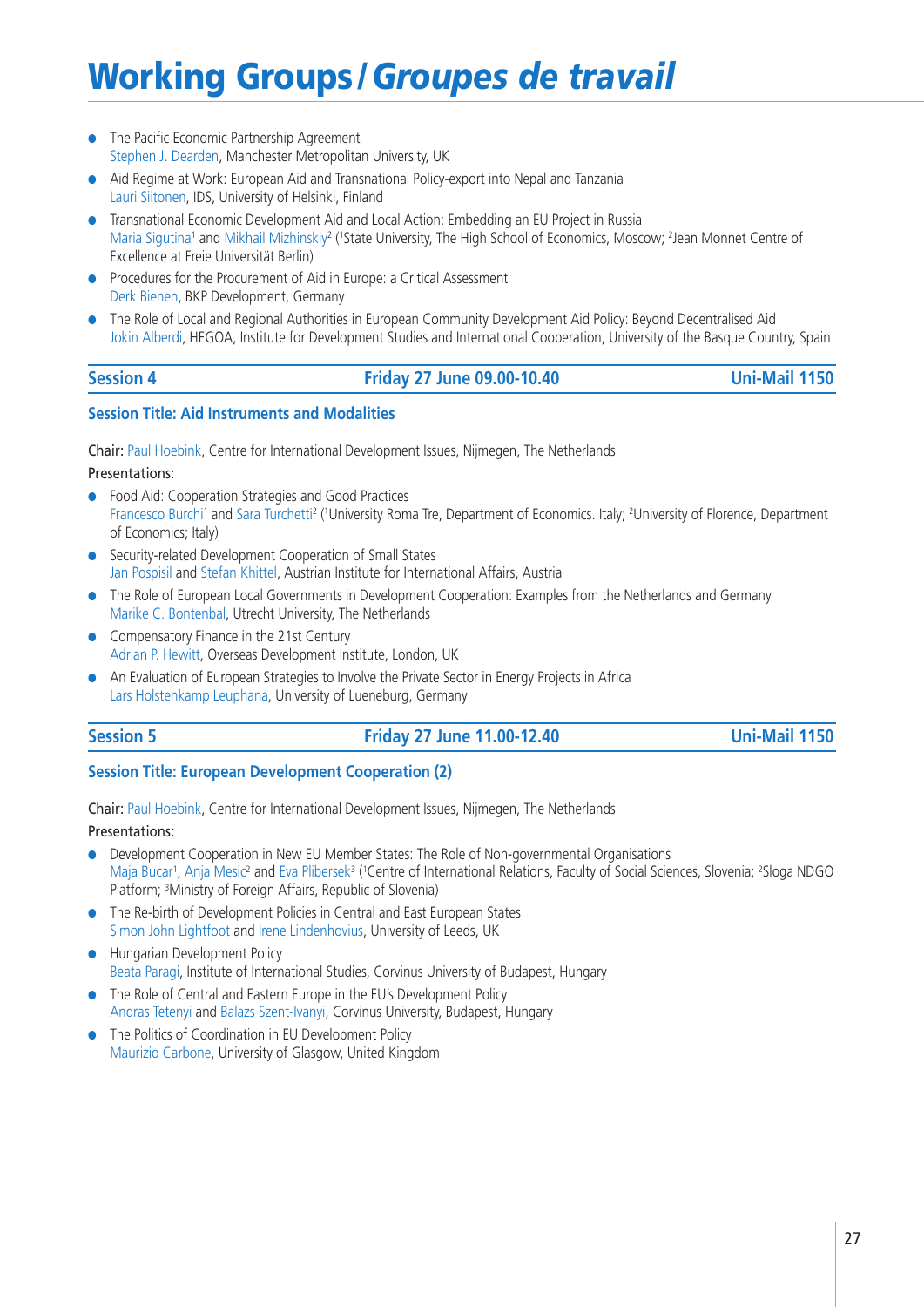## **WG 02 Cooperation in Training /***Coopération en matière de formation*

| <b>Session 1</b> |  |
|------------------|--|
|                  |  |

**Session 1 Wednesday 25 June 14.00-16.00 Uni-Mail 2140**

Chair: Michel Carton, Graduate Institute of International and Development Studies, Geneva, Switzerland; Kenneth King, Centre of African Studies Edinburgh University, UK

### Presentations:

- **●** Thomas Biersteker, Graduate Institute of International and Development Studies, Geneva, Switzerland
- **●** Camilla Toulmin, International Institute for Environment and Development, UK

| <b>Session 2</b> | <b>Wednesday 25 June 16.30-18.00</b> | <b>Uni-Mail 2140</b> |
|------------------|--------------------------------------|----------------------|
|------------------|--------------------------------------|----------------------|

Chair: Michel Carton, Graduate Institute of International and Development Studies, Geneva, Switzerland; Kenneth King, Centre of African Studies Edinburgh University, UK

Presentations:

- **●** Teaching Climate Change and Health: the Contribution of Development Studies and Sustainable Development Cassandra E. Bergstrøm, Department of International Environment and Development Studies (Noragric), Norway
- **●** Space the Essential Dimension of Sustainable Development Mogens Buch-Hansen, Roskilde University, Denmark
- **●** The Structuring / Restructuring of a Global Agenda for Education and Development: a Framework for Inquiry Antoni Verger and Mario Novelli, Amsterdam Institute for Metropolitan and International Studies, The Netherlands
- **●** Missing the Way? Taking a Critical Look at the Multiple Roles, Functions and Aims of Development Research in Austria. Birgit Habermann<sup>1</sup> and Margarita Langthaler<sup>2</sup> (<sup>1</sup>Commission for Development Studies at AAS, Austria; <sup>2</sup>Austrian Research Foundation for International Development (ÖFSE), Austria

## **WG 03 Environment and Development /***Environnement et développement*

| <b>Session 1</b> |  |
|------------------|--|
|                  |  |

## **Session 1 Wednesday 25 June 14.00-16.00 Uni-Mail R150**

Chair: Nadarajah Shanmugaratnam, Department of International Environment and Development Studies, Norwegian University of Life Sciences, AAS, Norway;

Patrick Bottazzi, Graduate Institute of International and Development Studies, Geneva, Switzerland;

### Presentations:

- **●** Global Environmental Governance and Politics of Ecotourism: Case Study of Cambodia Baromey Neth, Sam Ol Rith and Béatrice Knerr, Department of Development Economics, Migration and Agricultural Policy, University of Kassel, Germany
- **●** Social Capital and Sustainable Development in India: Role of State and Civil Society in Community Forest Governance Satyanarayana Sangita and Anil, Institute for Social and Economic Change, Bangalore, India
- **●** Alternative Markets as Proxy's for Global Governance of the World Food System: the Case of Strengths and Weaknesses of Certified Organics as Institutional Vehicle for Sustainable Development. Henrik Egelyng, Danish Institute for International Studies, Denmark
- **●** Making Free Trade Greener? The Challenge of Overcoming Incoherent Trade and Environmental Policies and the Role of Civil Society

Astrid Carrapatoso, Seminar fuer Wissenschaftliche Politik, Germany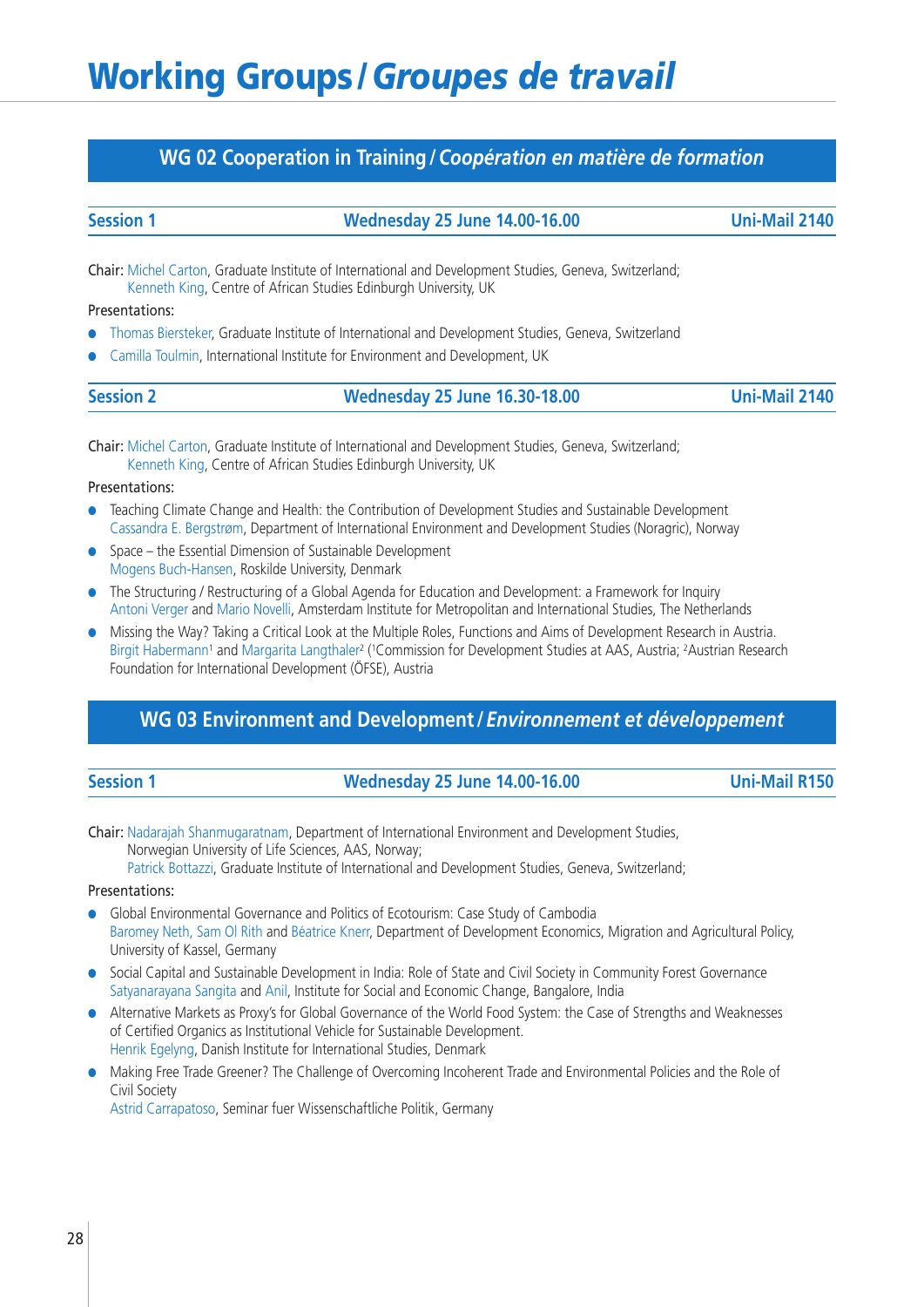### **Session 2 Wednesday 25 June 16.30-1800 Uni-Mail R150**

Chair: Nadarajah Shanmugaratnam, Department of International Environment and Development Studies, Norwegian University of Life Sciences, AAS, Norway; Patrick Bottazzi, Graduate Institute of International and Development Studies, Geneva, Switzerland;

### Presentations:

**●** La problématique des bois sacrés comme alternative à la prise en compte de l'environnement dans la gouvernance urbaine au Burkina Faso

Augustin Kabore, Ministère de l'Environnement et du Cadre de Vie, Burkina Faso

- **●** Saisir la complexité plutôt que l'écarter: Vers de nouvelles pistes pour une réforme de la gouvernance internationale de l'environnement capable de répondre aux défis du développement durable Romain Taravella and Philippe Le Prestre, IHQEDS, Canada
- **●** Ouverture commerciale et CO2-efficacité: Evidence en termes d'efficience productive pour le MENA Kodjo Kodjo-Komna, Université Nancy 2, France

## **WG 04 Europe and Asia /***Europe et Asie*

### **Session 1 Wednesday 25 June 14.00-16.00 Uni-Mail 1150**

### **Session Title: 21st Century Capitalisms in Europe and Asia: Developing Concepts, Institutions and Partnerships.** *Session Subtitle: Conceptual Issues.*

Chair: Philippe Régnier, Centre of Asian Studies, Graduate Institute of International and Development Studies, Geneva, Switzerland; Presentations:

- **●** CSR, Corporate Welfare and Changes in Capitalism Felix Behling, Department of Sociology, University of Essex, United Kingdom
- **●** The Analysis of Relations of Neoliberal Economy Policies and the Future of World Economy Ilhami Genç, TCDD, Turkey
- **●** North Korea: East Asian Socialism, Capitalism, or What? An Analysis of Past and Current Developments Ruediger Frank, University of Vienna, East Asian Institute, Austria
- **●** The Changing Nature of Chinese Socialism: Comparative Perspective Dingping Guo, China, Fudan University, Shanghai, China

| ssion |  |
|-------|--|
|       |  |

### **Session 2 Wednesday 25 June 16.30-18.00 Uni-Mail 1150**

**Session Title: 21st Century Capitalisms in Europe and Asia: Developing Concepts, Institutions and Partnerships.** *Session Subtitle: Country Case Studies*

Chair: Philippe Régnier, Centre of Asian Studies, Graduate Institute of International and Development Studies, Geneva, Switzerland; Presentations:

- **●** Inspiration from Small Business Supporting Policies. Primary Inspection the Definition of SME Minghui Chen<sup>1</sup> and Yichun Lin<sup>2</sup> ('National Cheng-Chi University, Taiwan; <sup>2</sup>The Council for Economic Planning and Development, Taiwan)
- **●** Impact of the Economic and Social Reforms on Macroeconomic Situation in Slovenia Marjan Divjak, Office of the Prime Minister of the Republic of Slovenia
- **●** Inter-firm Relations and Regional Development: Experiences from the Central Visayas, Philippines Bram van Helvoirt and Guus van Westen, Utrecht University, The Netherlands
- **●** Economic Development and Poverty Reduction in Korea: Governing Multi-functional Institutions Huck-ju Kwon, Seoul National University, South Korea
- **●** Africa: a Touch-Stone for China-EU Relations? Liqun Tong, Shanghai Institute for International Studies, China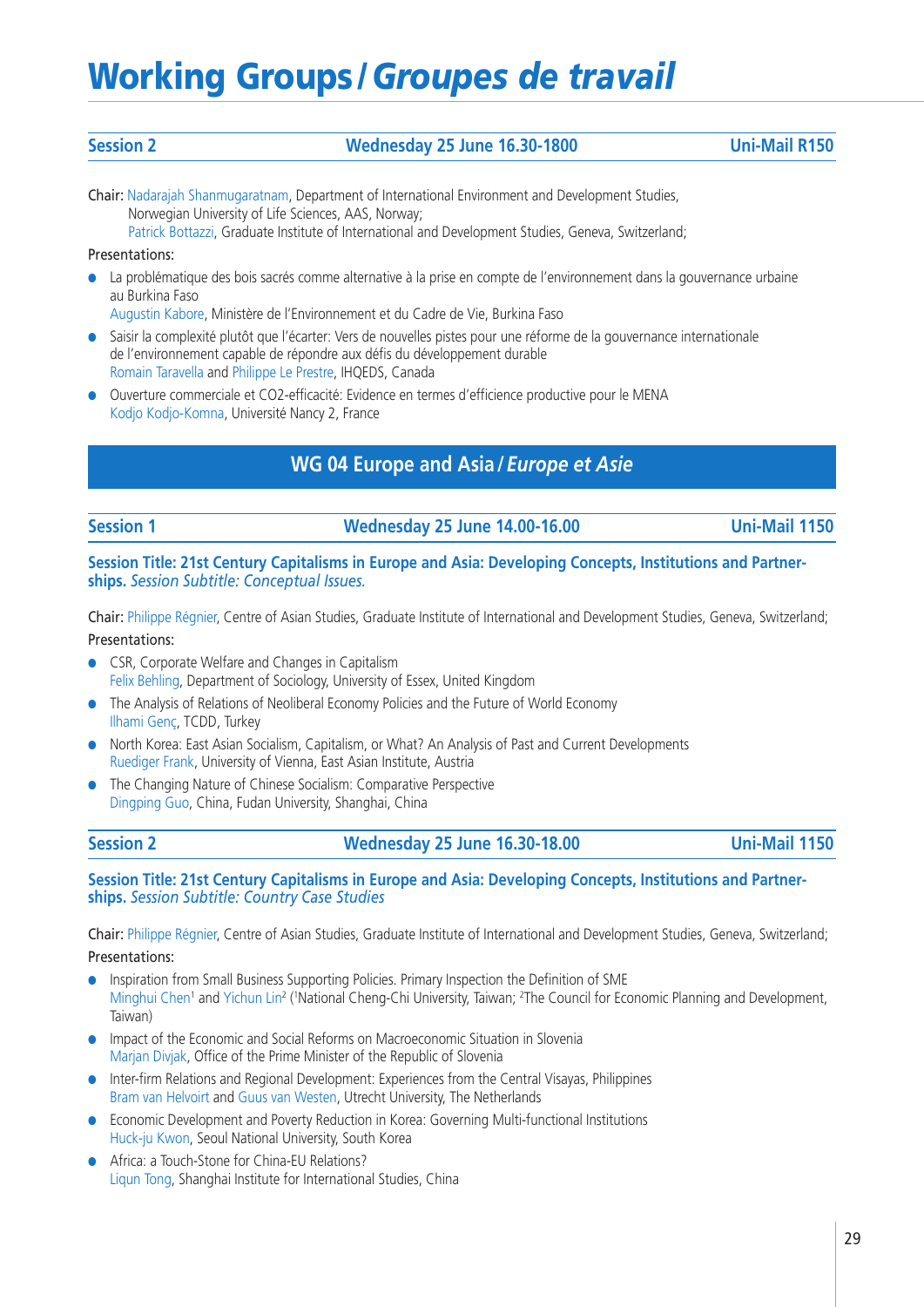### **Session 3 Thursday 26 June 14.00-16.30 Uni-Mail 1150**

**Session Title: 21st Century Capitalisms in Europe and Asia: Developing Concepts, Institutions and Partnerships.** *Session Subtitle: Thematic Issues: Public Health and Environment*

Chair: Philippe Régnier, Centre of Asian Studies, Graduate Institute of International and Development Studies, Geneva, Switzerland; Presentations:

- **●** Asymmetries in Priorities: 21st Century Neo-Capitalisms at Work in Setting Health Policy Agendas in Asia. Nandita Bhan, Public Health Foundation of India (PHFI), India
- Transformative State Capacity in China: Self-Governance of the "New Rural Cooperative Medical System" Sascha Klotzbücher and Peter Lässig, Institute of East Asian Studies, University of Vienna, Austria
- **●** To What Extent is Asian Capitalism Harmful for the Environment? The Neo-Malthusian Hypothesis Tested in the Case Study of CO2 Emissions in India

Luca Molinas, Center for Development Studies, Sapienza University of Rome, Italy

### **Session 4 Saturday 28 June 09.00-12.30 Uni-Mail 1150**

**Session Title: 21st Century Capitalisms in Europe and Asia: Developing Concepts, Institutions and Partnerships.** *Session Subtitle: China, India and the EU: Regional and Inter-Regional Perspectives*

Chair: Philippe Régnier, Centre of Asian Studies, Graduate Institute of International and Development Studies, Geneva, Switzerland; Presentations:

- **●** China, India and the EU: Regional and Inter-Regional Perspectives India as Promoter of Regional Development and the Role of the EU Dana de la Fontaine, University of Kassel, Germany
- **●** We Make It Sustainable. Anthropology of Microcredit in South India Alessandro Cisilin, CARIKS, India/ ITALINDIA, Italy
- **●** Market Integration in a Non-Emerging South-Asian Economy: Empirical Evidence from Nepal Issa Sanogo, UN-WFP, Italy

## **WG 05 Europe and Latin America /***Europe et Amérique latine*

| <b>Session</b> |  |  |
|----------------|--|--|
|                |  |  |

### **Session 1 Wednesday 25 June 14.00-16.00 Uni-Mail 1193**

### **Session Title: Social Actors and Governance**

Chair: Claude Auroi, Graduate Institute of International and Development Studies, Geneva, Switzerland; Isabel Yépez del Castillo, Institut d'études du développement (GRIAL), Louvain-la-Neuve, Belgique

- **●** The Changing Coordinates of Trade and Development in Latin America: Implications for Policy Space and Policy Coherence Manuel Mejido Costoya<sup>1</sup>, Peter Utting<sup>2</sup> and Gloria Carrión Fonseca<sup>3</sup>, UNIGE<sup>1</sup>, Switzerland, UNRISD<sup>2</sup>, Switzerland; ICTSD, Switzerland<sup>3</sup>
- **●** Socially Responsible Attitude or Commercial Strategy: A Global Compact Case Débora V. Ferreira and Delane Botelho, Fundação Getúlio Vargas, Brazil
- **●** Historical Social Approach of Social Movements José G. Vargas-Hernández, Instituto Tecnológico de cd. Guzmàn, Mexico
- **●** Analytical Governance on Latin America Health Care Systems Ernesto P. Báscolo, Instituto de la Salud Juan Lazarte, Argentina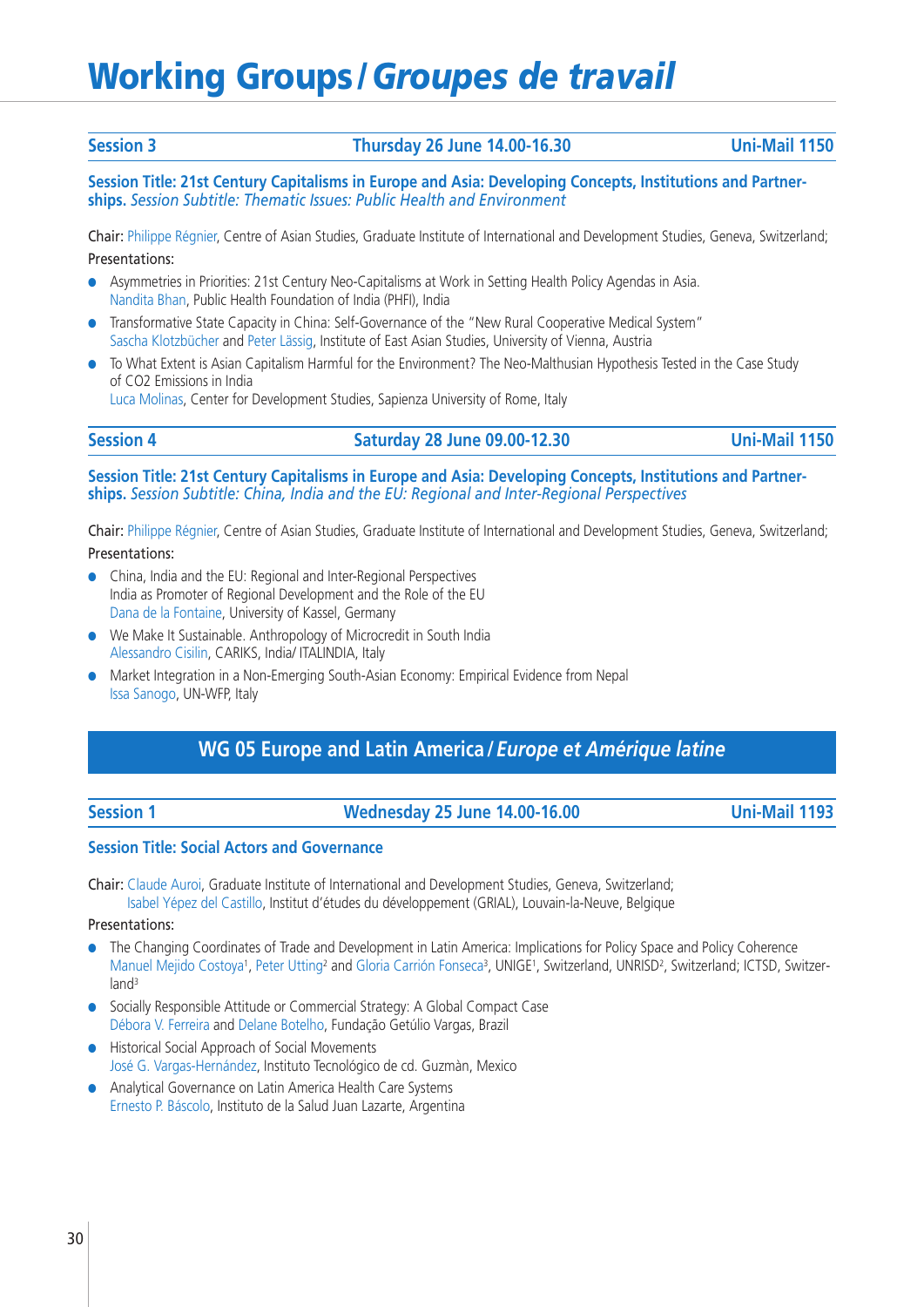### **Session 2 Wednesday 25 June 16.30-18.00 Uni-Mail 1193**

### **Session Title: Regional Integration**

Chair: Claude Auroi, Graduate Institute of International and Development Studies, Geneva, Switzerland; Isabel Yépez del Castillo, Institut d'études du développement (GRIAL), Louvain-la-Neuve, Belgique

### Presentations:

- **●** Regional Integration in Latin America The Dawn of a New Era? Frank T. Mattheis, Centre for Higher Studies, University of Leipzig, Germany
- **Is Regionalization the Way?** Carlos A. Esparza, COPLADEZ, Mexico
- **●** Les scénarios contradictoires de la CAN et de la nation andine Juan C. Bossio Rotondo, France

**Session 3 Thursday 26 June 14.00-16.30 Uni-Mail 1193**

### **Session Title: Inter-regional Relations**

Chair: Claude Auroi, Graduate Institute Geneva, Suisse; Isabel Yépez del Castillo, Directeur aux études D.E.A, Institut d'études du développement (GRIAL), Louvain-la-Neuve, Belgique

### Presentations:

- **●** Assessment of Governance Quality in Europe and Latin America: What is Different? Kresimir Jurlin, Institute for International Relations, Croatia
- **●** Latin America, Europe and Beyond: Problematising the Comparative Study of Regionalisation Philippe de Lombaerde, UNU-CRIS, Belgium
- **●** Decentralized Cooperation as a Tool for Sustainable Development Ivone M. de Souza, London Metropolitan University, UK
- **●** The European Union and Central America: Whose Cooperation and Integration? Anatomy of the Power Relations Defining the Real Bi-Regional Association Carlos S. Zepeda, Oxfam Solidarity Belgium, El Salvador

## **WG 06 Gender and Development /***Genre et développement*

### **Session 1 Wednesday 25 June 14.00-16.00 Uni-Mail 1160**

### **Session Title: Political Dimensions of Global Governance and Sustainable Development**

Chair: Joy S. Clancy, Department of Technology and Sustainable Development University of Twente;

Christine Müller, Deutsche Gesellschaft für Technische Zusammenarbeit (gtz) GmbH, Germany

*Note: The contributions entitled "poster presentation" will be available in all sessions of the Working Group on Gender and Development.*

Presentations:

- Gender and Peace Building: Women's Peace Activism in El Salvador
- Irantzu M. Azkue, HEGOA, Institute of Development Studies and International Cooperation, University of the Basque Country, Spain
- **●** Engendering New Aid Modalities: Rationale, Experiences to Date and Suggestions for Improvement Nathalie Holvoet, Institute of Development Policy and Management, University of Antwerp, Belgium
- **●** Poverty Alleviation and Gender Empowerment through Entrepreneurship in South Africa: Opportunities and Challenges (Poster Presentation)
	- Alain Ndedi and Emilie Kinfack, YENEPAD, South Africa
- **●** Decomposing the Impact of Mother's Education on Child Food Security in Mozambique: Schooling, Human Capital or Nutrition Knowledge? (Poster Presentation)

Francesco Burchi, Department of Economics, University Roma Tre, Italy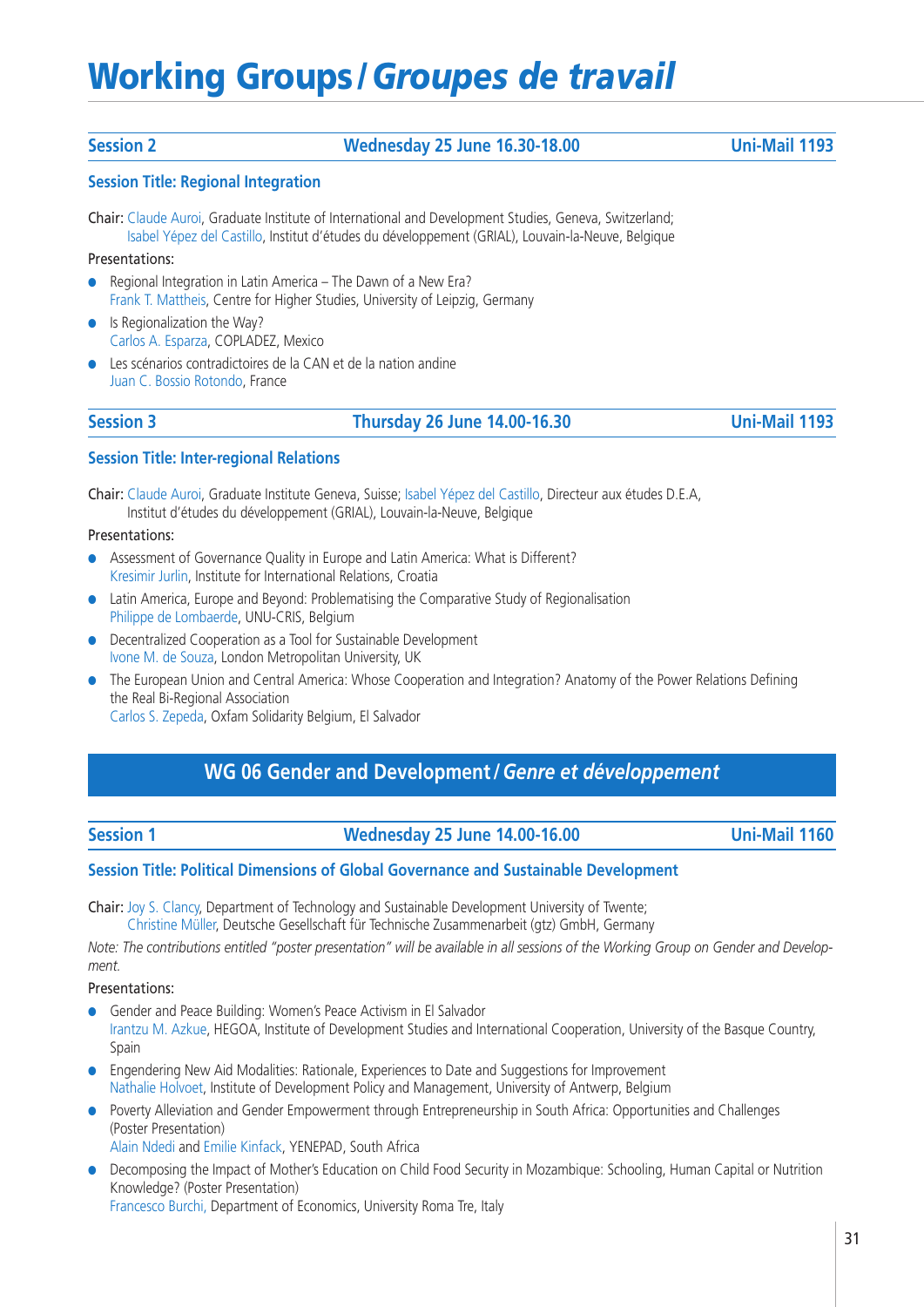- **●** Reflections on Good Governance and Policy Coherence for Sustainable Development: Emerging Challenges and Concerns Resulting to Women's Pledge to Reaffirm Emancipation (Poster Presentation) Juliet Tindyebwa, Uganda
- **●** Matrilineal Khasi Society and Gender Issues in Governance (Poster Presentation) Durgadas Mukhopadhyay, Delhi University, India
- **●** Innovations organisationnelles et développement: l'impact de la structure sexuelle des tontines camerounaises sur la nature dichotomique traditionnelle des rapports hommes/femmes et les objectifs socio-économiques des ménages (Poster Presentation) Thierry Amougou, IED, UCL, Belgique
- **●** Pourquoi les ONG devraient-elles donner une place plus importante aux femmes dans leurs projets de développement agricole ? (Poster Presentation)

Marie Ange Baudoin, ULB université libre de Bruxelles, Belgique

### **Session 2 Wednesday 25 June 16.30-18.00 Uni-Mail 1160**

### **Session Title: Social and Cultural Dimensions of Global Governance and Sustainable Development**

Chair: Joy S. Clancy, Department of Technology and Sustainable Development University of Twente; Christine Müller, Deutsche Gesellschaft für Technische Zusammenarbeit (gtz) GmbH, Germany

### Presentations:

- **●** Young African Women Engaging the Public Sphere: Further Notes on Transformative Capacities Roseline M. Achieng, CODESRIA, Senegal
- **●** Seeing Like Women in the Context of North-South Local Government Cooperation. Between Municipalities of Hauho and Hartola with the Iramba District in Tanzania Marja-Liisa Swantz, Institute of Development Studies, University of Helsinki, Emerita, Finland
- **●** The Associational Patterns of Farming Women and Men in Western Shewa in Ethiopia Åsa Torkelsson, Stockholm University, Sweden
- **●** Right to Be Born: a Study on Femicide Hilaria Soundari, Gandhigram Rural University, India
- **●** A Cohort Analysis of Wages in Turkey Elif O. Kan, Cankaya University, Turkey

### **Session 3 Thursday 26 June 14.00-15.30 Uni-Mail 1160**

### **Session Title: Economic Dimensions of Global Governance and Sustainable Development**

Chair: Joy S. Clancy, Department of Technology and Sustainable Development University of Twente;

Christine Müller, Deutsche Gesellschaft für Technische Zusammenarbeit (gtz) GmbH, Germany

### Presentations:

- **●** Implications of Household Gender Budgeting for Sustainable Development? A Case Study in India Nirmala Velan, Pondicherry University, India
- **●** The Need for Effective Institutional Mechanisms for Gender Mainstreaming in the National Governance Structure: The Case of Gender Responsive Budgeting in Bangladesh Priyanka Debnath, Graduate Institute of International and Development Studies, Switzerland
- How Micro-Credit Could Be More Useful Mechanism for Poverty Reduction among the Extreme Poor Women? An Explorative Scenario Analysis from South-Western Bangladesh Saleh Ahmed, International Labour Organisation, Switzerland
- **●** Pathways out of Poverty: Micro-Entrepreneurship Among Low-Income Women in Israel Amalia Sa'ar, University of Haifa, Israel

### **Session 4 Thursday 26 June 15.45-16.30 Uni-Mail 1160**

### **Session Title: Ecologial Dimensions of Global Governance and Sustainable Development**

Chair: Joy S. Clancy, Department of Technology and Sustainable Development University of Twente; Christine Müller, Deutsche Gesellschaft für Technische Zusammenarbeit (gtz) GmbH, Germany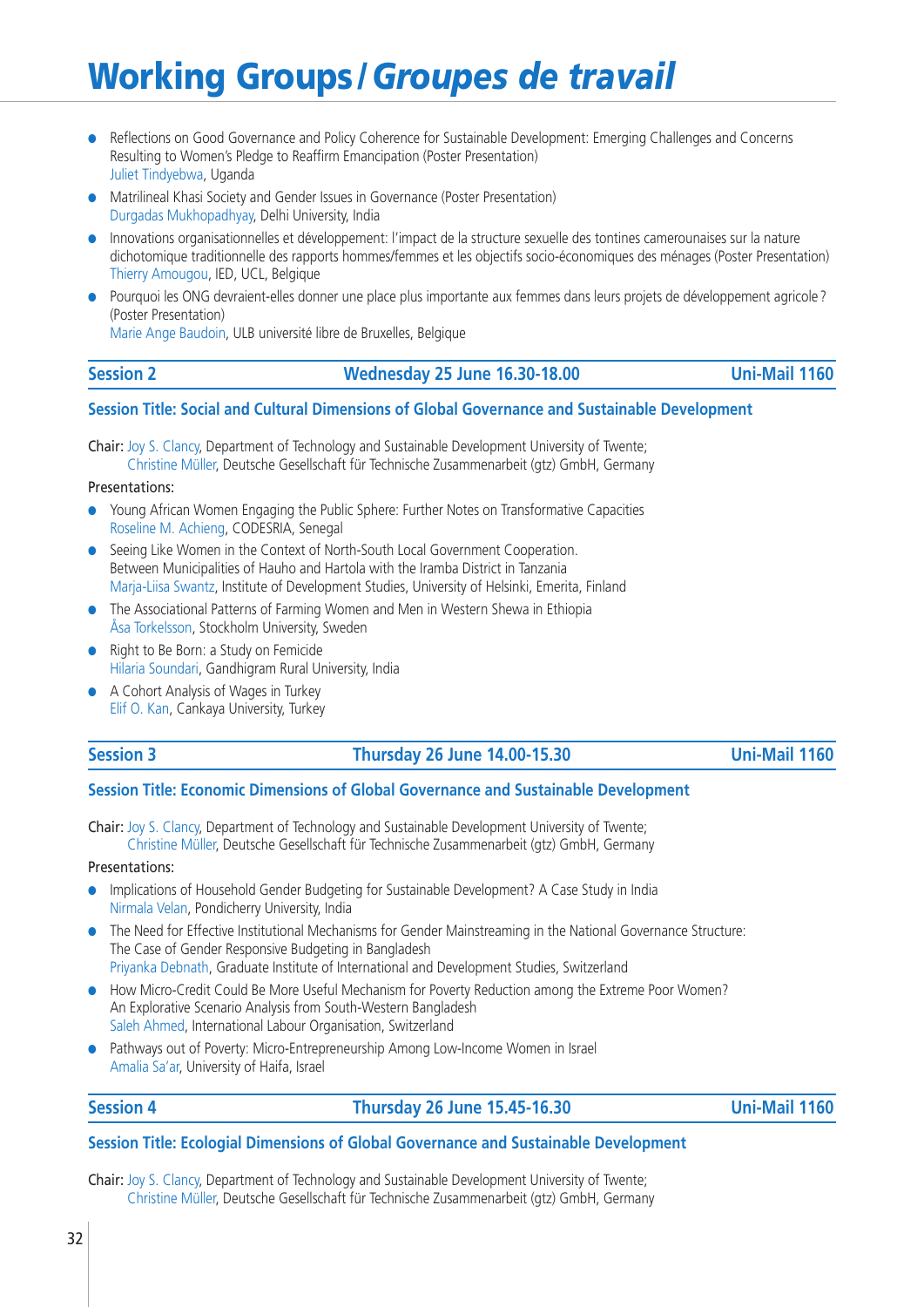### Presentations:

- **●** Why are Water User Associations Social- and Gender-Blind? The Case of China Caizhen Lu, Institute of Social Studies, The Netherlands
- Between the Devil and the Deep Blue Sea: Women's Access to Land and Water in Chókwè Irrigation Scheme Roberta Pellizzoli, Department of Politics, Institutions, History, University of Bologna, Italy

## **WG 07 Governance /***Gouvernance*

### **Session 1 Wednesday 25 June 14.00-16.00 Uni-Mail 1140**

### **Session Title: Global Governance and Policy (In)coherence? I – Environment and Trade**

Chair: Gordon Crawford, Centre for Development Studies, University of Leeds, UK Liisa Laakso, Masters' Programme in Development and International Co-operation, Department of Social Sciences and Philosophy University of Jyväskylä, Finland

### Presentations:

- **●** Coherence in Global Governance: The Case of Trade and Environment Archna Negi, Jawaharlal Nehru University, India
- **●** The Outline of the Critical Issues Related to the Multilateral Governance of the Sustainable Development Jakub Krc and Eva Cihelkova, Department of World Economy, University of Economics, Czech Republic
- **●** The Rise and Demise of the Social Clause Proposal in the Doha Round: Implications for the WTO-ILO Coherence Quest Simon Pahle, Department of International Environment and Development Studies (NORAGRIC), Norwegian University of Life Sciences, Norway
- **●** Le rôle du secteur privé dans la Gouvernance Internationale de l'Environnement (GIE): de « rule taker » à « rule maker » ? Célio Andrade et Romain Taravella, Institut Hydro-Québec en Environnement, Développement et Société (EDS), Université Laval, Canada
- **●** Drivers and Barriers for the Adoption of Global Sustainable Development Policies. A Review of the Experience with Agenda 21 and the United Nations Decade of Education for Sustainable Development in Vietnam. Katja E. Pellini, UNESCO Hanoi Office, Viet Nam
- **●** La sécurité alimentaire et environnementale des pays en développement face à l'incohérence des normes internationales et européennes

Armelle Guignier, Centre de Recherches Interdisciplinaires en Droit de l'Environnement, de l'Urbanisme et de l'Aménagement (CRIDEAU), France

### **Session 2 Wednesday 25 June 16.30-18.00 Uni-Mail 1140**

### **Session Title: Global Governance and Policy (In)coherence? II – Multilevel Dimensions**

Chair: Gordon Crawford, Centre for Development Studies, University of Leeds, UK Liisa Laakso, Masters' Programme in Development and International Co-operation Department of Social Sciences and Philosophy University of Jyväskylä, Finland

- **●** The Human Rights Imperative for Policy Coherence Deficits and Transformation Ursula Werther-Pietsch, Austria
- **●** Anarchy vs. Coherence in Global Health Governance Wolfgang Hein, German Institute of Global and Area Studies (GIGA), Germany
- **●** Le défi de la gouvernance pour l'Union européenne dans ses rapports avec les pays ACP Francois Xavier Merrien, Faculty of Social and Political Sciences, University of Lausanne, Suisse
- Policy Incoherence in the 'Good Governance' Agenda: the Case of Decentralisation and Community-based Development in Morocco
	- Sylvia I. Bergh, Institute of Social Studies, The Netherlands
- **●** Ta- x Haven and Development Partner: Incoherence in Dutch Government Policies Francis Weyzig and Michiel Van Dijk, Centre for Research on Multinational Corporations, Netherlands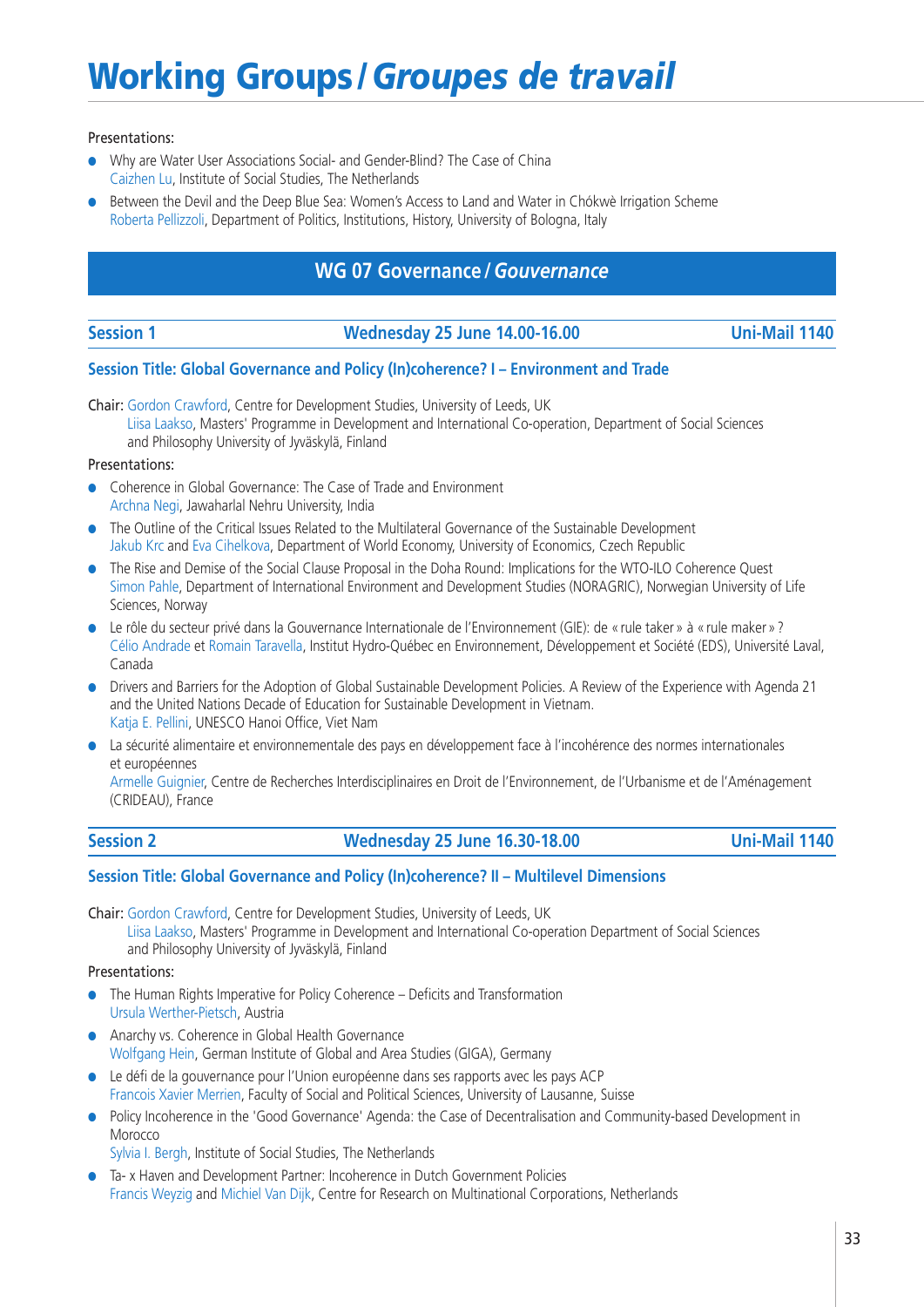**●** The European Consensus on Policy Coherence: The Development and Trade Policy Goals in Normative Governance of the EU's External Action

Marikki Stocchetti, Institute of Development Studies, University of Helsinki, Finland

**●** EU Human Rights and Democracy Promotion in Central Asia: From Lofty Principles to Lowly Self-Interests Gordon Crawford, University of Leeds, Centre for Development Studies, United Kingdom

### **Session 3 Thursday 26 June 14.00-16.30 Uni-Mail 1140**

### **Session Title: Global Networks and Partnerships?**

Chair: Gordon Crawford, Centre for Development Studies, University of Leeds, UK Liisa Laakso, Masters' Programme in Development and International Co-operation Department of Social Sciences and Philosophy University of Jyväskylä, Finland

### Presentations:

- **●** Governance and Agency in the Global Horticulture Chain: the Case of Global GAP Anne Tallontire<sup>1</sup>, Valerie Nelson<sup>2</sup> and Maggie Opondo<sup>3</sup> ('Sustainability Research Institute, University of Leeds, United Kingdom; 2Natural Resources Institute, University of Greenwich, UK; 3University of Nairobi, Kenya)
- **●** Creating Coherent Global Action: The Case of Global Action Networks Steve Waddell<sup>1,3</sup> and Sanjeev Khagram<sup>1,2</sup> (<sup>1</sup>GAN-Net, United States of America; <sup>2</sup>Marc Lindenberg Center, University of Seattle, Washington; 3Institute for Strategic Clarity)
- **●** Global Marshall Plan as Key Tool for Implementing Sustainable Development Pavel Novacek and Peter Mederly, Department of Development Studies, Palacky University, Czech Republic
- **●** Global Governance and Debt Relief Geske Dijkstra, Erasmus University Rotterdam, The Netherlands
- **●** Breaking the Curse: Governing the Dynamic between Natural Resources and Violent Conflit Volker Franke, Aimée Hampel-Milagrosa et Jolien Schure, Bonne International Centre for Conversion (BICC), Germany

## **WG 08 Industrialisation Strategies /***Stratégies d'industralisation*

### **Session 1 Thursday 26 June 13.30-15.00 Uni-Mail R160**

Chair: Meine Pieter van Dijk, Economic Faculty, Erasmus University, The Netherlands Presentations:

**●** Le modèle de développement chinois sert-il le développement durable ou le sous-développement durable en Afrique subsaharienne ?

Thierry Amougou, IED, UCL, Belgique

- **●** The Universal Impact of the Unrestrained Industrial Application of the Technological Advancement and the Unfolding of the Concept of Sustainable Development Arvind Adityaraj and Tanuja Singh, College of Commerce, India
- **●** China Nigeria Economic Co-operation: Conceptualization, Contending Issues and Prospects and its Iimplications for the West African Sub-Regions
	- Akongbowa B. Amadasun, Benson Idahosa University, Nigeria
- **●** Ghanaian Graduates in Enterprise: Policy Challenges for Enterprise Development Jerome R. Awortwe-Abban, Institute of Social Studies, The Netherlands
- **●** Sino-African Bilateral Investment Treaties: Implications for Economic Development Axel Berger, German Development Institute (DIE), Germany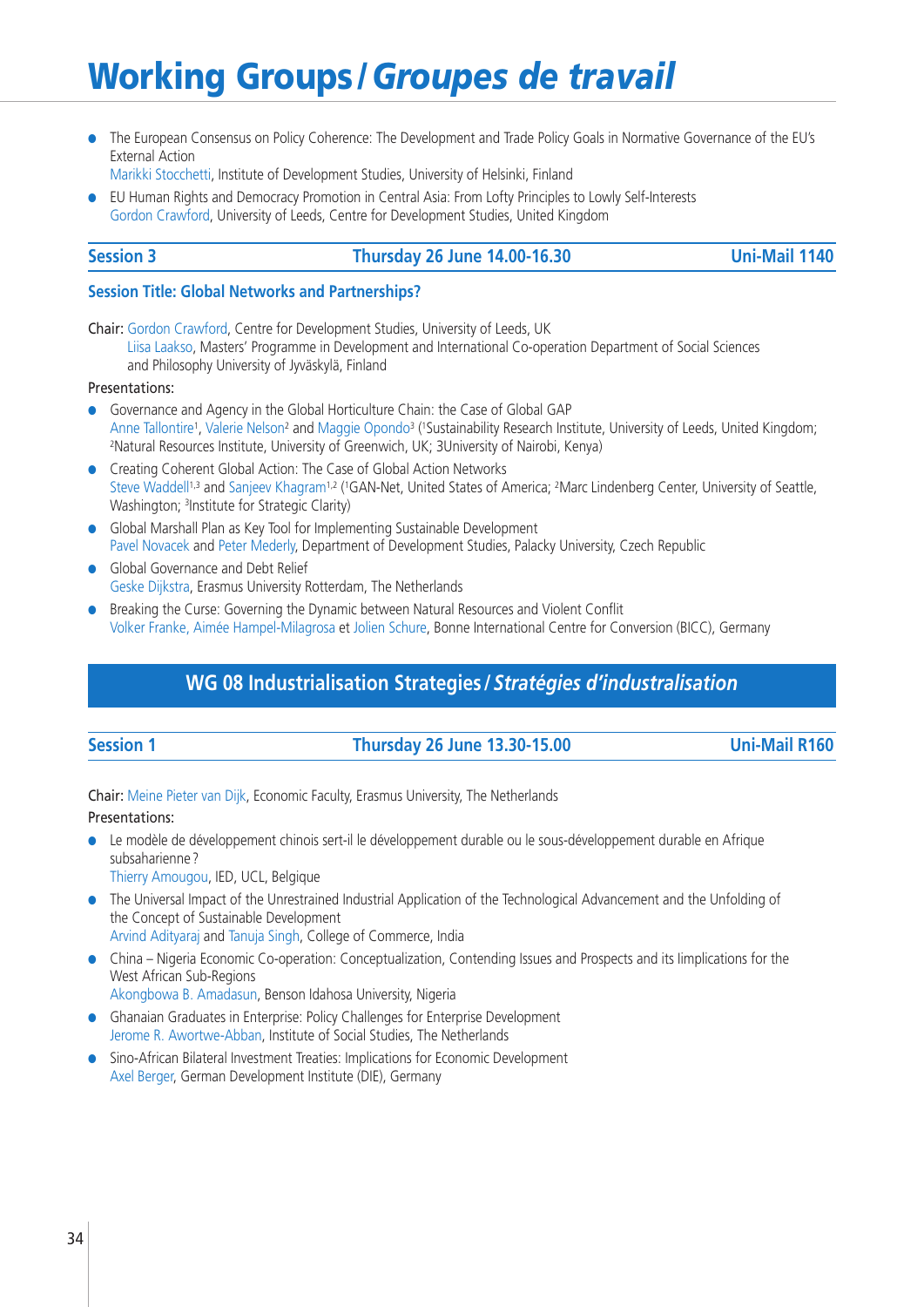### **Session 2 Thursday 26 June 15.15-16.45 Uni-Mail R160**

Chair: Meine Pieter van Dijk, Economic Faculty, Erasmus University, The Netherlands Presentations:

- **●** Les effets pour la Guinée de l'irruption de la Chine et de l'Inde : compétitifs ou complémentaires Sékou Doumbouya and Ibrahima Gassama, Groupe de Recherche et d'Appui au Développement Economique et Social, Guinée
- **●** The Rising Profile of China's Energy Consumption & Implications for Africa's Oil & Gas Industry Samuel A. Igbatayo, Igbinedion University, Nigeria
- **●** Analyse du rôle de la Chine en Afrique Bamba Ka, Banque Centrale des Etats de l'Afrique de l'Ouest (BCEAO), Sénégal
- **●** Les petits commerçants et entrepreneurs chinois au Mali et Sénégal Antoine Kernen and Benoît Vulliet, Université de Lausanne, Suisse
- **●** China and the Evolution of Africa's Trade Configuration: The Case of Trade with Cameroon Sunday A. Khan, Faculty of Economics, University of Yaoundé II, Cameroon

### **Session 3 Friday 27 June 09.00-10.30 Uni-Mail 1140**

Chair: Meine Pieter van Dijk, Economic Faculty, Erasmus University, The Netherlands

Presentations:

- **●** China and Africa: The Dynamics and Prospects of a New Model of South-South Cooperation Chibuzo N. Nwoke, Nigerian Institute of International Affairs, Nigeria
- **●** Chinafrique et industrialisation pétrolière en Afrique Etanislas Ngodi REMIDAC, Congo
- **●** Extractive Slavery and Dumping of Low Quality Products Godfrey N. Namusonge and Jacquelnn A. Ndombi UNMIS, Kenya and Nabichakha Women Group
- **●** The Impact of China on the Economies of Sub-Saharan Africa: Oppotunities, Challenges and Prospects Humphrey P. Moshi, University of Dar es Salaam, Tanzania
- **●** Opening the Black Box of China-Africa Relations: the Magnitude and Composition of Chinese Investments in Zambia Peter Kragelund, Danish Institute for International Studies, Denmark
- **Session 4 Friday 27 June 11.00-12.30 Uni-Mail 1140**

Chair: Meine Pieter van Dijk, Economic Faculty, Erasmus University, The Netherlands

- **●** The Rise of China and Other New State Donors as a Challenge to the Development Paradigm? Some Basic Considerations. Clemens Six, Austrian Development Foundation (ÖFSE), Austria
- **●** Business as Usual or Yellow Man´s Burden: Chinese Labour and Development Policies in Africa Marina Thorborg, Institute for Life Sciences, Södertörn University College, Sweden
- **●** From Margin to Centre: The Emerging China, Sino-African Relations and Prospects for Sustainable Development in Africa James E. Wanki, University of Limerick, Ireland
- **●** The EU's Response to China's Africa Safari Uwe Wissenbach, European Commission, Belgium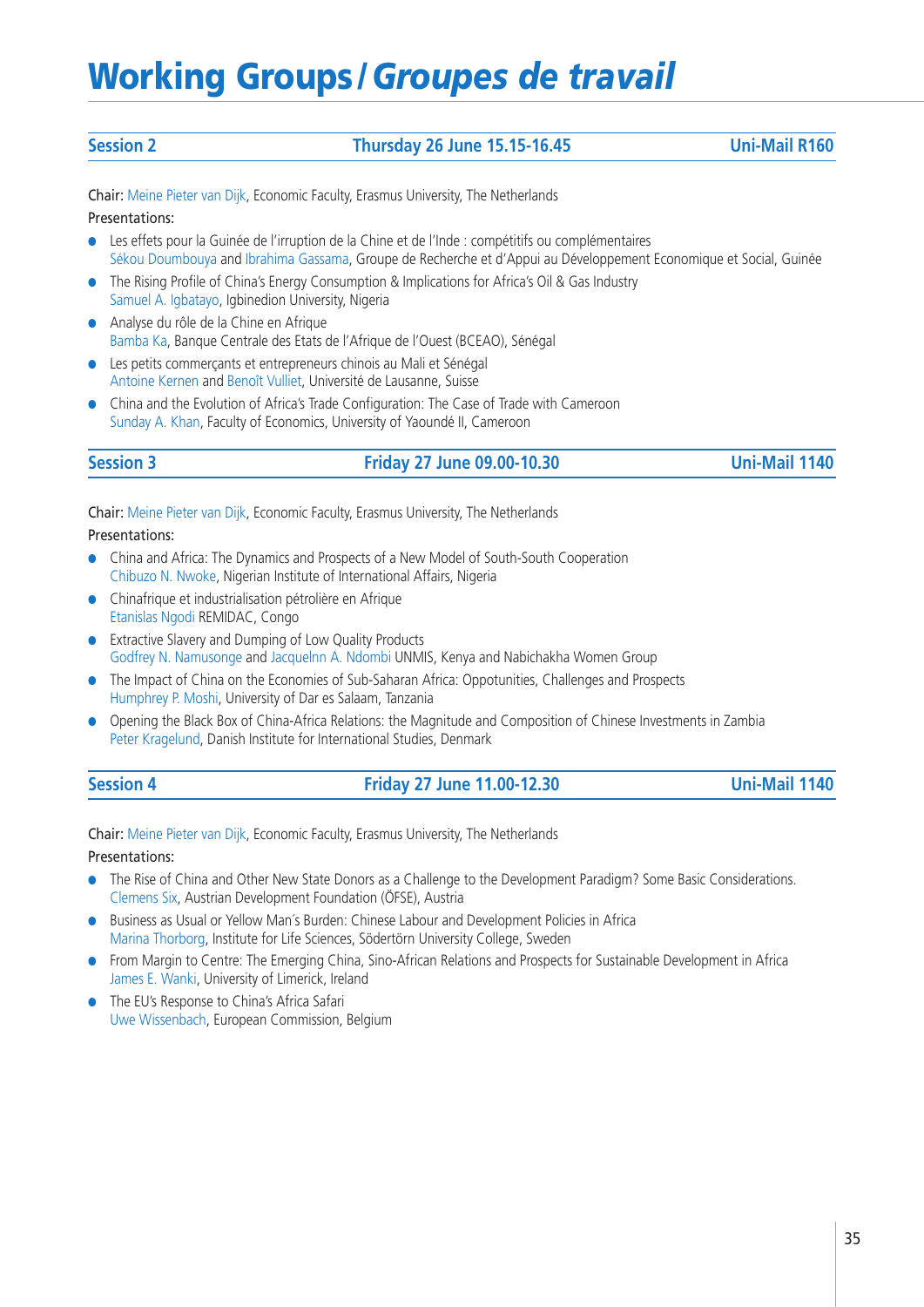## **WG 09 International Migration /***Migration Internationale*

### **Session 1 Wednesday 25 June 14.00-16.00 Uni-Mail 1170**

### **Session Title: Contribution of EU-bound migration to livelihood security in poorer countries**

Chair: Béatrice Knerr, Dept. of Development Economics and Agricultural Policy, University of Kassel, Germany; Claude Auroi, Graduate Institute of International and Development Studies, Geneva, Switzerland

### Presentations:

- **●** Capital and Human Flows between Europe and Latin America. A Complementary Relationship? The Case of the Andean Migration in Spain
	- Gemma Pinyol and Anna Ayuso, CIDOB Foundation, Spain
- **●** Some Characteristics of the Ecuadorian Immigrants in Murcia and their Influence in the Remittances Sending to Ecuador Cristian Vasco, Ecuador
- **●** Remittance Sending Mechanisms and Impacts on the Conflict Ridden Area: Case of Somalia and Somali Migrants in Finland Paivi Pirkkalainen, University of Jyvaskyla, Finland
- **●** Consequences of the Romanian Work Migration over the UE's Countries. Case Study: the Roma's Minority Delia Popescu and Dorina Tanasescu, Valahia University of Targoviste, Romania
- **●** Migration and Remittances as a Household Strategy: The Case of Turkish Migrants in Germany (Poster Presentation) Ertan Oktay and Idris Akkuzu, Turkey-EU Research/Training Center, Maltepe University, Turkey

| <b>ssion</b> |  |
|--------------|--|

### **Session 2 Thursday 26 June 14.00-16.30 Uni-Mail 1170**

### **Session Title: Migration as a Livelihood Strategy in the Policy Context of Sending Countries**

Chair: Béatrice Knerr, Dept. of Development Economics and Agricultural Policy, University of Kassel, Germany; Claude Auroi, Graduate Institute of International and Development Studies, Geneva, Switzerland

### Presentations:

- **●** Circular Migration and Social Protection in Aceh, Indonesia Treena S Wu, University of Maastricht, The Netherlands
- **●** Innovation in Africa: a Hierarchy of Developmental Needs and Acknowledging the Role of the Diaspora Kimberly C, Ochs, London School of Economics, United Kingdom / German Institute of Global and Area Studies, Germany
- **●** Migration in East Java, Indonesia: Implication for Family Welfare and Rural Development Wildan Syafitri, Department of Economics Development, Migration and Agriculture Policy, University of Kassel, Germany
- **●** Overseas Migration and its Socio-Economic Impact on the Families Left Behind In Pakistan Izhar Khan, Béatrice Knerr, M.I. Zafar and Fawad Asif, University of Agriculture Faisalabad, Pakistan
- **●** Financial Development and Macroeconomic Stabilization through Remittances? Potential Contribution and Modes of Governance (Poster Presentation) Barbara Fritz, Christian Ambrosius and Ursula Stiegler, Freie Universität Berlin, Germany

## **WG 10 Knowledge, Policy and Power /***Savoir, politique et pouvoir*

**Session 1 Wednesday 25 June 14.00-16.00 Uni-Mail S030**

Chair: Andrew Sumner, Institute of Development Studies, University of Sussex, UK Nicola Jones, Overseas Development Institute (ODI), London, UK

### Presentations:

**●** Developing a Governance Partnership Between the Traditional and the Modern: The Quest for Sustainable Development Governance in Malaysia

Abdul H. Shah, Abdul S. Hadi, Ahmad F. Mohamed and Shaharudin Idrus, LESTARI, UKM, Malaysia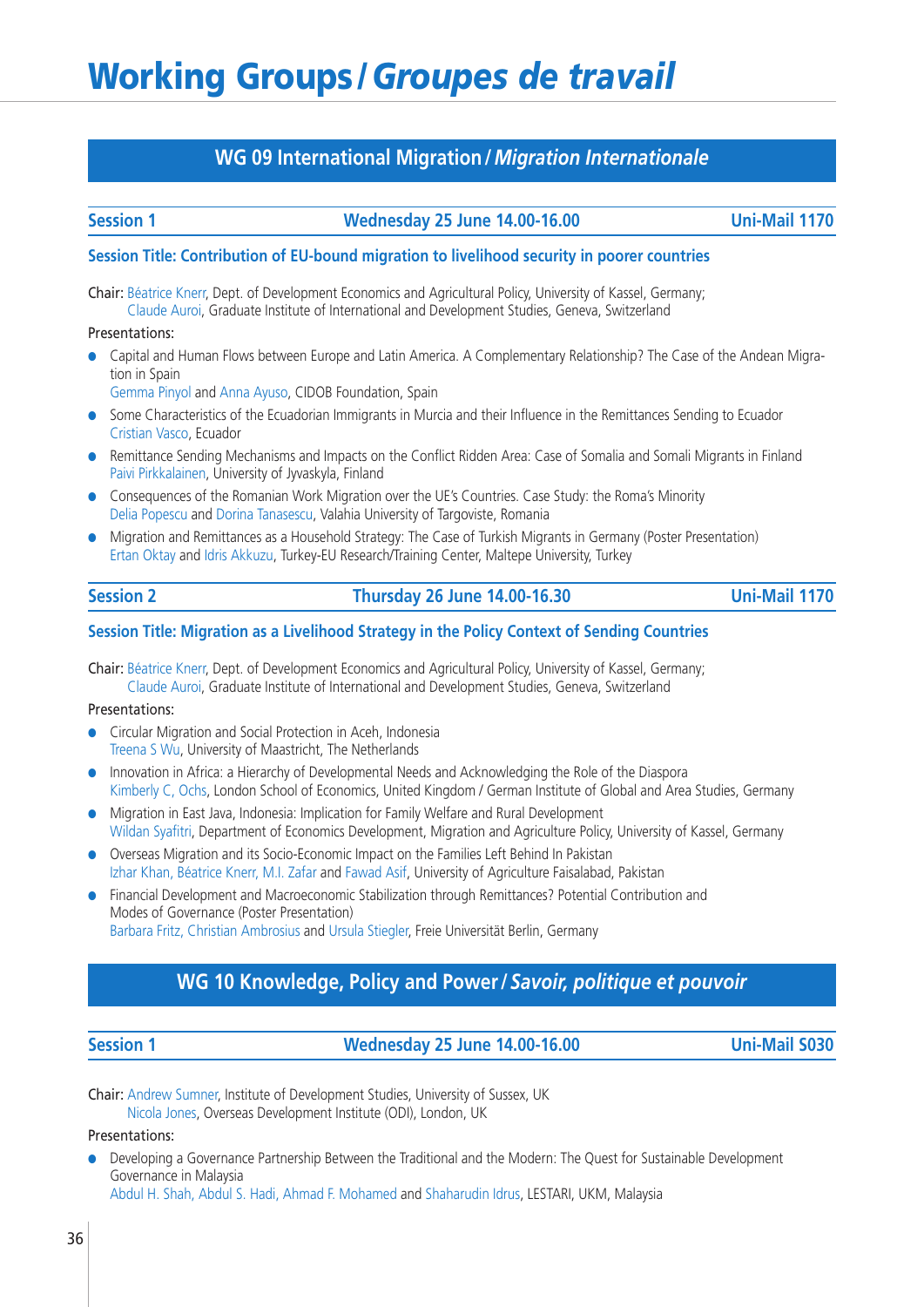- **●** Development and the Politics of Age: an Analysis of Evidence-Informed Policy Entrepreneurship Approaches Nicola Jones and Andrew Sumner, Overseas Development Institute (ODI), United Kingdom
- **●** Institutionalism, Social Ecological Learning and Adaptation in Western Kenya: A Cognitive Dimension in Understanding Institutional Responses Fred-Ntale Kisekka, University of Leipzig, Germany

### **Session 2 Thursday 26 June 14.00-16.30 Uni-Mail S030**

Chair: Andrew Sumner, Institute of Development Studies, University of Sussex, UK Nicola Jones, Overseas Development Institute (ODI), London, UK

Presentations:

- **●** Reaching the Policy Table: The Role of Knowledge & Assessment Mechanisms in the Process of Promoting Policy Coherence for Development
- Niels Keijzer, James Mackie and Paul Engel, European Centre for Development Policy Management (ECDPM), The Netherlands
- **●** "Moral Knowledge" in Development: A Concept for the Analysis of Norms and Values in Developmental Policy Making Fabian Scholtes, Centre for Development Research, University of Bonn, Germany
- **●** Policy Formation in Donor Agencies: The Case of Nutrition Policy Andrew Sumner, Lawrence Haddad and Johanna Lindstrom, Institute of Development Studies, University of Sussex, UK

## **WG 11 Multidimensional Poverty /***Pauvreté multidimensionnelle*

**Session 1 Wednesday 25 June 14.00-16.00 Uni-Mail R030**

### **Session Title: Searching Multidimensional Poverty**

Chair: Meera Tiwari, University of East London, London, UK

Presentations:

- **●** Counting and Multidimensional Poverty Sabina Alkire1 and James Foster<sup>2</sup> ('Oxford Poverty and Human Development Initiative (OPHI), United Kingdom;<br><sup>2</sup>Vanderbilt University)
- **●** Beyond "Business as Usual": Does International Development Need a Concept of Wellbeing? J. Allister McGregor, University of Bath, United Kingdom
- **●** How Many Dimensions Does Poverty Have? Emma Samman, Oxford Poverty and Human Development Initiative (OPHI), United Kingdom
- **●** After 2015: What Could Development Studies Be? Andrew Sumner and Michael Tribe, Institute of Development Studies, University of Sussex, UK

### **Session 2 Wednesday 25 June 16.30-18.00 Uni-Mail R030**

### **Session Title: Multidimensional Poverty and the MDGs**

Chair: Andrew Crabtree, Copenhagen Business School, Denmark

### Presentations:

- **●** Weighting Dimensions of Poverty based on People's Priorities Hans De Kruijk<sup>1</sup> and Martine Rutten<sup>1,2</sup> (<sup>1</sup>Erasmus University Rotterdam, The Netherlands; <sup>2</sup>Ministry of Finance, The Netherlands)
- **●** Human Development in Southeast Europe Edvard Jakopin and Sonja Tontic, Republic Development Bureau, Serbia
- **●** A Global Measurement Approach versus a Country-Specific Measurement Approach Do They Draw the Same Picture of Child Poverty? The Case of Vietnam

Keetie Roelen, Franziska Gassmann and Chris de Neubourg, Maastricht Graduate School of Governance, The Netherlands

**●** In Search of Policies for Those Likely to Be Left Behind by the MDGs Meera Tiwari, International Development Studies, University of East London, United Kingdom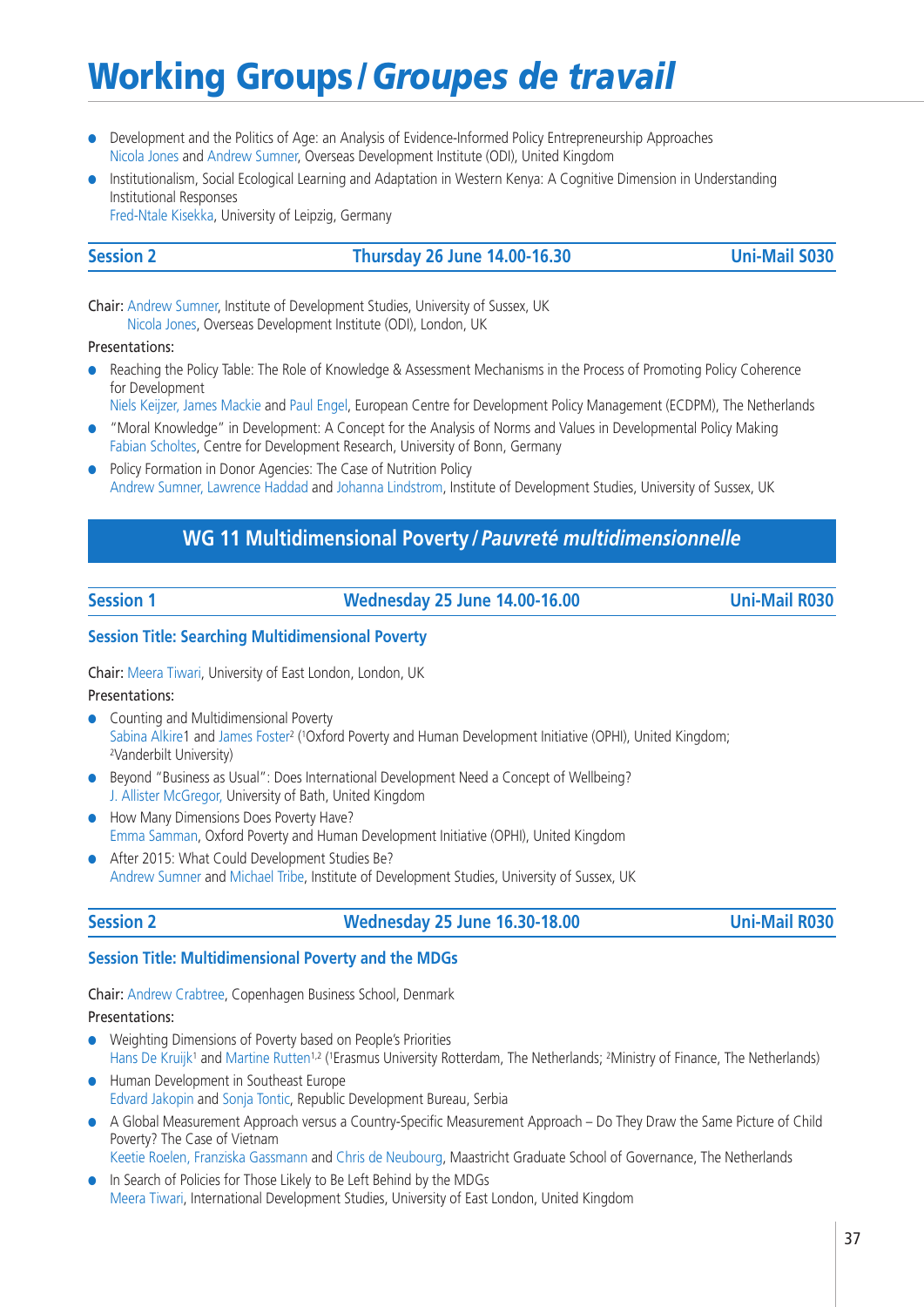### **Session 3 Thursday 26 June 14.00-16.30 Uni-Mail R030**

### **Session Title: Sustainable Development and Multidimensional Poverty**

Chair: Andrew Sumner, Institute of Development Studies, University of Sussex, UK

Presentations:

- **●** From Millennium Development Goals to Sustainable Development Goals: What are We Sustaining? What Have We Ignored? The Specific Case of the Environment, Mental Health and Climate Change. Andrew Crabtree, Copenhagen Business School, Department of Intercultural Communication and Management, Denmark
- **●** Toward MDG7 Through Development Aid or Emissions Trading? Charlotte Kautt, University of Zurich, United Kingdom
- **●** Identifying the Capability-Poor: Problems and a Proposal Ortrud Lessmann, Germany

### **Session 4 Saturday 28 June 09.00-12.30 Uni-Mail 1170**

### **Session Title: Beyond the Traditional: MDP and the MDGs**

Chair: David Durkee, The University of East London, UK

Presentations:

- **●** Exploring the Potential of Mobile Internet Services in Emerging Countries: a Look towards the Future Gianluca C. Misuraca, EPFL, Switzerland
- **●** Water and Sanitation for All? Rural versus Urban Provision Susanna Wolf, UNECA, Ethiopia
- **●** After 2015 Should Noncommunicable Diseases be Included in the Next Generation of MDGs? Johanna Witt, University of East London, UK
- **●** Technology Transfer for Women in Nepal: Applying Anderson's Framework and Implications for the MDGs Jessica L. Haydon, University of East London, UK
- **●** Pirates, Prostitutes and What's after the MDG's David Durkee, The University of East London, UK

## **WG 12 Transformation in the World System/***Transformation dans le système mondial*

### **Session 1 Wednesday 25 June 14.00-16.00 Uni-Mail R040**

Chair: Victor Krasil'shchikov, Centre for Development and Modernisation Studies, Russian Academy of Sciences, Moscow, Russia; Imre Lévai, Institute for Political Science, Hungarian Academy of Sciences, Budapest, Hungary

- **●** Globalization and Governance of Uncertainty Mattias Larsen, Department of Peace and Development Research, Gothenburg University, Sweden
- **●** The Heiligendamm Process and Emerging Powers: More of the Same or Genuine Global Governance Innovation? Garth Le Pere<sup>1</sup>, Julia Leininger<sup>2</sup>, Mario Riestra<sup>3</sup> and Thomas Fues<sup>2</sup> (<sup>1</sup>Institute for Global Dialogue, South Africa; <sup>2</sup>German Development Institute, Germany; <sup>3</sup>Centro de Estudios de las Finanzas Públicas, Mexico)
- **●** UNEP Institutional Reform and Its Impact on Developing Countries Chengxin Chen, Chinese Academy Of Social Sciences in PR China, South Centre in Switzerland, German Development Institute, Germany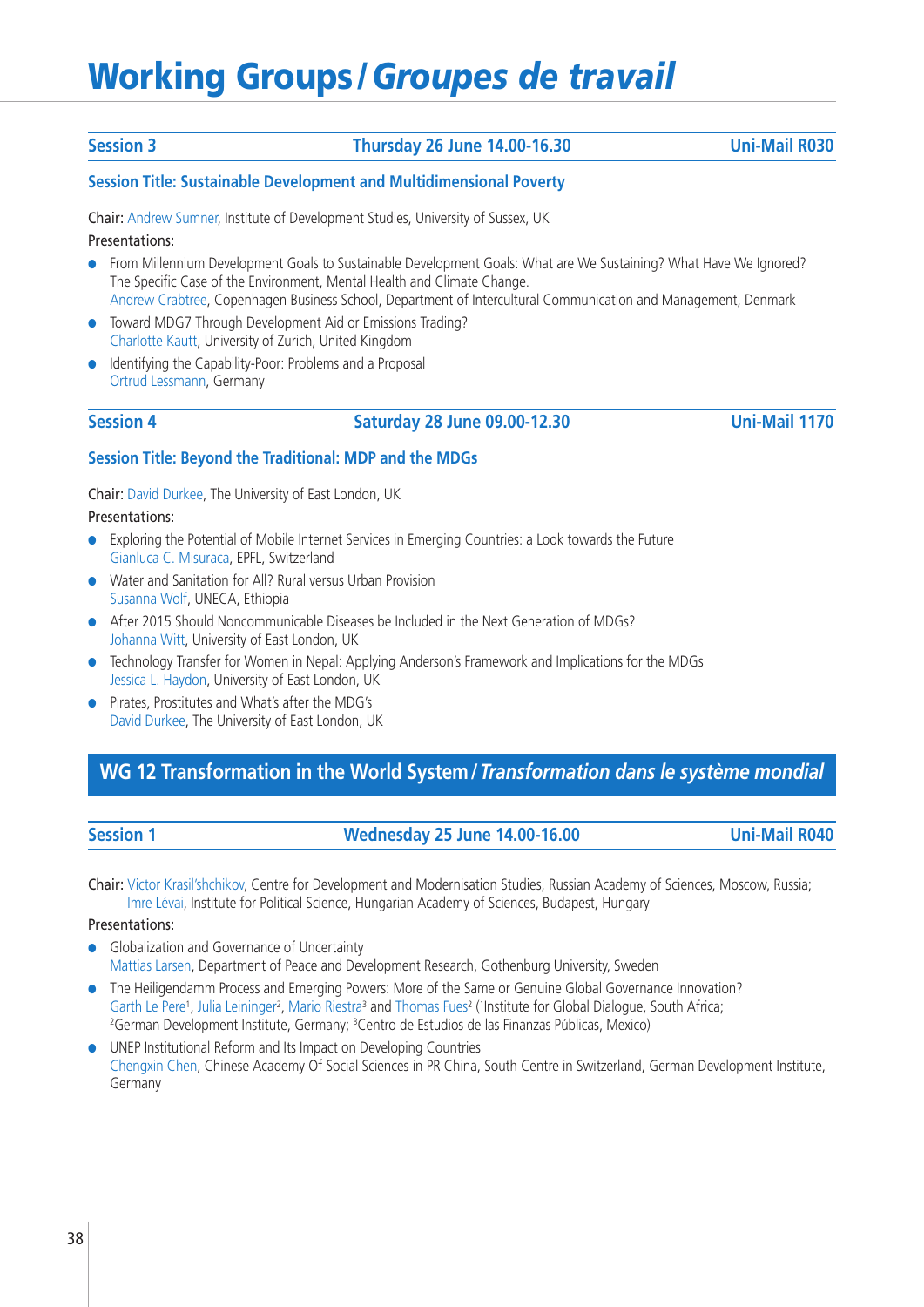| <b>Session 2</b> | <b>Wednesday 25 June 16.30-18.00</b> | <b>Uni-Mail R040</b> |
|------------------|--------------------------------------|----------------------|

Chair: Victor Krasil'shchikov, Centre for Development and Modernisation Studies, Russian Academy of Sciences, Moscow, Russia; Imre Lévai, Institute for Political Science, Hungarian Academy of Sciences, Budapest, Hungary

### Presentations:

- **●** Legitimate Governance Beyond the Nation-State in Comparison. Global Efforts for the Protection of Forests Ingo Take, Institute of Political Sciences, University of Greifswald, Germany
- **●** Regional Sustainable Development Governance Opportunities: The Case of NEPAD Sirkku K. Juhola, University of Jyväskylä, Finland
- **●** Coopération transfrontalière: vers des nouvelles formes de gouvernance? Barbara Despiney, GEMDEV, France
- **●** Managing Conditional Trust The Resource Curse and the Factors Affecting Conflict Ricardo Sousa, Portugal

**Session 3 Thursday 26 June 14.00-16.30 Uni-Mail R040**

Chair: Victor Krasil'shchikov, Centre for Development and Modernisation Studies, Russian Academy of Sciences, Moscow, Russia; Imre Lévai, Institute for Political Science, Hungarian Academy of Sciences, Budapest, Hungary

### Presentations:

**●** Monetary Unions in Africa – Lessons Learned from the Establishment of the West African Economic and Monetary Union and Outlook for a Single Currency in the ECOWAS Sub-Region.

Anna Borgström Korba, Prague University of Economics, Czech Republic

- **●** Bonne gouvernance et investissements direct étrangers (IDE) en Afrique Sub-Saharienne á l'ère de la mondialisation des économies. Le cas des Pays de la Cemac Robert Nkendah, Université de Douala, Faculté des sciences économiques et de gestion appliquée (FSEGA), Cameroun
- **●** Governance Transformation at the Periphery: the Southern Africa Development Community and Regional Economic Restructuring in Southern Africa
- Arrigo Pallotti, University of Bologna, Italy
- **●** La gouvernance pétrolière en Afrique centrale. Notes de sociologie(cosmo)politique à partir du pipe line Tchad-Cameroun Armand L. Essomba, Université de Yaoundé I, Cameroun/ Institut de Sociologie de Neuchatel, Switzerland

| <b>Session 4</b> | <b>Saturday 28 June 09.00-10.30</b> | <b>Uni-Mail 1160</b> |
|------------------|-------------------------------------|----------------------|
|------------------|-------------------------------------|----------------------|

Chair: Victor Krasil'shchikov, Centre for Development and Modernisation Studies, Russian Academy of Sciences, Moscow, Russia; Imre Lévai, Institute for Political Science, Hungarian Academy of Sciences, Budapest, Hungary

- **●** Energy Sovereignty in Multilateral Clothing? India's Responses to Global Energy Challenges Jeanne Lätt, Asiye Öztürk and Pamela Baijal, German Development Institute, Germany
- **●** Authoritarian Modernization or no Modernization at all? Sources of Stability in Contemporary Russia Philipp P. M. Casula, University of Basel, Switzerland
- **●** The Results of the EADI Conference and the Prospects of WG Activities Imre Lévai<sup>1</sup> and Victor Krassilchtchikov<sup>2</sup> ('Hungarian Academy of Sciences, Institute for Political Science, Hungary;<br><sup>2</sup>Russian Academy of Sciences, Russia)
- **●** Transformation of World Economics Management: From Political Bipolarity to Financial Dualism Katarzyna Zukrowska, Warsaw School of Economics, Poland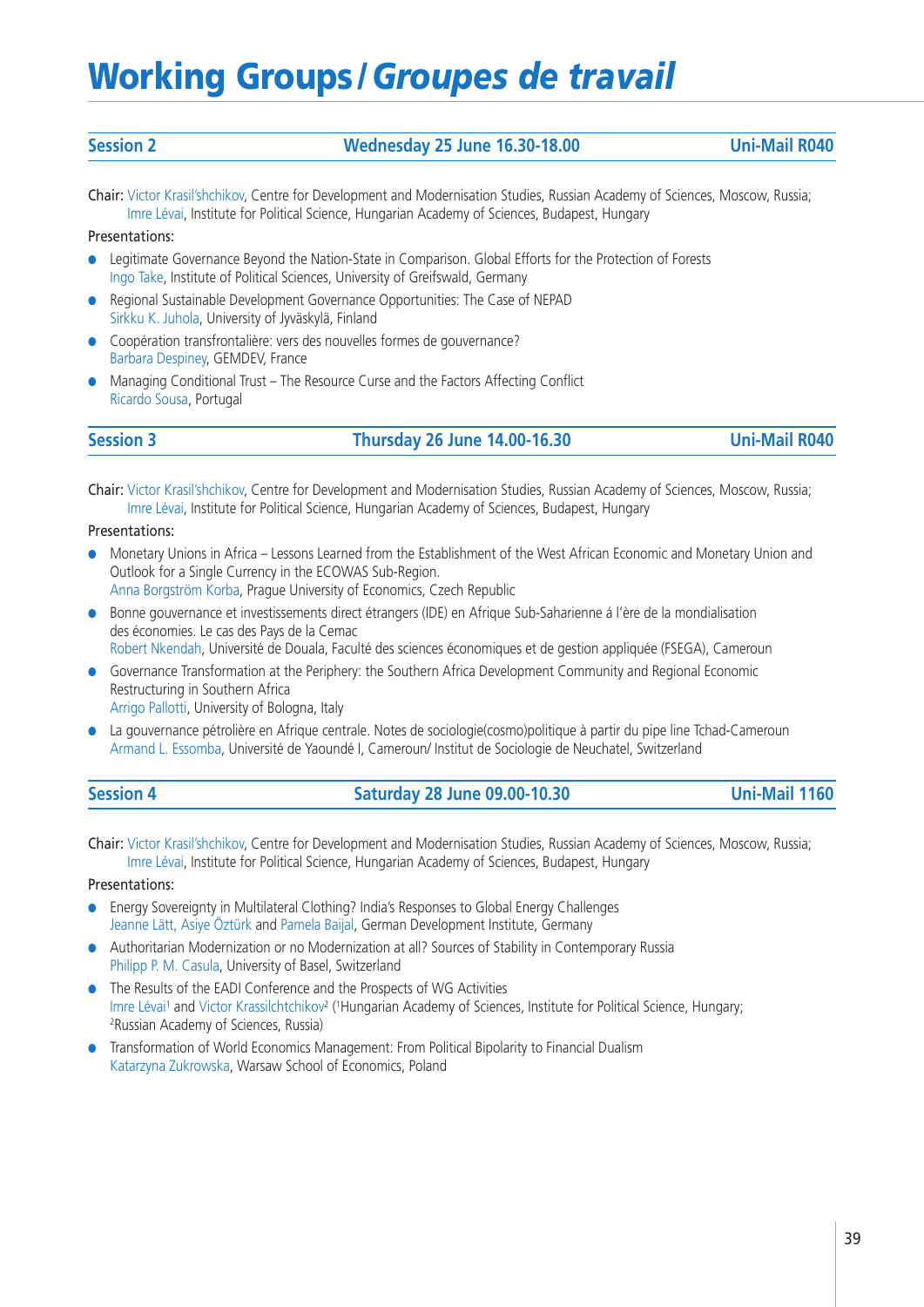## **WG 13 TNCs and Development /***Sociétés transnationales et développement*

### **Session 1a Wednesday 25 June 14.00-16.00 Uni-Mail S130**

Chair: Juergen Volkert, Pforzheim University, Germany

### Presentations:

- **●** Multinational Corporations in Cameroon, 1960-2000: A Historical Appraisal of their Role in the Development of the State Ollong K. Awang, University of Yaounde I, Cameroon
- **●** How Do Transnational Corporations Influence Poverty as Capability Deprivation? Juergen Volkert and Vanya Petrova, Pforzheim University, Germany
- **●** Building Sustainable Peace in Fragile Delta Region of Nigeria Margaret A. Humphrey, Perth & Kinross Community Mediation Services, United Kingdom
- **●** Telecommunications and Development in Latin America: the Role of Multinationals Juan R. de Laiglesia, OECD, France
- **●** Changes in the Innovation Activity of Transnational Corporations. Implications for Poland Anna Zorska, Warsaw School of Economics, Poland

| <b>Session 1b</b> | <b>Wednesday 25 June 14.00-16.00</b> | <b>Uni-Mail 2193</b> |
|-------------------|--------------------------------------|----------------------|
|                   |                                      |                      |

Chair: Konstantinos Papadakis, International Institute for Labour Studies, ILO, Switzerland

Presentations:

- **●** Réguler l'investissement (international) ou réguler les firmes (transnationales)? Pierre Berthaud, Université Pierre Mendès France Grenoble/ UMR LEPII, France
- **●** International Framework Agreements for Sustainable Development: a Critical Assessment Kostas Papadakis<sup>1</sup>, Giuseppe Casale<sup>2</sup> and Katerina Tsotroudi<sup>3</sup> (1International Institute for Labour Studies, ILO, Switzerland; <sup>2</sup>Social Dialogue, Labour Law and Labour Administration Department, ILO, Switzerland; <sup>3</sup>International Labour Standards Department, ILO, Switzerland)
- **●** La privatisation de la gouvernance globale par les societés transnationales : codes de conduite et Global Compact Thierry Brugvin, Largotec, France
- **Session 2 Wednesday 25 June 16.30-18.00 Uni-Mail S130**

Chair: Michael W. Hansen, Copenhagen Business School, Denmark

- **●** Challenger firms from India: The Rise of Outward Foreign Direct Investment from India Michael W. Hansen, Copenhagen Business School, Denmark
- **●** South-South FDI: The Case of Hungary Katalin Antalóczy<sup>1</sup> and Magdolna Sass<sup>2</sup> ('Finance Research Ltd., Hungary, <sup>2</sup>Institute of Economics of HAS, Hungary)
- **●** What Explains Brazilian Multinationals? An Investigation on the Relationship Between Internationalisation and Economic Structure)
	- Flavia P. Carvalho, UNU MERIT, The Netherlands
- **●** Vietnam's New Industrial Policy the Role of the Sub-national Business Environment in Facilitating Foreign Direct Investment Richard Record, Institute for Development Policy and Management, Manchester University, UK
- **●** Cluster Development and FDI Attractiveness: Review and Summary of the Literature Walliya Premchit, Louis Pasteur University, France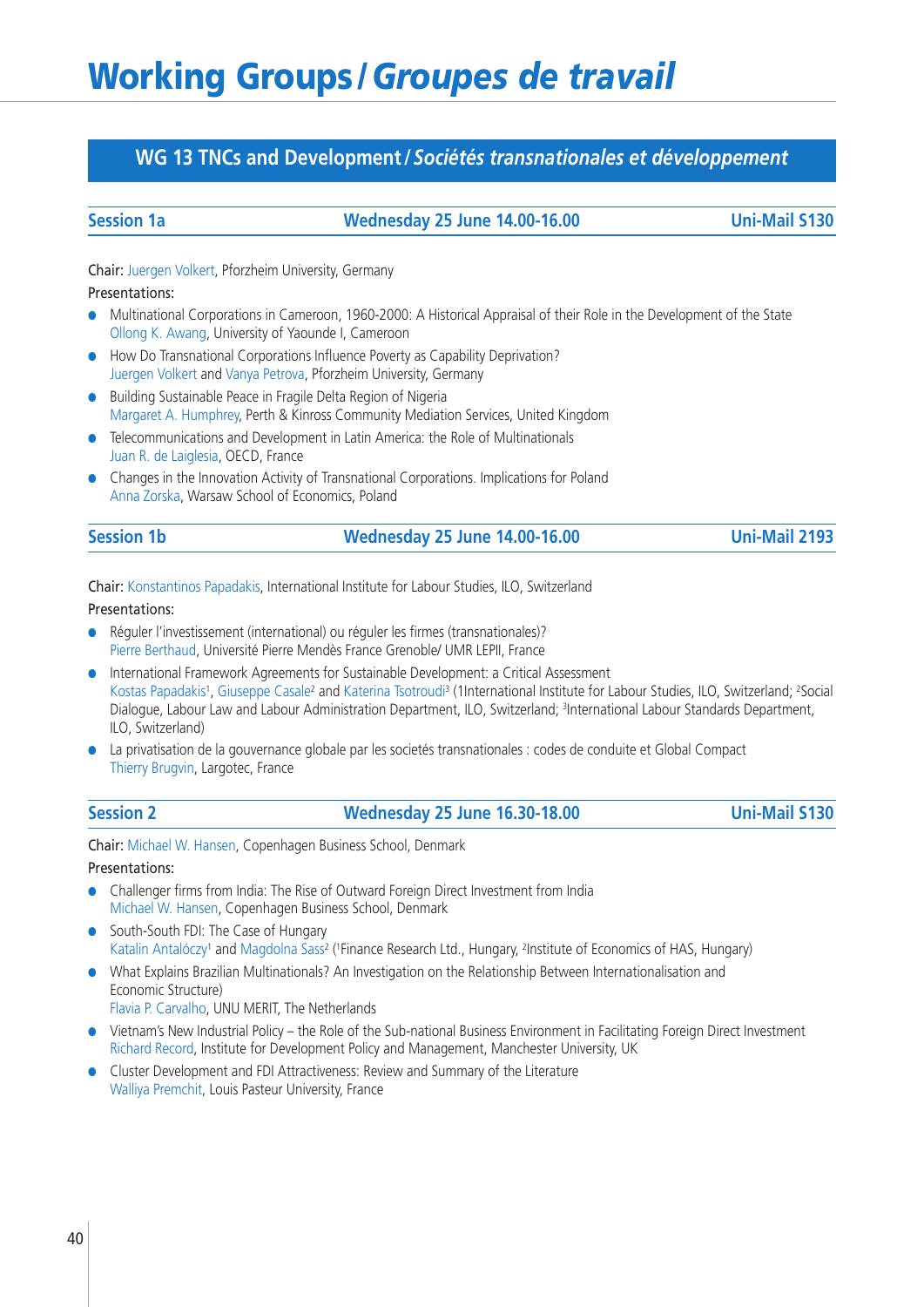### **Session 3a Thursday 26 June 14.00-16.30 Uni-Mail S130**

Chair: Eric Rugraff, Université Robert Schuman Strasbourg, France Presentations:

- **●** The Impact of FDI on the Host Country: Suppliers and Clusters in Hungary Magdolna Sass<sup>1</sup> and Miklós Szanyi<sup>2</sup> ('Institute of Economics of HAS, Hungary; <sup>2</sup>Institute for World Economy of HAS, Hungary)
- **●** Relationships Between Multinationals and Indigenous Suppliers in the Automotive Sector of Emerging Countries. The Czech Case: Eric Rugraff, Université Robert Schuman Strasbourg, France
- **●** Promoting Small and Medium Scale Enterprise Clusters in Sub-Saharan Africa: The Role of Investment and Linkages with Transnational Corporations (TNCs)

Osmund Osinachi Uzor, IWIM, FB7 University of Bremen, Germany

- **●** Strategies in Outsourcing Relations: Firm Cases from Vietnam Henrik Schaumburg-Müller, Centre for Business and Development Studies, Copenhagen Business School, Denmark
- **●** Policies and Institutions on TNC-SME Linkages: The Brazilian Case Delane Botelho<sup>1</sup> and Mike Pfister<sup>2</sup> (<sup>1</sup>EBAPE-FGV, Brazil; <sup>2</sup>UNCTAD, Switzerland)

### **Session 3b Thursday 26 June 14.00-16.30 Uni-Mail 2193**

Chair: Premysl Prusa, University of Economics in Prague, Czech Republic

### Presentations:

- **●** Corporate Social Responsibility a Reality or Just a Fiction? Premysl Prusa, University of Economics in Prague, Czech Republic
- **●** "Business Drivers of Change" in Global Governance: Trans-National Corporations Take Positions and Action Towards the Millennium Development Goals Jochen F. Weikert', Djordjija Petkoski<sup>2</sup> and Luiz Ramalho<sup>1</sup> ('InWEnt Capacity Building International, Germany;<br><sup>2</sup>World Bank Institute)
- **●** Transforming Roles: TNC's and Corporate Social Responsibility Jasmeet K. Dhaliwal and Jasdev S. Rai, Sikh Human Rights Group (SHRG), UK
- **●** Foreign Direct Investment and Sustainable Development: A Potential Partnership for Venezuela? Donna L. Arrondelle, University of East London, United Kingdom

| ssion <b>s</b> |  |
|----------------|--|
|                |  |

### **Session 4 Friday 27 June 12.30-14.00 Uni-Mail S130**

### **Session Title: Planning Future Activities of the TNC Working Group**

Chair: Michael W. Hansen, Centre for Business and Development Studies, Denmark; Eric Rugraff, University of Stasbourg, France

This session is aimed at planning future activities of the working group. We have made a preliminary agenda, but additional inputs to the agenda are of course most welcome:

1) general information about our working group and the network

2) publication projects (e.g. European Journal of Development Research (EJDR), Amsterdam University Press (AUP) publications).

3) future events (planning of a symposium in 2009? Where? When?)

4) a possible European Science Foundation (ESF) network application?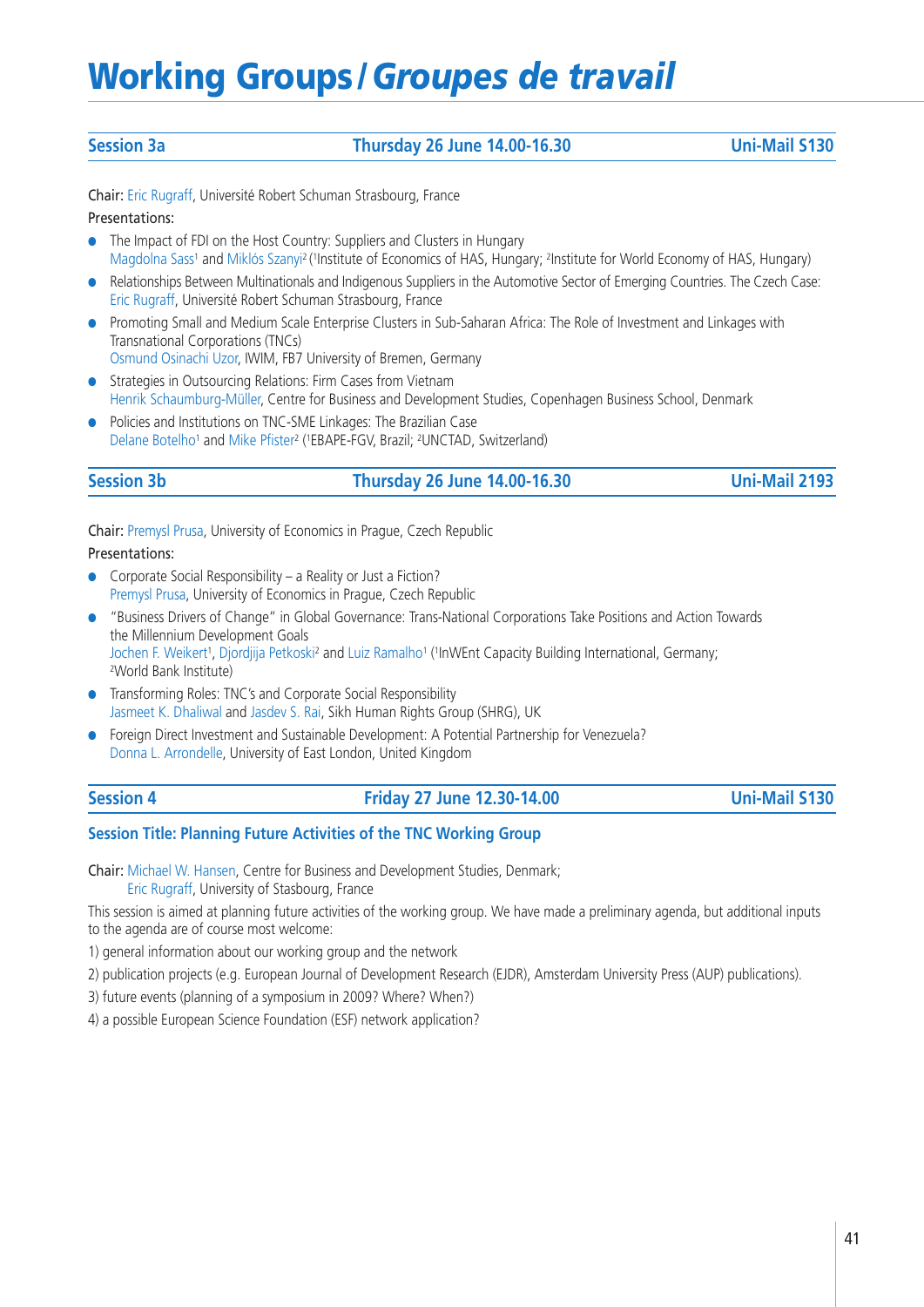## **WG 14 Urban Governance /***Gouvernance urbaine*

### **Session 1 Wednesday 25 June 14.00-16.00 Uni-Mail 2150**

### **Session Title: Urban Service Provision: Exclusion, Contestation or Partnerships?**

Chair: Isa Baud, Amsterdam Institute for Metropolitan and International Development Studies, The Netherlands Presentations:

- **●** Water Provision for and by the Peri-Urban Poor: Public-Community Partnerships or Citizens Co-production? Adriana Allen, Development Planning Unit, University College London, UK
- **●** Institutional and Consumer Contestations over Water: Case of Chennai Metro Area N. Sridharan, School of Planning and Architecture, India
- **●** Energy and the Urban Poor: Where the Private Sector Fears to Tread Joy S. Clancy, Department of Technology and Sustainable Development, University of Twente, The Netherlands
- **●** Inadequate Decentralization or Incapacitated Local Governments? An Explanation of Poor Urban Service Delivery in India Babu Jacob, Centre for Management Development, Thiruvananthapuram, India
- **●** A la recherche d'une nouvelle gouvernance urbaine de l'eau sur les territoires périurbains de Mumbai, Inde. Anastasia Angueletou-Marteau, LEPII Université de Grenoble, France

| 31 | חחו |  |
|----|-----|--|
|    |     |  |

### **Session 2 Wednesday 25 June 16.30-18.00 Uni-Mail 2150**

### **Session Title: Negotiating Urban Housing**

Chair: Isabelle Milbert, Graduate Institute of International and Development Studies, Geneva, Switzerland Presentations:

- **●** The Interactions between Government and Community Associations in Brazil: the Solidarity Credit Program for Housing Funding Maria L. Malard and Jupira G. Mendonca, Universidade Federal de Minas Gerais (UFMG), Brazil
- **●** Land Occupation and Management Plan for Areas of Conflict and of Environmental and Social Interest in Santo Andre, within the Metropolitan Region of Sao Paulo, Brazil Francisco de Assis Comarú<sup>1</sup>, Giselle M. Tanaka<sup>2</sup>, Juan C. Cristaldo<sup>2</sup>, Ricardo Sousa Moretti<sup>2</sup>, Margareth M. Uemura<sup>2</sup>, Rosana Denaldi<sup>2</sup>, Sebastião N. Vaz<sup>2</sup>, Jeroen Klink<sup>1</sup> and Gabriel Tashima<sup>1</sup> (<sup>1</sup>Federal University of ABC Region, Brazil; <sup>2</sup>Municipality of Santo Andre, State of Sao Paulo, Brazil)
- **●** Une politique durable de l'habitat: le cas du Chili Marlene A. Simeon, I.R.G.E.I., Université Paris II-Assas, France
- **●** Negotiating Urban Housing: Rights, Vulnerabilities and Resilience Yvonne A. Coker, University of Jyväskylä, Finland
- **●** Land use, Land Allocation and the Environment in Kumasi and its Peri-Urban Communities of Ghana Sampson E. Edusah, Bureau of Integrated Rural Development (BIRD), Ghana
- **●** Les Gated Communities en Inde : la fermeture de l'espace urbain, à l'interface entre politiques publiques et appropriation privée Isabelle Milbert, Institut de hautes études internationales et du développement, Genève, Suisse

### **Session 3 Thursday 26 June 14.00-16.30 Uni-Mail 2150**

### **Session Title: Markets, Conflicts and Environmental Management in Urban Governance**

Chair: Berit Aasen, Norwegian Institute for Urban and Regional Research (NIBR) Oslo Presentations:

- Labour-oriented Participatory Approaches as Instruments of Urban Governance Edmundo Werna and Carlien van Empel, International Labour Office, Switzerland
- **●** Informal Activities, Environmental Issues and Urban Sustainable Development: Representations, Discourses, Practices and Conflicts in Some West African Cities Jean-Fabien Steck, Université de Paris 10-Nanterre / GEMDEV, France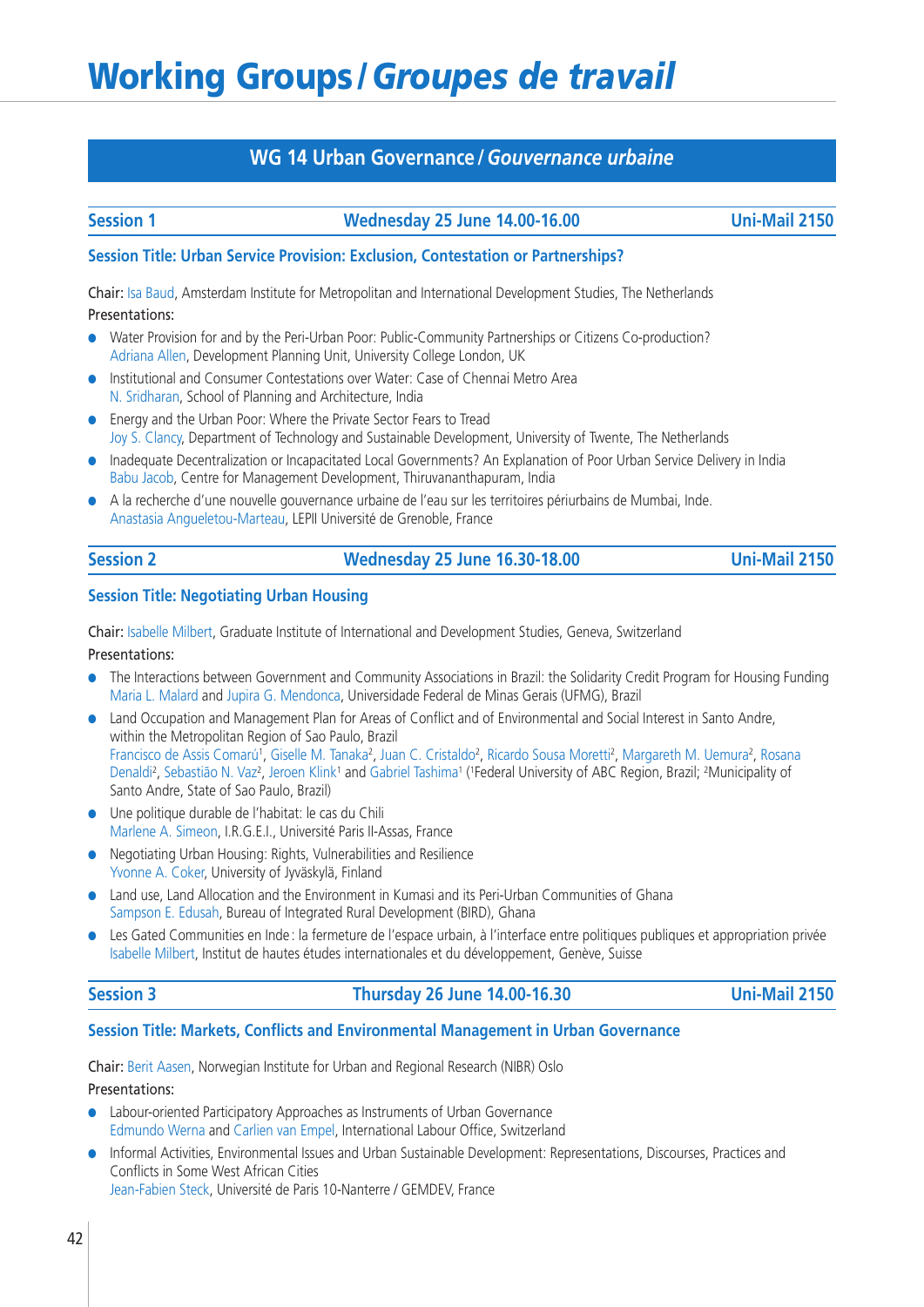**●** Lorsque les discours ne s'emboîtent pas ! De la prise en compte du découpage spatio-temporel de la ville pour une plus grande pertinence de l'information

Frederique Jacob, Université de Provence, France

- Beyrouth : Mondialisation et conflit urbain Fabrice Balanche, Université Lyon 2, France
- **●** Environmental Management in Urban Areas: Croatian Challenges towards European Union Accession Petra Gracin<sup>1</sup>, Sanja Tisma<sup>2</sup>, Natalija Pavlus<sup>1</sup> and Ana-Marija Boromisa<sup>2</sup>, (<sup>1</sup>Civil Engineering Institute of Croatia; <sup>2</sup>Institute for International Relations, Croatia)
- La gouvernance dans les projets d'équipements marchands en Afrique Benjamin Michelon, EPFL, Suisse

## **WG 15 Information Management /***Gestion de l'information*

**Session 1 Wednesday 25 June 14.00-16.00 Uni-Dufour (Rouiller)**

### **Accessing Research Information: The view from the South**

Over the last decade there has been a revolution in how development research is communicated, with the internet opening up a whole range of new options for accessing and sharing research information. For those working in well-funded and well-connected research organizations, getting access to journals has never been easier. The importance of effective research communication is also much more widely recognized, with donors being prepared to invest more, and research organizations being more creative in building communications into research programmes and finding ways to raise their profile and get their research into use. A whole range of new knowledge sharing initiatives have also sprung up specifically geared to improving access to research information. But how does this revolution look from the South? How far has the situation changed for those who need to access and make use of research? This session will provide a "reality check", and will aim to show what is really happening on the ground. What are the needs? What approaches are working best? And what gaps and challenges remain?

The session will be based around a series of case study presentations from three Southern organizations – showing the view from where they sit. It will finish with a panel discussion drawing out key messages and future priorities.

### Moderators:

Geoff Barnard, Institute of Development Studies Anja Rasmussen, Nordic Institute for Asian Studies

Speakers:

Ananya Raiman (Development Research Network – DNet, Bangladesh) Adebayo Olukoshi and Pinkie Mekgwe (CODESRIA, Senegal). Vikas Nath (South-Centre, Geneva)

**Session 2 Wednesday 25 June 16.30-18.00 Uni-Dufour**

**Business meeting**